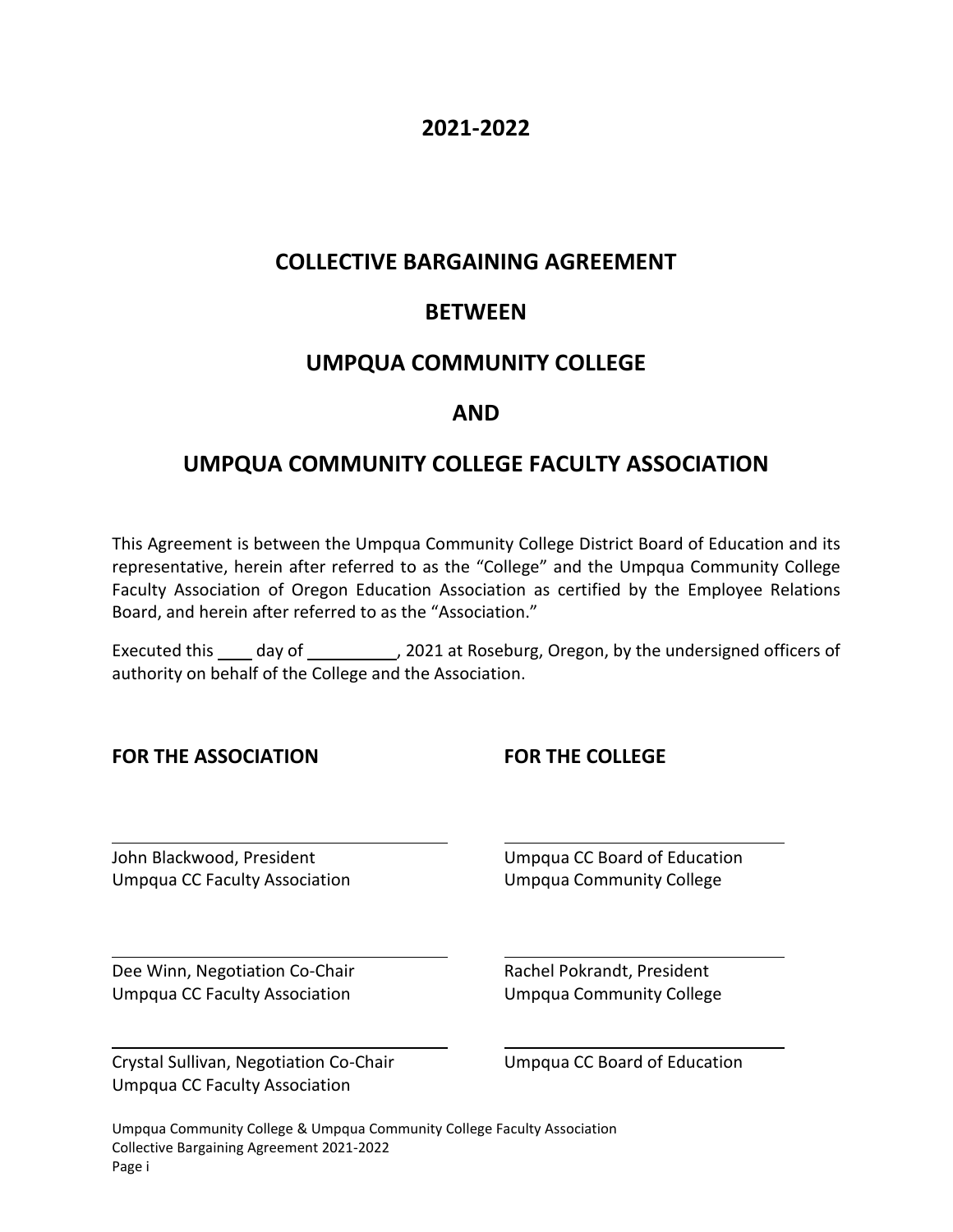# **TABLE OF CONTENTS**

| А.        |                                                                                                                      |
|-----------|----------------------------------------------------------------------------------------------------------------------|
| В.        |                                                                                                                      |
| C.        |                                                                                                                      |
|           |                                                                                                                      |
| А.        |                                                                                                                      |
| <b>B.</b> |                                                                                                                      |
| C.        |                                                                                                                      |
| D.        |                                                                                                                      |
|           |                                                                                                                      |
| Е.        |                                                                                                                      |
| G.        |                                                                                                                      |
| Н.        |                                                                                                                      |
| I.        |                                                                                                                      |
| J.        |                                                                                                                      |
|           |                                                                                                                      |
|           |                                                                                                                      |
|           |                                                                                                                      |
|           |                                                                                                                      |
| Α.        |                                                                                                                      |
| <b>B.</b> |                                                                                                                      |
| C.        |                                                                                                                      |
|           |                                                                                                                      |
| Α.        |                                                                                                                      |
| В.        |                                                                                                                      |
| C.        |                                                                                                                      |
| D.        |                                                                                                                      |
| Е.        |                                                                                                                      |
|           |                                                                                                                      |
|           | Umpqua Community College & Umpqua Community College Faculty Association<br>Collective Bargaining Agreement 2021-2022 |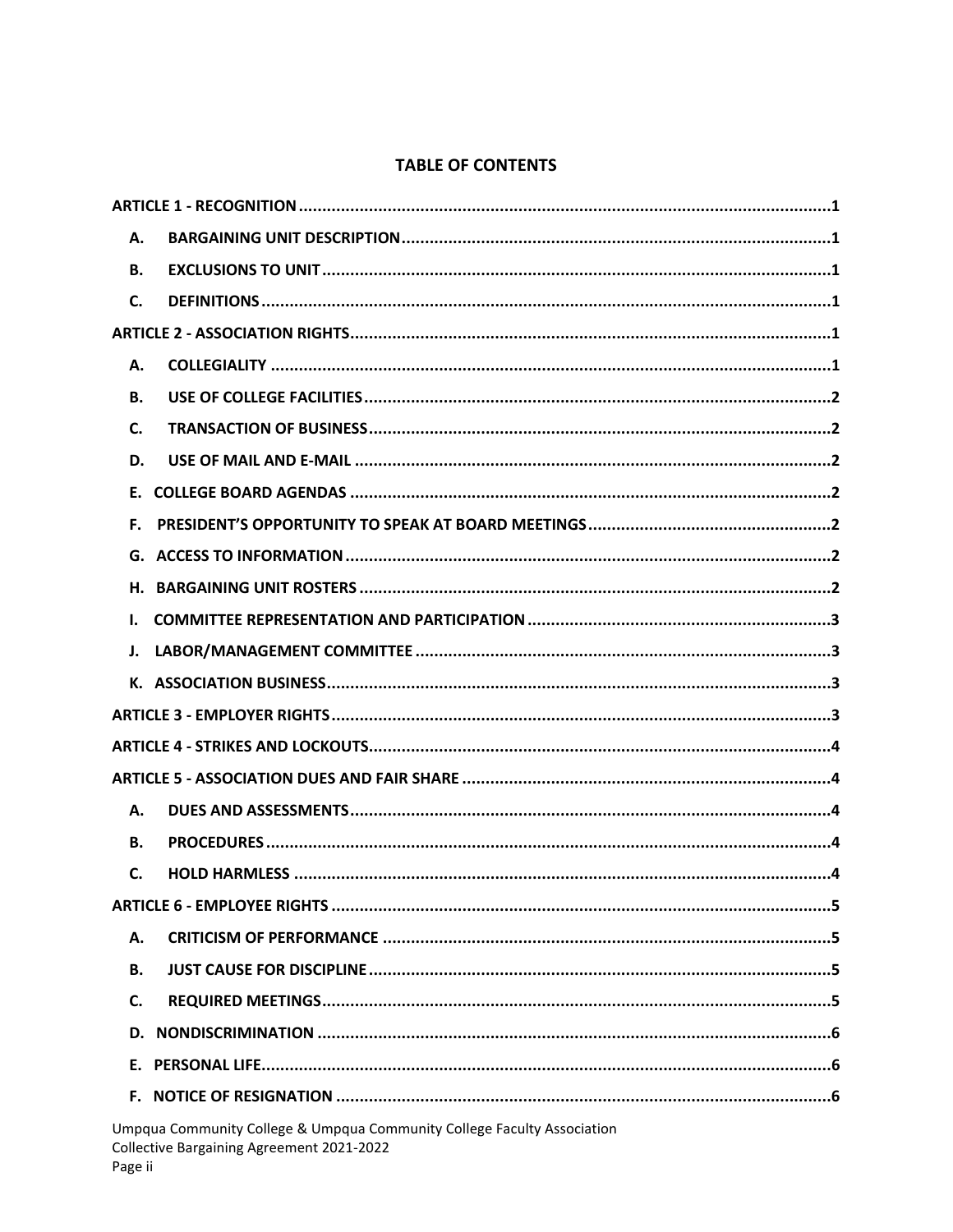| В.                                                                                                                               |  |
|----------------------------------------------------------------------------------------------------------------------------------|--|
| C.                                                                                                                               |  |
| D.                                                                                                                               |  |
| Ε.                                                                                                                               |  |
| F.                                                                                                                               |  |
| G.                                                                                                                               |  |
| Н.                                                                                                                               |  |
| I.                                                                                                                               |  |
|                                                                                                                                  |  |
| А.                                                                                                                               |  |
| <b>B.</b>                                                                                                                        |  |
| C.                                                                                                                               |  |
| D.                                                                                                                               |  |
|                                                                                                                                  |  |
|                                                                                                                                  |  |
|                                                                                                                                  |  |
|                                                                                                                                  |  |
|                                                                                                                                  |  |
|                                                                                                                                  |  |
|                                                                                                                                  |  |
|                                                                                                                                  |  |
|                                                                                                                                  |  |
|                                                                                                                                  |  |
| C.                                                                                                                               |  |
| D.                                                                                                                               |  |
| Е.                                                                                                                               |  |
|                                                                                                                                  |  |
|                                                                                                                                  |  |
| Umpqua Community College & Umpqua Community College Faculty Association<br>Collective Bargaining Agreement 2021-2022<br>Page iii |  |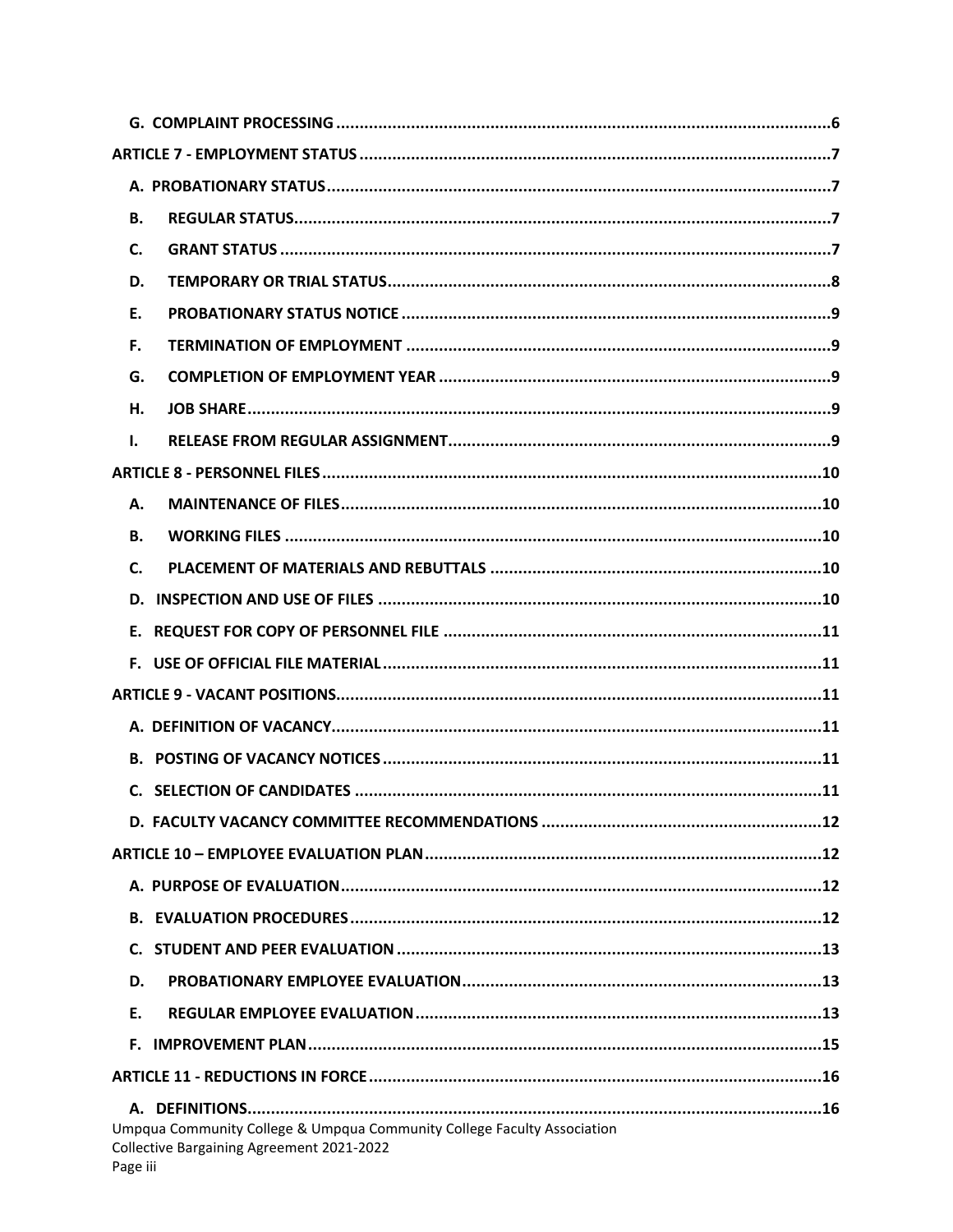| D.        |                                                                       |
|-----------|-----------------------------------------------------------------------|
|           |                                                                       |
| F.        |                                                                       |
|           |                                                                       |
|           |                                                                       |
|           |                                                                       |
|           |                                                                       |
|           |                                                                       |
|           |                                                                       |
|           |                                                                       |
| А.        |                                                                       |
|           |                                                                       |
|           |                                                                       |
|           |                                                                       |
| А.        |                                                                       |
|           |                                                                       |
| <b>B.</b> |                                                                       |
| C.        |                                                                       |
| D.        |                                                                       |
| Ε.        |                                                                       |
| F.        |                                                                       |
|           |                                                                       |
| Н.        |                                                                       |
| ı.        |                                                                       |
|           |                                                                       |
|           |                                                                       |
|           |                                                                       |
|           |                                                                       |
|           | ARTICLE 15 - DEPARTMENT CHAIRS, PROGRAM COORDINATORS, AND DIRECTORS26 |
|           |                                                                       |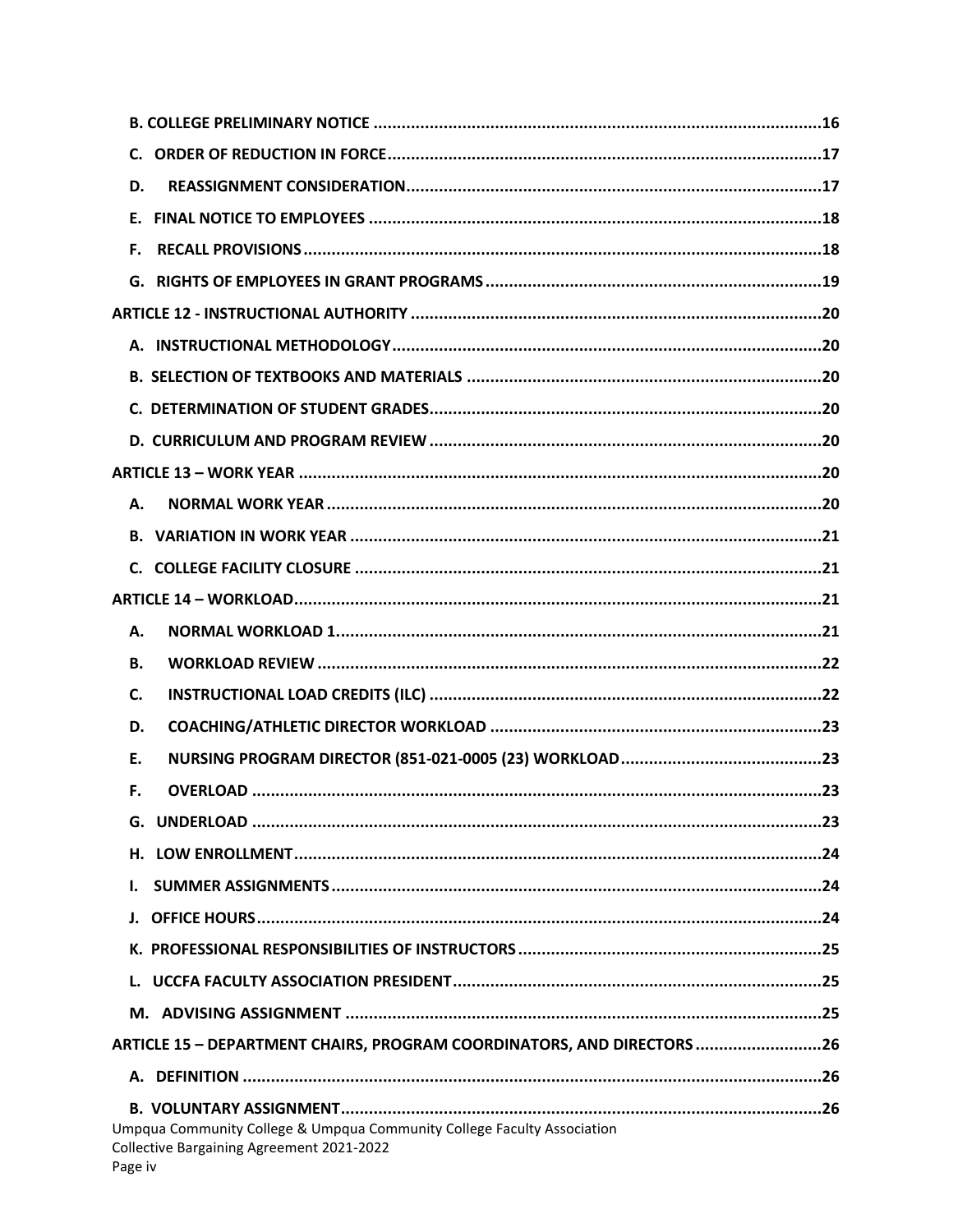| Е.                                                                                                                             |  |
|--------------------------------------------------------------------------------------------------------------------------------|--|
|                                                                                                                                |  |
| G.                                                                                                                             |  |
|                                                                                                                                |  |
|                                                                                                                                |  |
| J.                                                                                                                             |  |
|                                                                                                                                |  |
|                                                                                                                                |  |
|                                                                                                                                |  |
|                                                                                                                                |  |
|                                                                                                                                |  |
|                                                                                                                                |  |
|                                                                                                                                |  |
|                                                                                                                                |  |
|                                                                                                                                |  |
|                                                                                                                                |  |
|                                                                                                                                |  |
|                                                                                                                                |  |
|                                                                                                                                |  |
|                                                                                                                                |  |
| G.                                                                                                                             |  |
|                                                                                                                                |  |
|                                                                                                                                |  |
|                                                                                                                                |  |
|                                                                                                                                |  |
|                                                                                                                                |  |
| Е.                                                                                                                             |  |
| F.                                                                                                                             |  |
|                                                                                                                                |  |
| Umpqua Community College & Umpqua Community College Faculty Association<br>Collective Bargaining Agreement 2021-2022<br>Page v |  |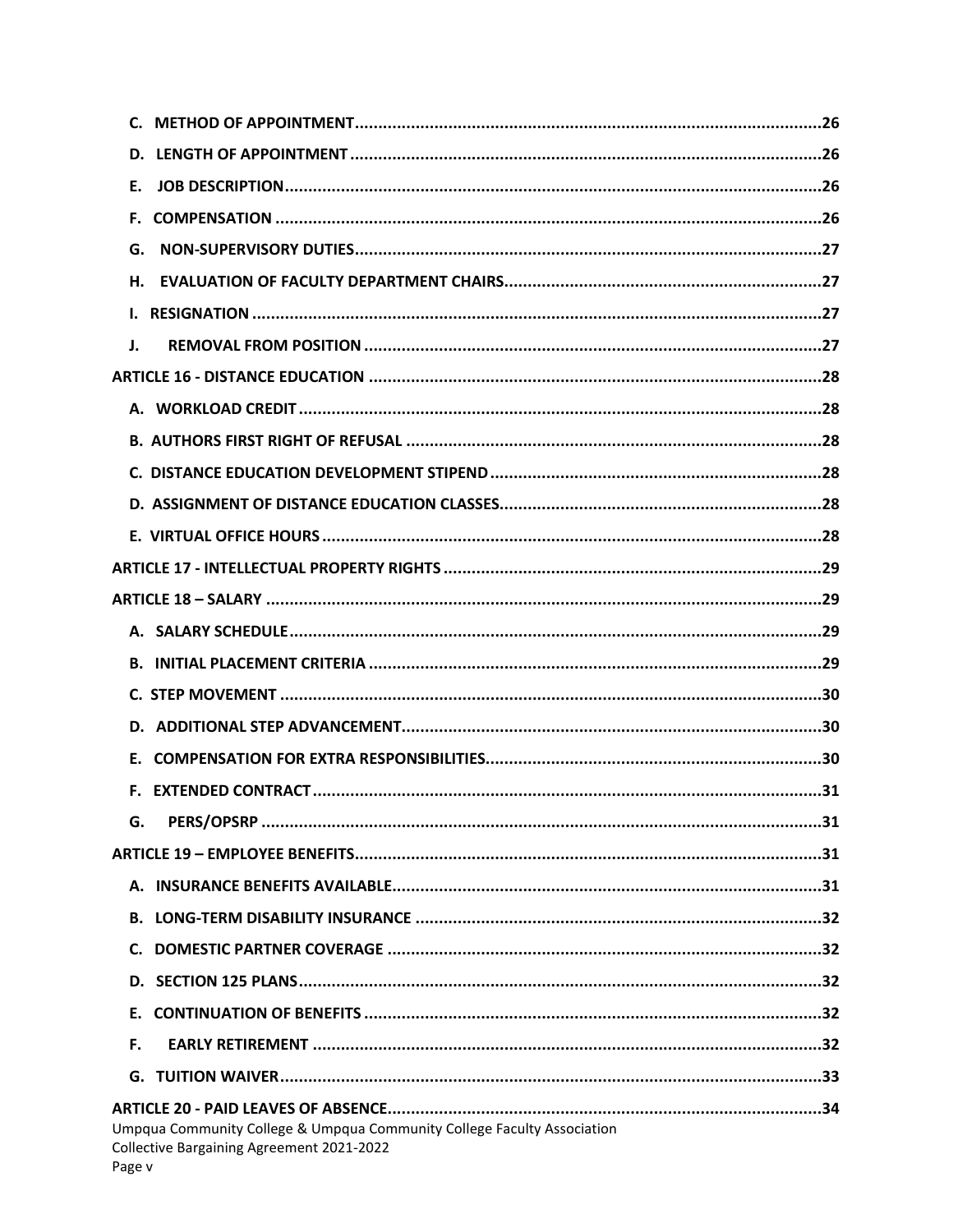| А.      |                                                                                                                      |
|---------|----------------------------------------------------------------------------------------------------------------------|
|         |                                                                                                                      |
|         |                                                                                                                      |
|         |                                                                                                                      |
|         |                                                                                                                      |
|         |                                                                                                                      |
|         |                                                                                                                      |
| А.      |                                                                                                                      |
| В.      |                                                                                                                      |
| C.      |                                                                                                                      |
| D.      |                                                                                                                      |
| Ε.      |                                                                                                                      |
| F.      |                                                                                                                      |
|         |                                                                                                                      |
|         |                                                                                                                      |
| Α.      |                                                                                                                      |
| В.      |                                                                                                                      |
| C.      |                                                                                                                      |
| D.      |                                                                                                                      |
| Ε.      |                                                                                                                      |
| F.      |                                                                                                                      |
|         |                                                                                                                      |
|         |                                                                                                                      |
|         |                                                                                                                      |
| Page vi | Umpqua Community College & Umpqua Community College Faculty Association<br>Collective Bargaining Agreement 2021-2022 |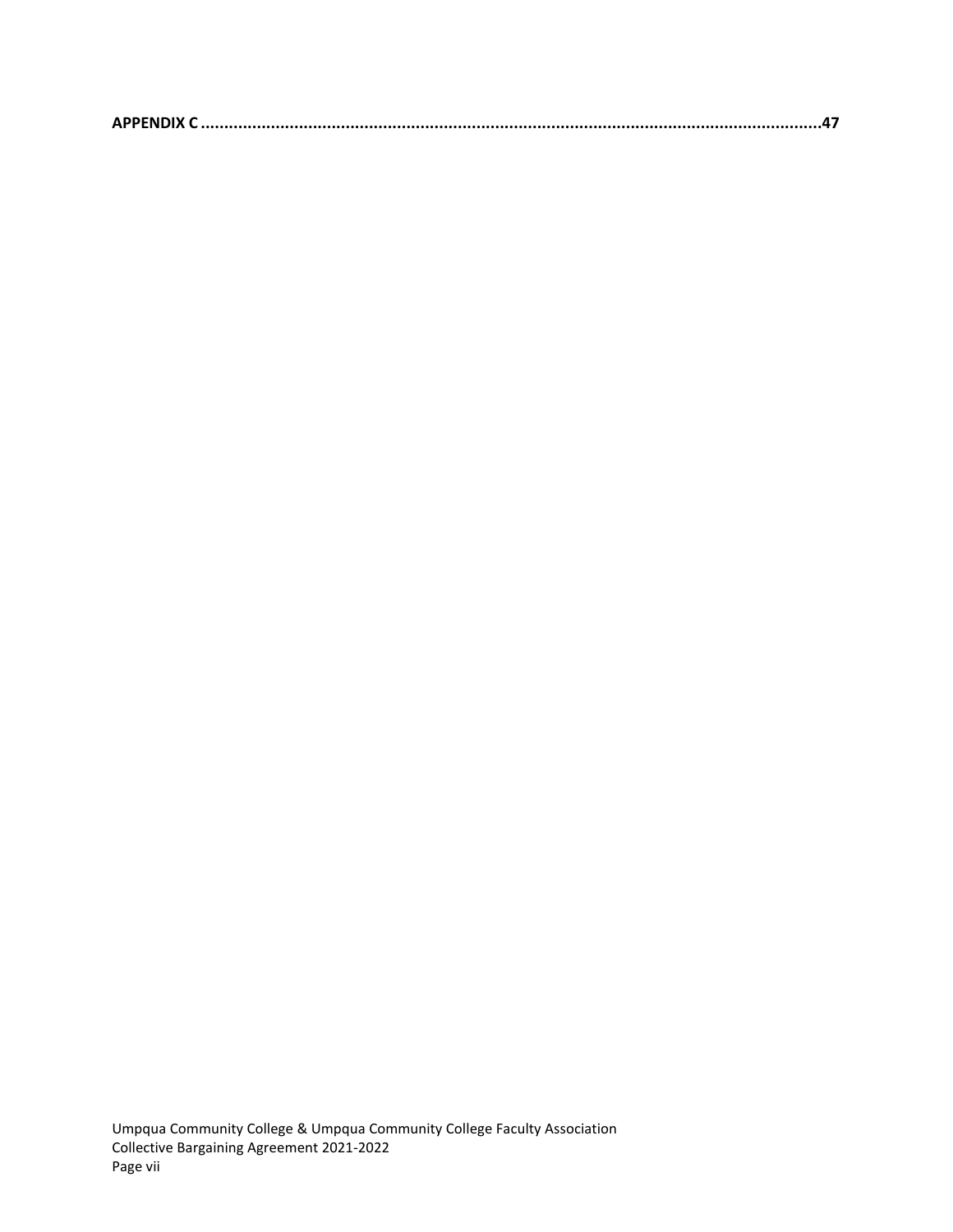# **ARTICLE 1 - RECOGNITION**

#### <span id="page-7-1"></span><span id="page-7-0"></span>**A. BARGAINING UNIT DESCRIPTION**

Umpqua Community College hereby recognizes the Umpqua CC Faculty Association affiliated with the Oregon Education Association and the National Education Association as the exclusive representative of all faculty of the College who work 0.68 FTE or more per academic year (Fall, Winter, Spring), including all employees who are assigned ILC classes, adult basic skill development (adult basic and secondary education) instructors, ESL instructors, librarians, counselors, and department chairs.

#### **B. EXCLUSIONS TO UNIT**

<span id="page-7-2"></span>Specifically excluded from the bargaining unit are supervisory and confidential employees, division deans, part-time faculty (those working less than 0.68 FTE per academic year), classified employees, and instructors who teach community education classes exclusively.

#### <span id="page-7-3"></span>**C. DEFINITIONS**

- 1. The term "Association" when used hereinafter in this agreement shall refer to the Umpqua Community College Faculty Association/OEA/NEA.
- 2. The terms "faculty," "faculty member," "member," or "employee" shall refer to all employees represented by the Association in the bargaining unit as defined above.
- 3. The term "College" shall refer to the Board of Education or designee.
- 4. The term "President" as used in this agreement means the chief executive officer of the college or a person acting in that capacity duly appointed and authorized by the Board.
- 5. The term "academic year" is the total time from the start of fall quarter through the end of spring quarter including the College's annual commencement.
- 6. The phrase "full-time faculty" shall mean a faculty member who is assigned 0.68 FTE or more for an academic year.

# **ARTICLE 2 - ASSOCIATION RIGHTS**

#### <span id="page-7-5"></span><span id="page-7-4"></span>**A. COLLEGIALITY**

The UCC Faculty Association and the UCC College Administration commit to creating a climate of effective communication and mutual respect. We hope that this leads towards a culture where all campus citizens are held in regard and treated with dignity and respect. A climate such as this also helps promote the success of students and serve the citizens of our region.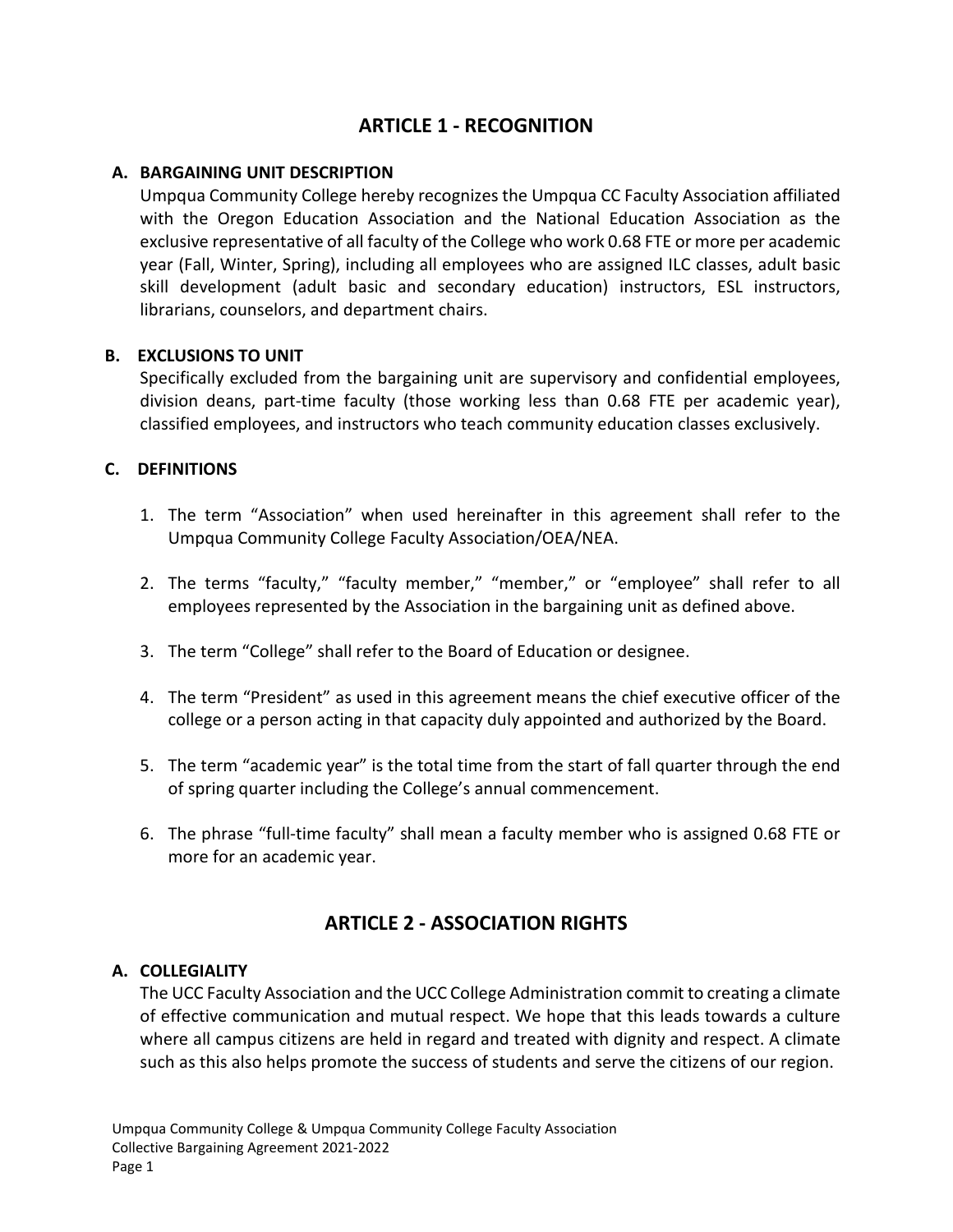The UCC College Administration commits to seek advice and counsel from the UCC Faculty Association on matters that relate to individual faculty members and the UCC Faculty Association as a whole.

#### <span id="page-8-0"></span>**B. USE OF COLLEGE FACILITIES**

The Association and its representatives shall have the right to use College Facilities for official union meetings. College facilities shall be scheduled in advance, following the regular College procedures, when they are required for such meetings. The Association may use the facilities without charge, except that it must pay for any specific extra costs, such as overtime for custodial employees that are incurred by the College because of the use.

## <span id="page-8-1"></span>**C**. **TRANSACTION OF BUSINESS**

Association business/meetings shall be transacted at such times that it will not interfere with the performance of the employee's regular duty.

## <span id="page-8-2"></span>**D. USE OF MAIL AND E-MAIL**

The Association may use the College's mail and e-mail service for communication. Email use will be for the purposes of professional communication and in accordance with UCC computer usage policies.

## <span id="page-8-3"></span>**E. COLLEGE BOARD AGENDAS**

The Association may suggest items to be placed on the agenda of each regular or special board meeting of the College Board of Education as long as those matters are made known to the College President at least two weeks prior to the board meeting.

# <span id="page-8-4"></span>**F. PRESIDENT'S OPPORTUNITY TO SPEAK AT BOARD MEETINGS**

The President of the Association or his/her designee may present a monthly presentation to the Board of Education at each regular Board meeting on relevant issues. Comments will be made with professionalism and a level of trust. This contractual right does not waive the Association's President or his/her designee from speaking during the public input portion of the Board's agenda.

#### <span id="page-8-5"></span>**G. ACCESS TO INFORMATION**

The Association shall be furnished agendas, minutes, budget documents and other written materials falling within the provisions of the Oregon Public Records Law, ORS 192.410 et seq. and the Public Employee Collective Bargaining Act, specifically ORS 243.672 (1)(e).

#### <span id="page-8-6"></span>**H. BARGAINING UNIT ROSTERS**

Within thirty (30) calendar days of the beginning of each fall term a report containing the names, addresses, and location of all bargaining unit members shall be provided to the Association. Within thirty (30) calendar days after the start of winter and spring terms, the Association will be provided a report containing all changes to the bargaining unit.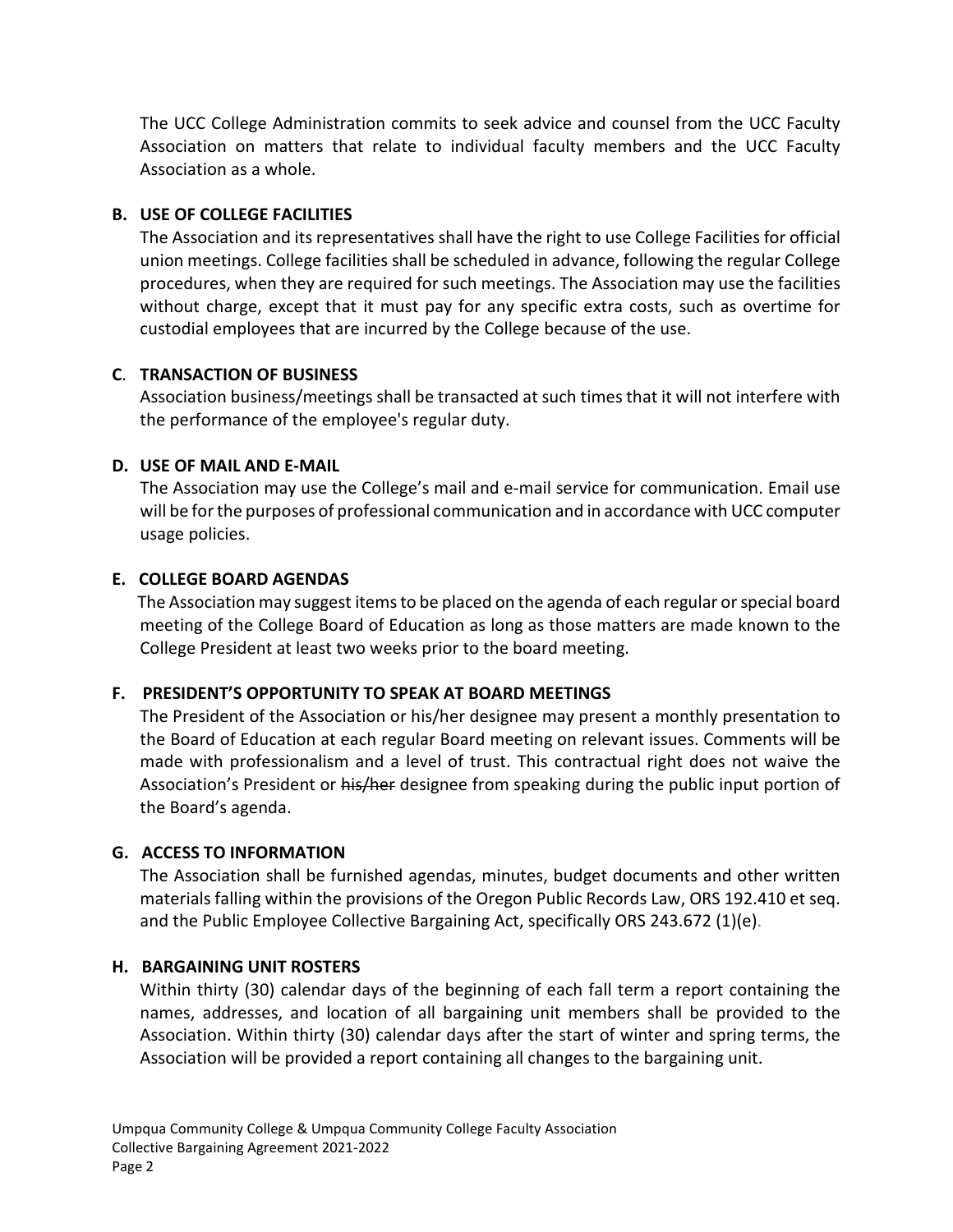#### <span id="page-9-0"></span>**I. COMMITTEE REPRESENTATION AND PARTICIPATION**

1. Committee Representation.

When faculty representation on College committees is customary or appropriate, the Association will appoint half of the full-time faculty named to the committee and the College President or designee will appoint the other half. An even number of full-time faculty will serve. The Association may suggest members to a task force if the task force has faculty involvement.

2. Committee Participation.

Faculty members shall serve on at least one College committee or task force per year; with the exception that first-year probationary faculty shall not be required to serve on any committee. A member may request through the appropriate Vice President that service on a College task force or state-level advisory committee meets this service requirement.

3. Faculty Related Selection Committees.

At least half of the members of faculty related selection committees will consist of faculty bargaining unit members. Faculty related selection committees are related to positions that have supervisory duties over faculty members.

Faculty selection committees will make a recommendation to the President but the President of Umpqua Community College reserves the right to reject or go outside of the recommendation with justification and consultation with the committee.

#### <span id="page-9-1"></span>**J. LABOR/MANAGEMENT COMMITTEE**

The College and the Association shall establish a joint Labor/Management Committee composed of an equal number of College and Association representatives. The committee will meet monthly during the academic year for the purpose of discussing issues and concerns that could impact the College and/or Association bargaining unit members. Agreement, if any, shall not have contractual force or effect. The committee will not be a substitute for the grievance procedure.

#### <span id="page-9-2"></span>**K. ASSOCIATION BUSINESS**

Whenever any representative of the Association or any faculty member participates in negotiations, grievance proceedings, meetings scheduled by the College Board or administration or other union activities in accordance with applicable law during regular work hours, the member shall suffer no loss in pay.

# **ARTICLE 3 - EMPLOYER RIGHTS**

<span id="page-9-3"></span>Umpqua Community College & Umpqua Community College Faculty Association Collective Bargaining Agreement 2021-2022 The Association recognizes that the College has the responsibility and authority to manage and direct and otherwise control, on behalf of the public, all of the operations and activities of the College. The College retains all rights and prerogatives not specifically restricted by this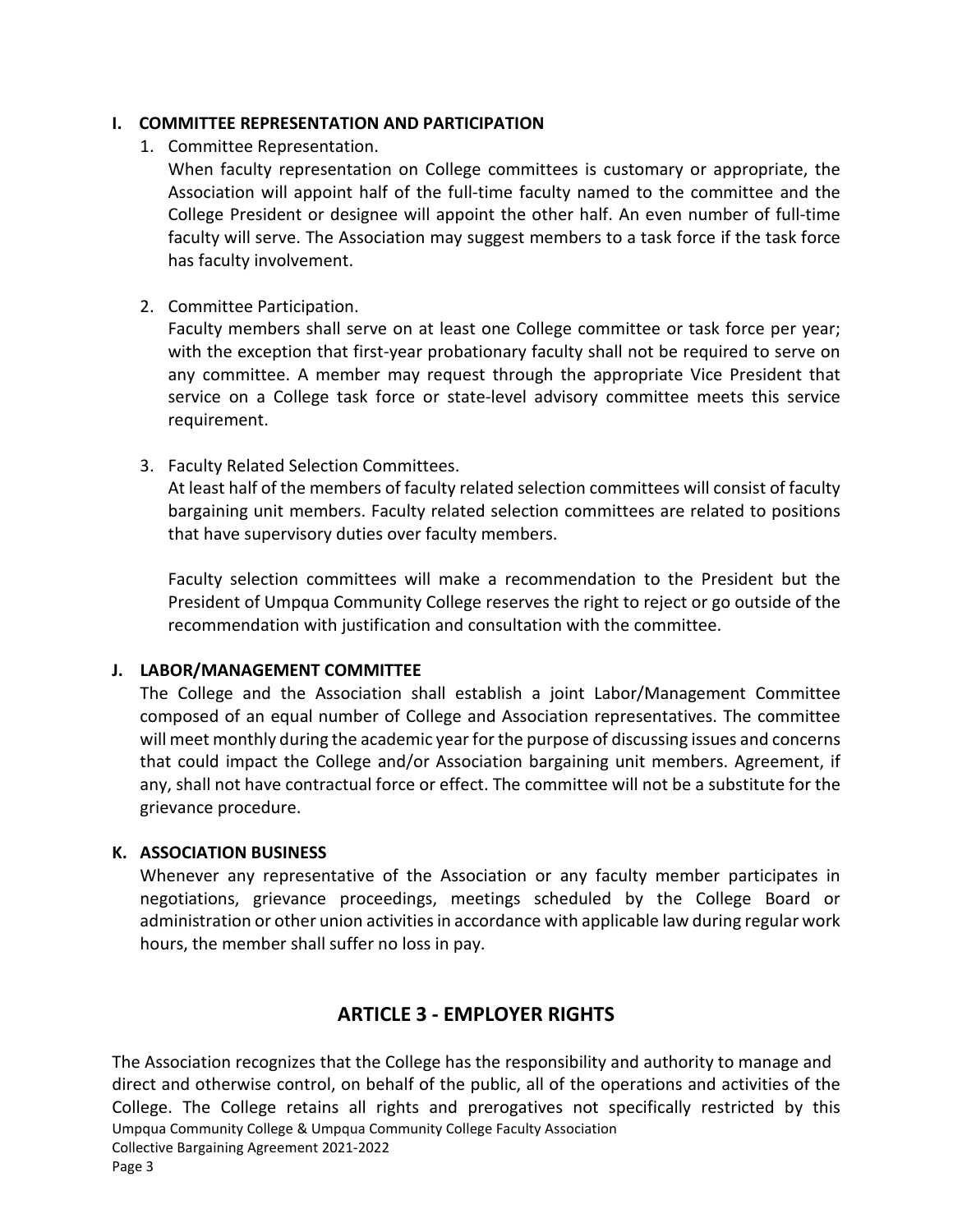Agreement. However, the Association maintains its right under ORS 243.698 if the College considers changing a mandatory subject of bargaining during the life of this agreement that has not been previously negotiated.

# **ARTICLE 4 - STRIKES AND LOCKOUTS**

<span id="page-10-0"></span>The Association agrees that during the term of this Agreement they will not participate in a strike, work stoppage, slowdown, or picket line observance which interferes with an employee's normal duties. The College agrees that during the term of this Agreement there will be no lockout of members of the bargaining unit.

# **ARTICLE 5 - ASSOCIATION DUES AND FAIR SHARE**

#### <span id="page-10-1"></span>**A. DUES AND ASSESSMENTS**

<span id="page-10-2"></span>All employees covered by the terms of the Agreement may voluntarily join the Association as a member. The College shall deduct Association membership dues/assessments or equivalent voluntary "fair share" payments and related voluntary contributions in the amount determined by the Association from the paychecks of employees who individually authorize such deductions in writing to the Human Resources Office. Employees who authorize such deductions may revoke their authorizations by submitting written notice of revocation of authorization for deduction to the Human Resources Office.

#### <span id="page-10-3"></span>**B. PROCEDURES**

- 1. Prior to the first payroll dues deduction of each new membership year, the Association shall provide the payroll office with the current membership dues/assessment rate schedule by category and FTE range for UCCFA and for OEA/NEA.
- 2. Deductions under Sections A shall begin with the October paycheck for new and continuing employees (or with employee's first paycheck if newly employed after the commencement of the academic year) and shall be made monthly while employed by the College for a maximum of nine (9) months annually. Each monthly deduction shall be equal to one-ninth (1/9) of the annual total for the applicable categories. Such deductions shall cease with the last monthly paycheck for any faculty member who terminates employment with the College.
- 3. The applicable deductions shall be transmitted to the UCCFA and to OEA monthly.

#### <span id="page-10-4"></span>C. **HOLD HARMLESS**

The Association shall hold the College harmless from any claims against the College as a result of deductions paid to the Association.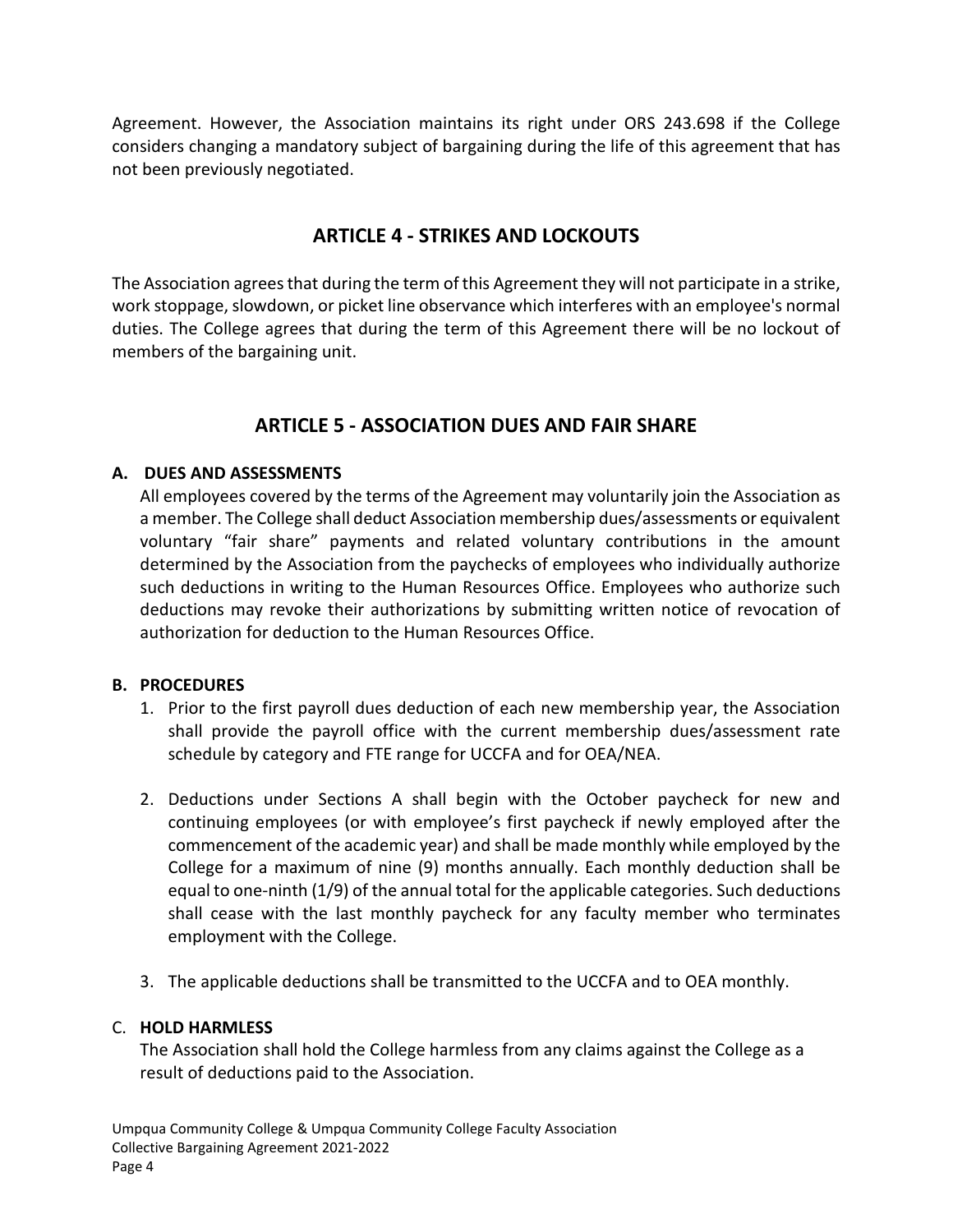# **ARTICLE 6 - EMPLOYEE RIGHTS**

#### <span id="page-11-1"></span><span id="page-11-0"></span>**A. CRITICISM OF PERFORMANCE**

Any criticism of performance, made by supervisors of employees' performance shall not be made in the presence of other employees and shall be shared only on a "need to know" basis, e.g. with persons in the employee's chain of supervision, human resources staff, or association representative, as required by law, etc. The College and Association further recognize that such criticism may be evidence in arbitrations and other legal proceedings.

#### <span id="page-11-2"></span>**B. JUST CAUSE FOR DISCIPLINE**

Employees who have completed their probationary period shall not be reprimanded in writing, suspended without pay, demotion or terminated without just cause.

#### <span id="page-11-3"></span>**C. REQUIRED MEETINGS**

Whenever any employee is required by the College to appear before any supervisor**,** administrator, or other representative of the College to be questioned concerning any matter which could lead to discipline, the employee will be notified in advance. Employees who request Association representation shall be entitled to have an Association representative present to advise and represent them during any such meeting in accordance with the parameters for representation rights established by the Employment Relations Board.

The right to Association representation does not arise when:

- 1. The employee is being given instructions, assignments, training or being informed of expectations.
- 2. The employee is being informed of disciplinary action, except for suspension, demotions, Plans of Improvement or terminations.

The College may, however, permit an Association representative to be present.

Such representation shall be provided by the Association within a reasonable period of time (normally no more than three (3) College business days after the employee is notified of the meeting during the employee's work year or as soon as available, if during a break period). Generally, legal counsel for the College and/or Association will not be scheduled to be present for such interviews. However, in the event the Association or College desires legal counsel to be present, the other party shall be notified in advance of the meeting to provide an opportunity for legal counsel for that party to also be present.

Umpqua Community College & Umpqua Community College Faculty Association In the event the College is contemplating unpaid suspension, demotion, nonrenewal or termination of a non-probationary employee for performance or conduct related reasons, the employee will be given written notice of the basis for the contemplated action and the action being contemplated before a final decision is made. In the written notice, the employee will also be advised of their opportunity to attend a meeting to provide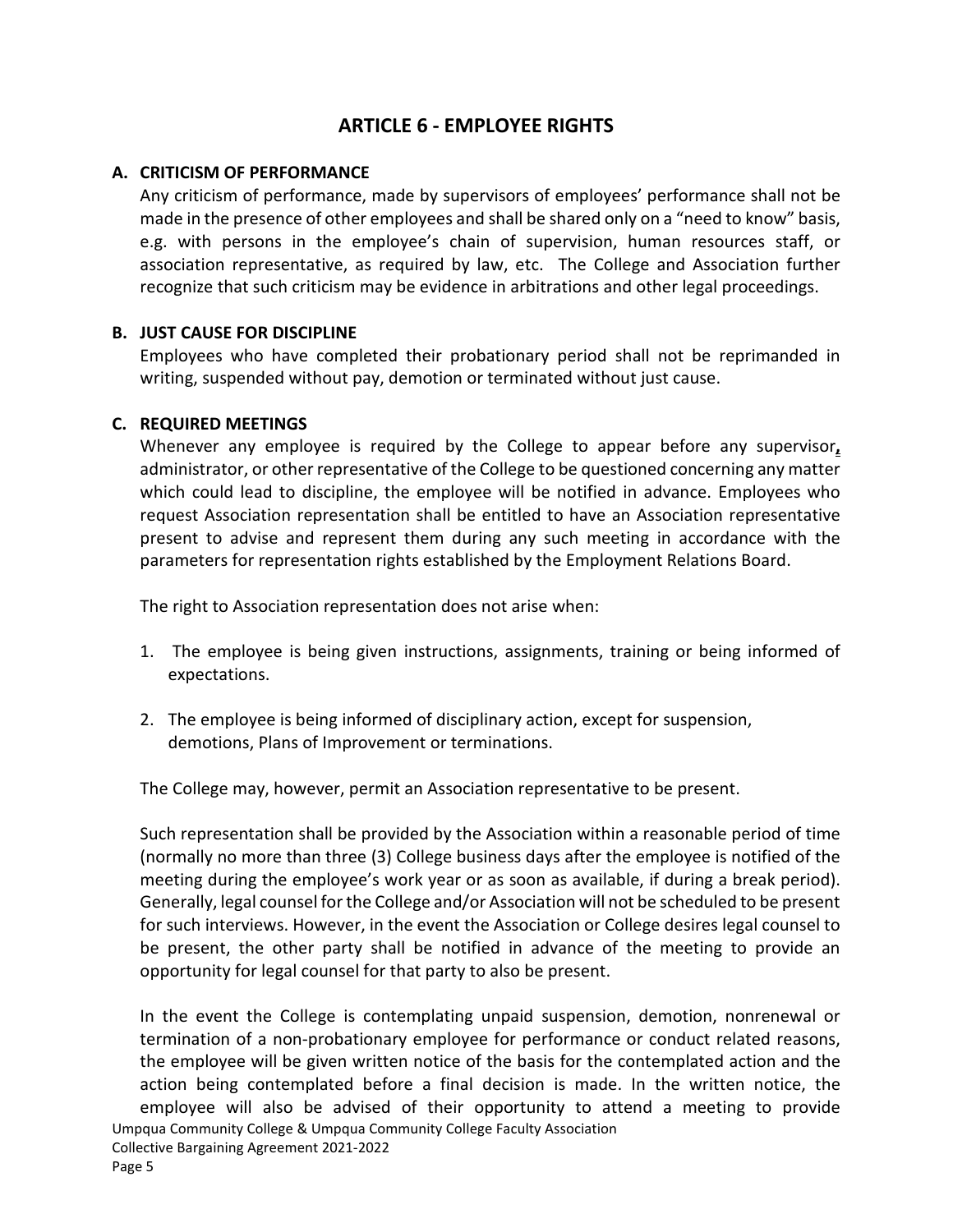information/reasons why the College should not proceed with the contemplated action and right to have an Association representative present in the meeting.

## <span id="page-12-0"></span>**D. NONDISCRIMINATION**

- 1. All practices, procedures and policies of the College shall clearly demonstrate that there is no discrimination in the hiring, assignment, or discipline of bargaining unit members or in the application or administration of this Agreement on the basis of race, color, religion, national origin, union activity, gender, age, marital status, disability, sexual orientation, association membership, or other protective status or protected activity in accordance with applicable law.
- 2. The College will not discriminate/retaliate against an employee because he/she makes a complaint, whether contractual or non-contractual.
- 3. Alleged violations of this Section (D) will not be pursued as a contract violation past Step 2 of the grievance procedure or as an ORS 243.672 (1)(g) complaint as an unfair labor practice to the Employment Relations Board if the employee has a remedy for the alleged violation under state or federal law.

## <span id="page-12-1"></span>**E. PERSONAL LIFE**

As citizens of the United States, employees are free to exercise all rights of citizenship, as defined by and in accordance with decisions of the state and federal courts, without institutional censorship, discipline or other interference.

# <span id="page-12-2"></span>**F. NOTICE OF RESIGNATION**

Employees desiring to terminate employment with the College are requested to notify their immediate administrator and the Director of Human Resources, in writing, and whenever possible, at least one (1) academic term prior to the requested effective date of the resignation.

#### <span id="page-12-3"></span>**G. COMPLAINT PROCESSING**

1. Written and oral complaints.

The College will strive to investigate complaints regarding an employee that the College determines may have merit within a reasonable period. "Reasonable period" shall take into consideration the availability of witnesses and the investigator, the complexity of the investigation and other legitimate considerations. If the College determines there is merit (i.e. that the complaint could lead to discipline) the employee will be notified of the nature of the complaint and be given opportunity to respond to and/or rebut the information provided before a decision is made with regard to whether disciplinary or other corrective action will be taken.

#### 2. Meeting with Complainant.

The employee or College administrator may request a meeting with the complainant(s). In such case, the College administrator in charge of processing the complaint will convey

Umpqua Community College & Umpqua Community College Faculty Association Collective Bargaining Agreement 2021-2022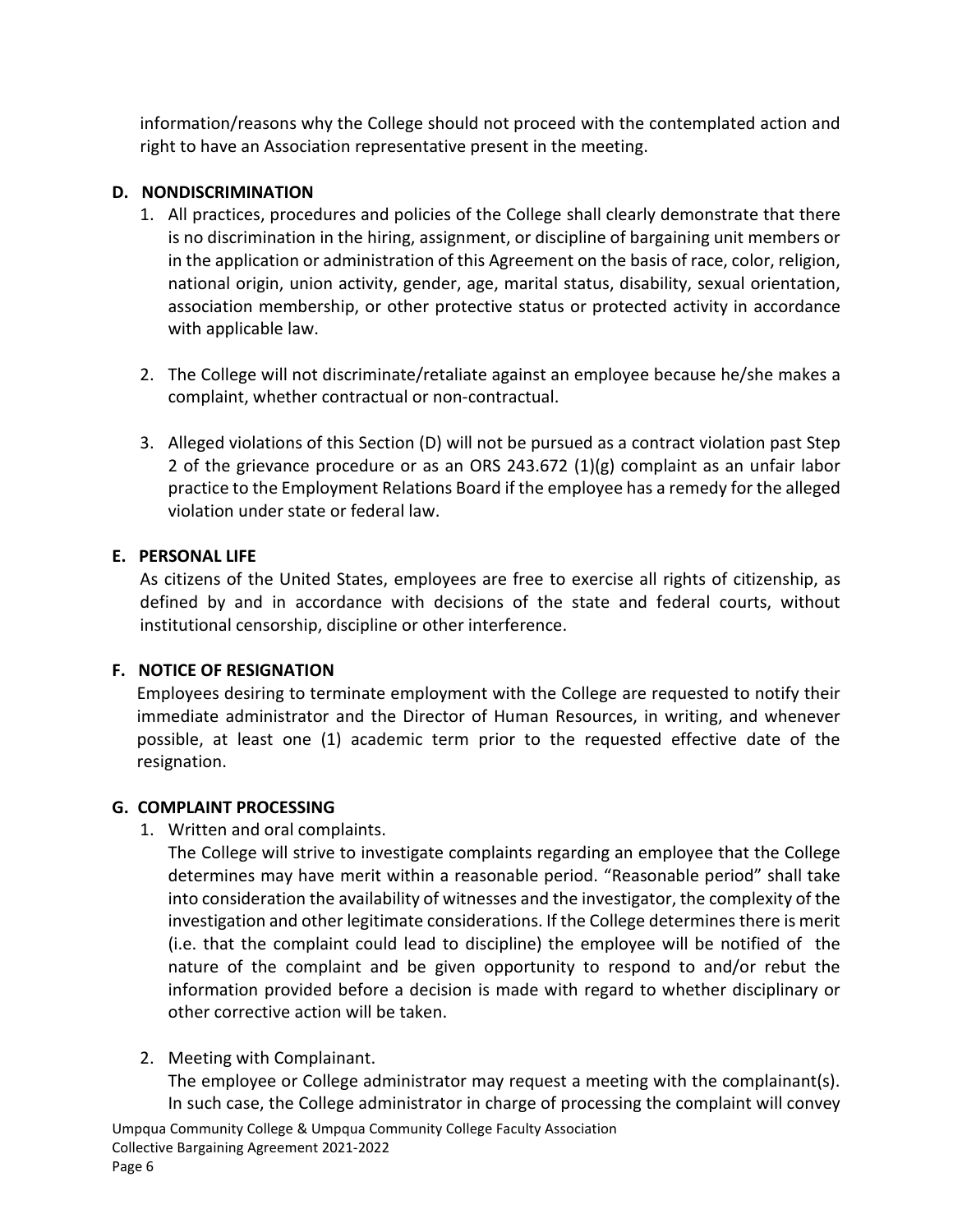that request to the complainant unless there are other reasons why such meeting should not be scheduled. The meeting will proceed at the option of the complainant(s). Regardless of the results of any meeting involving the complainant(s) and the employee, the College is not precluded from proceeding to disciplinary action (written reprimand, suspension, or dismissal) if there is just cause for discipline of a non-probationary employee or for any reason the College deems appropriate for the discipline of a probationary employee.

# **ARTICLE 7 - EMPLOYMENT STATUS**

#### <span id="page-13-1"></span><span id="page-13-0"></span>**A. PROBATIONARY STATUS**

- 1. The probationary period shall be for three (3) years with each year consisting of 3 academic terms.
- 2. Uninterrupted time spent in temporary status shall be counted toward probationary status if the employee is subsequently, without a break in service, hired into the same position.

#### <span id="page-13-2"></span>**B. REGULAR STATUS**

Faculty members who completes three (3) academic years, as defined in A.1 above, in probationary status shall attain regular status unless they were notified of nonrenewal in accordance with Section E below.

#### <span id="page-13-3"></span>**C. GRANT STATUS**

- 1. An employee whose position is funded greater than 0.5 FTE by sources other than general fund or tuition shall be considered to be on "grant status." However, if the majority of the funding for a position comes from individual tuition payments from students, an employee will not be designated "grant status" even if not included in the general fund.
- 2. During the year prior to expiration of a grant that the College wants to extend, or during the year prior to entering into any new grant-funded program, the College may propose number of work days for any persons to be employed under the grant who qualify for unit membership. The salary rate will be the faculty member's salary on the current salary schedule, but the College and Association will bargain under ORS 243.698 over actual number of days worked.
- 3. Grant status employees shall have all the rights and obligations of a bargaining unit member except those limitations expressly imposed by the terms of this Agreement.
- 4. An employee in "grant status" is not eligible to attain "regular status". However, an employee who has attained regular status prior to accepting an assignment designated as "grant status" shall retain his/her regular status and shall continue to accrue seniority.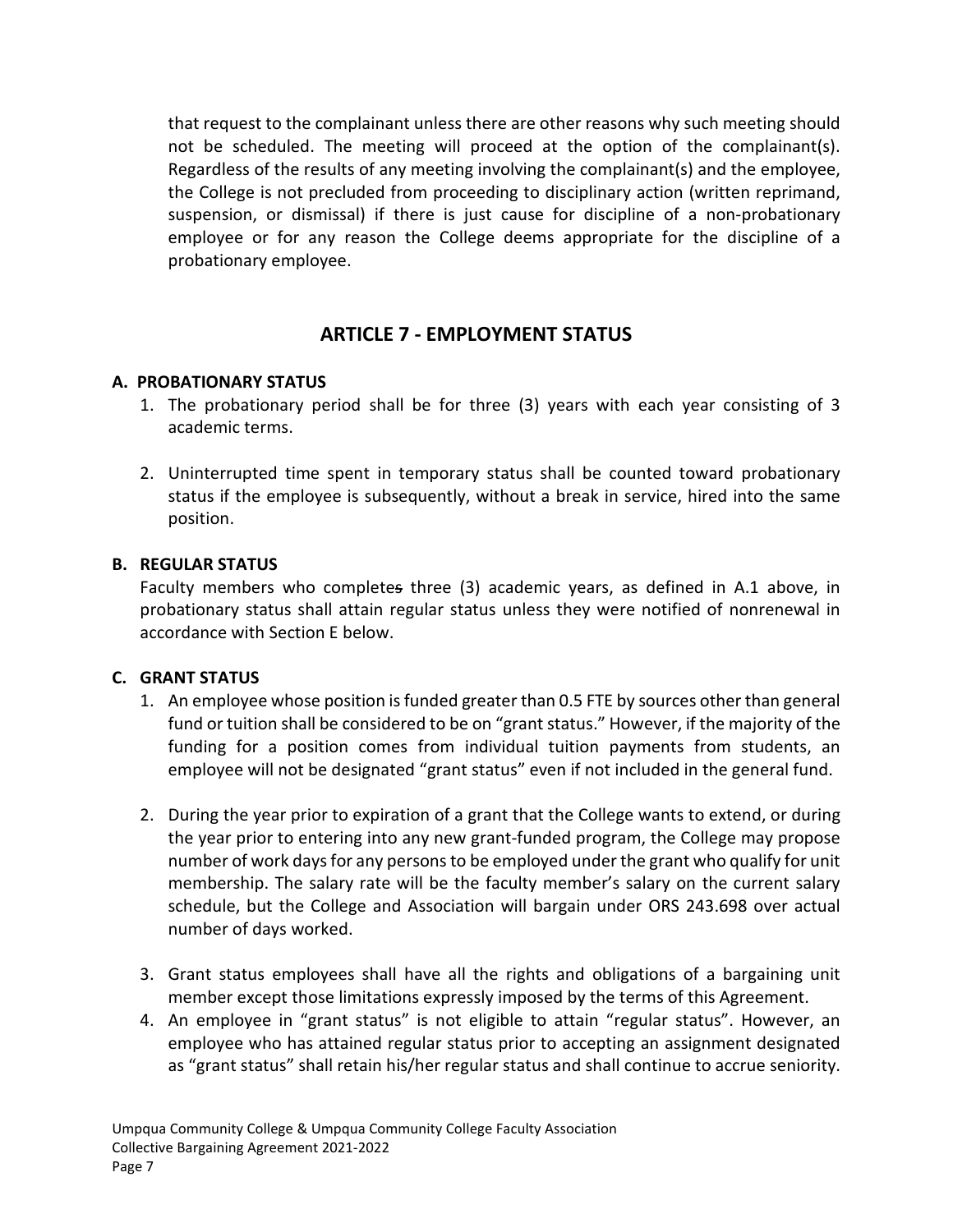5. For employment status purposes, it is understood that a self-support position funded by monies greater than 50% from outside sources/agencies (not from tuition reimbursement) is designated as grant status. A self-support position funded by monies less than or equal to 50% from outside sources/agencies is designated as general funded.

#### <span id="page-14-0"></span>**D. TEMPORARY OR TRIAL STATUS**

- 1. A temporary employee, who fits the description of a bargaining unit member under Article I, is a person hired by the College to fill a vacated position caused by the absence (e.g., paid/unpaid leave, LTD, reassignment) of a regular or probationary bargaining unit member, or to fill a vacancy created after the start of the academic year by resignation, retirement or death. A trial status employee who fits the definition of a bargaining unit member under Article I is a person hired by the College to fill a trial position (new courses or programs are being introduced on a trial basis).
- 2. A temporary or trial status employee shall have all the rights and obligations of a bargaining unit member except as set forth in Article 11 Reduction in Force and those limitations expressly imposed by the terms of this Agreement.
- 3. A temporary employee shall be given a terminal employment contract for up to 12 months, which can be extended for an additional 12 months if the employee replaced goes on extended leave. Where a position has been permanently vacated before the first day of winter term, the College may fill it with a temporary employee for the rest of the academic year. If the position has been permanently vacated on or after the first day of winter term, the College may fill the position with a temporary employee for the rest of that academic year and the next academic year. A trial position can be filled with a trial status employee for up to two (2) years
- 4. When a vacancy, as defined in Article 9, or as defined above in Section D.1-3, occurs and if the temporary employee is selected to continue in the same discipline and they have served three (3) or more consecutive academic terms in that discipline, the temporary employee will be placed on second or third year probationary status, dependent on the number of terms worked, if the employee has provided satisfactory service.
- 5. If trial courses or programs, as described in Section D.1, are determined by the College to continue as regular offered courses or programs, and the trial status employee is selected to continue as a contracted employee, said employee will be placed on second or third year probationary status dependent on the number of terms worked.
- 6. A faculty member, who is given a temporary assignment outside his/her regular assignment and department, shall continue to accrue seniority within the bargaining unit and with their regular budgetary unit, and shall have the right to return to either his/her regular position if still available, or to an equivalent position at the end of his/her temporary assignment, subject to Article 11 – Reduction in Force.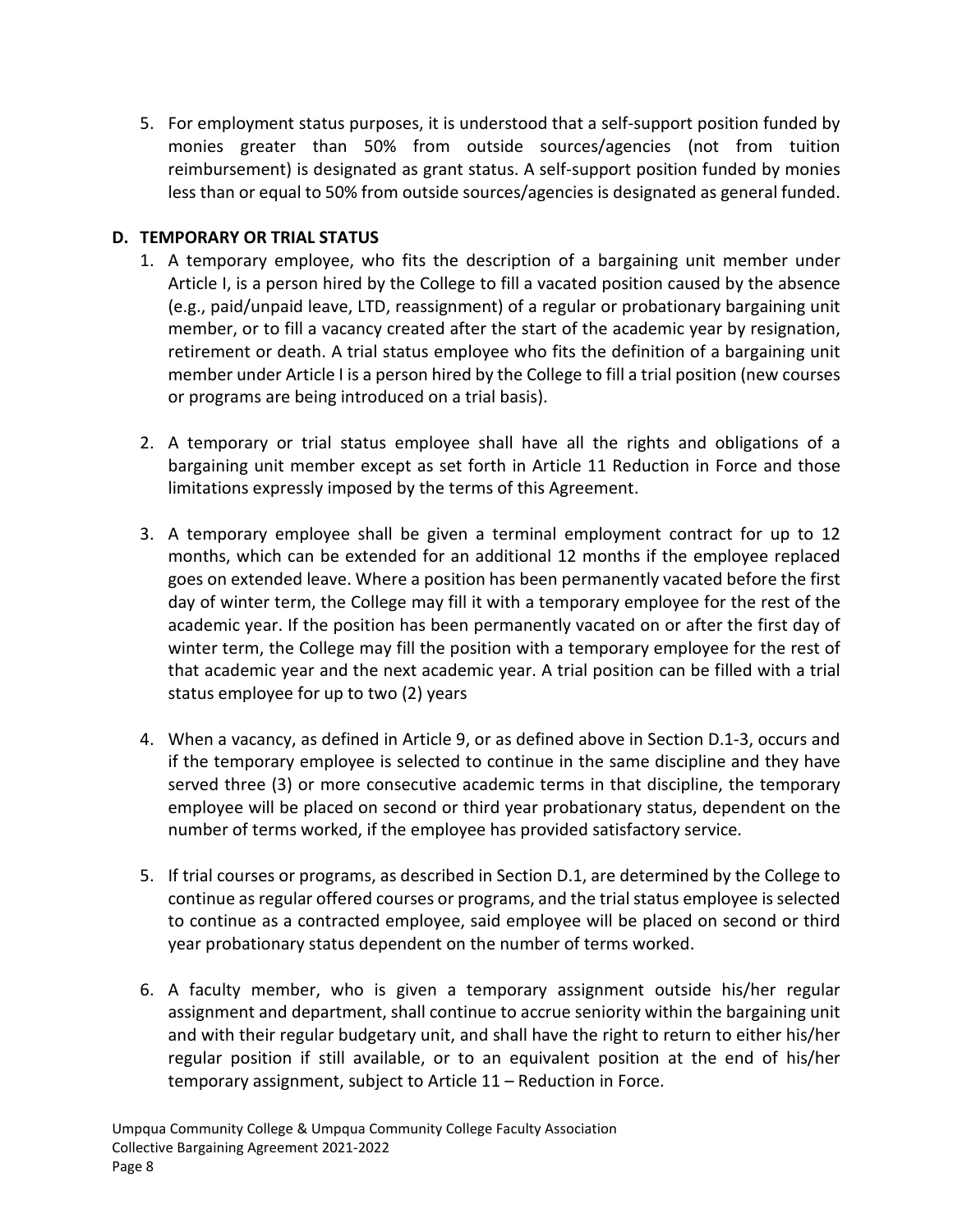#### <span id="page-15-0"></span>**E. PROBATIONARY STATUS NOTICE**

- 1. A probationary employee may be non-renewed for any cause deemed in good faith sufficient by the College.
- 2. The College shall provide written notice of the renewal or nonrenewal decision to the employee no later than April 1.
- 3. A notice of nonrenewal shall be sent by certified mail to the employee's last known mail address or provided by personal service and shall include the reason(s) for the nonrenewal.
- 4. If the College fails to provide such timely notice of renewal or nonrenewal as provided in Section E-2 above, then an offer of continued employment shall be considered to have been made and the probationary employee may validate such offer by providing written notice to the College to be received by April 15.

#### <span id="page-15-1"></span>**F. TERMINATION OF EMPLOYMENT**

- 1. The employment of a regular employee may be terminated only for just cause.
- 2. The employment of a probationary employee may be terminated only for just cause prior to the expiration of his/her individual contract.

#### <span id="page-15-2"></span>**G. COMPLETION OF EMPLOYMENT YEAR**

Employees shall be considered to have completed a year of employment if they have been contracted for and have worked an academic year, as defined in A.1 of this Article at 0.68 FTE or more for that year.

#### <span id="page-15-3"></span>**H. JOB SHARE**

1. With mutual written agreement with the College, a faculty member may job share a 1.0 FTE assignment at 0.68 FTE or greater for the employee, with the remainder of the assignment staffed by an adjunct employee(s). During the time of the job share assignment, the faculty member will continue full benefits, prorated salary and will maintain 1.0 FTE seniority status for reduction in force purposes. A faculty member on a job share has the option to return to a 1.0 FTE at the beginning of any academic year. Job share assignments will be renewed on a year-to-year basis upon mutual agreement between the College and the faculty member.

#### <span id="page-15-4"></span>**I. RELEASE FROM REGULAR ASSIGNMENT**

1. Faculty members who are on full or partial release from their regular assignment by the College to work in another assignment in this bargaining unit shall continue to accumulate service credit for purposes of attaining regular status and seniority in their discipline/program for the length of the release time period.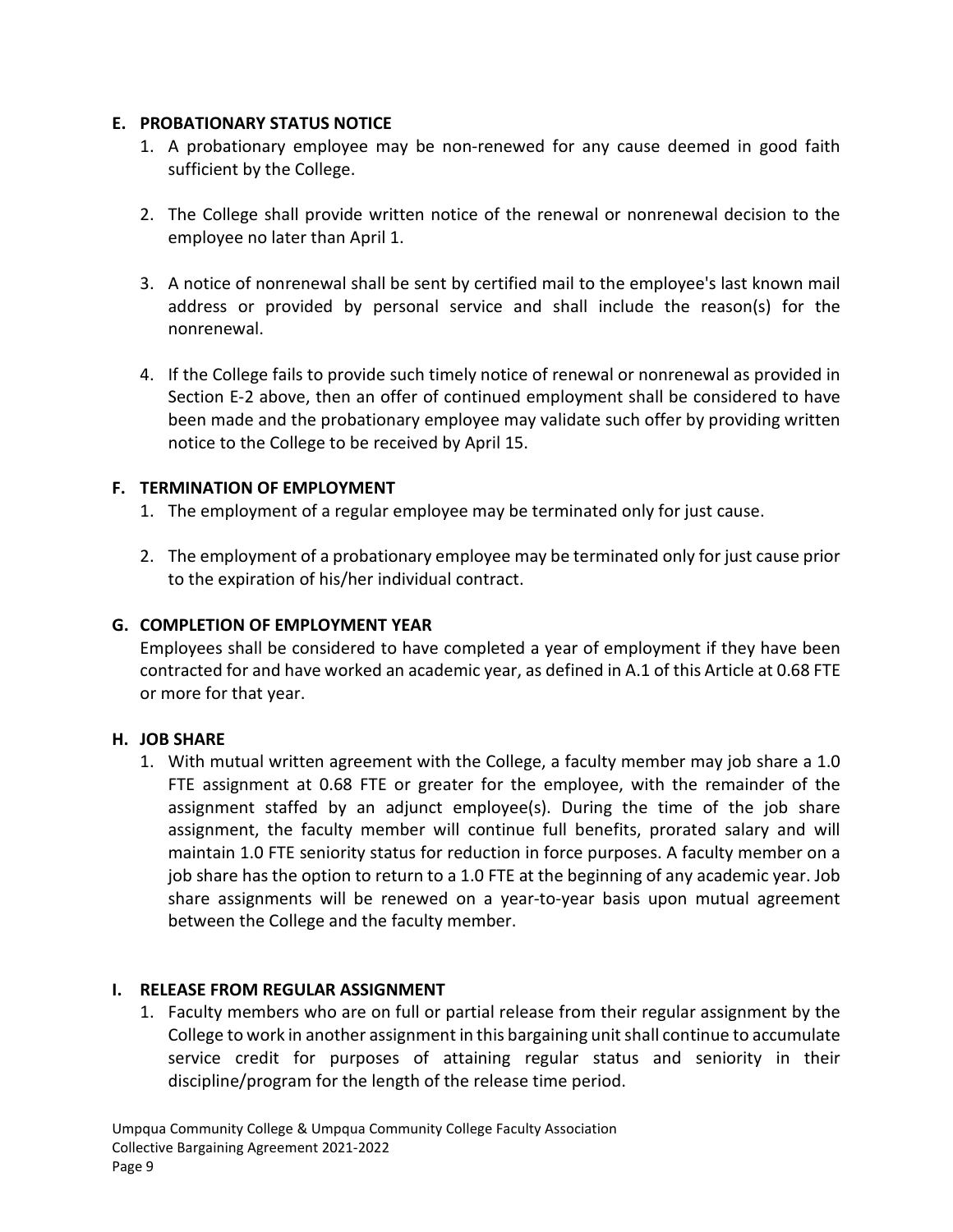2. Faculty members who are on full or partial release (reduced below 0.68 FTE from their bargaining unit position) from the bargaining unit shall not accumulate service credit for purposes of attaining regular status or seniority during the time of their release. Employees who are on release outside of the bargaining unit shall lose all service credit if the release is for more than the equivalent of two (2) academic years.

## **ARTICLE 8 - PERSONNEL FILES**

#### <span id="page-16-0"></span>**A. MAINTENANCE OF FILES**

<span id="page-16-1"></span>The College shall maintain personnel files for each faculty member in the College's Human Resources Office. These files shall be the official repository of materials relevant to the faculty member's employment with the College, including but not limited to evaluations, letters of intent, commendations, letters or other materials deemed appropriate by the College. Documents that contain medical information, as well as materials that are obtained confidentially by the College during the **employing process, investigation materials and** grievance processing shall not be made a part of the official personnel file. All entries in the official personnel file must be dated and signed by the submitting party.

#### <span id="page-16-2"></span>**B. WORKING FILES**

- 1. Nothing in this Agreement shall be construed to prevent or restrict immediate administrators from maintaining individual working files which shall be deemed personal to the administrators as part of their work product.
- 2. Materials from working files may only be used as evidence in proceedings when related to statements contained in the official personnel file on the date of the College's action.

#### <span id="page-16-3"></span>**C. PLACEMENT OF MATERIALS AND REBUTTALS**

- 1. Except for documents returned to Human Resources by the faculty member and other routine materials and any other document already provided to the faculty member with a "cc: Personnel File" listed, the faculty member shall be notified within fifteen (15) working days of any and all other documents to be placed in the faculty member's personnel file.
- 2. The faculty member shall have the right to include in this file a written response to any materials placed in the file; such response shall be attached to the material to which it refers.
- 3. The faculty member may reasonably include in his/her personnel file any material or information considered germane to that member's career.

#### <span id="page-16-4"></span>**D. INSPECTION AND USE OF FILES**

Personnel files, by appointment, shall be open for inspection by the faculty member, and such other persons as are officially designated by the College or the faculty member.

Umpqua Community College & Umpqua Community College Faculty Association Collective Bargaining Agreement 2021-2022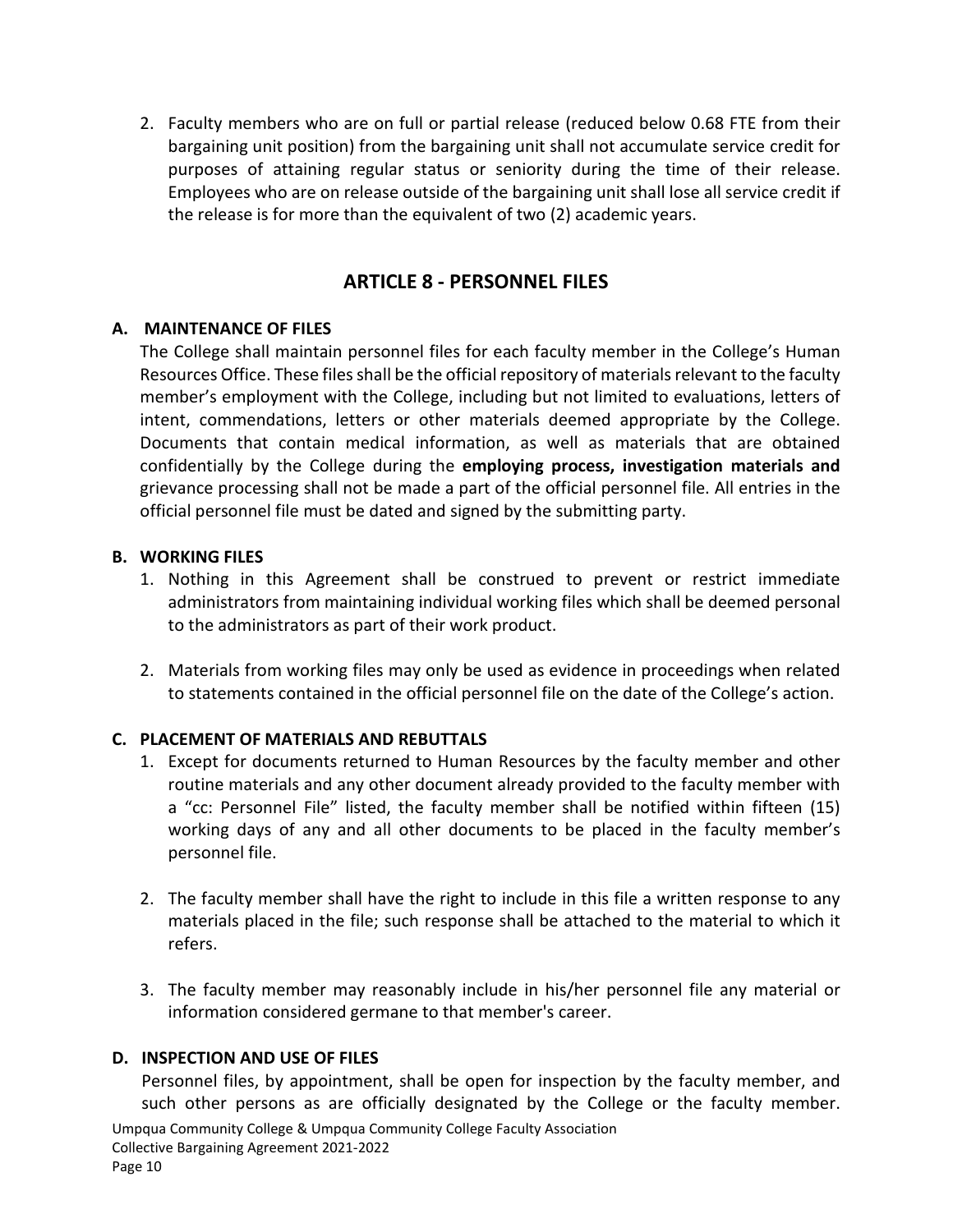Information from working files shall be made available to the affected member during investigatory meetings that may lead to formal action.

#### <span id="page-17-0"></span>**E. REQUEST FOR COPY OF PERSONNEL FILE**

The faculty member or his/her designee will be provided upon request one copy of his/her personnel file per academic year at no cost to the employee.

#### <span id="page-17-1"></span>**F. USE OF OFFICIAL FILE MATERIAL**

Materials may be expunged from the official file by mutual consent of the College and the faculty member.

# **ARTICLE 9 - VACANT POSITIONS**

#### <span id="page-17-3"></span><span id="page-17-2"></span>**A. DEFINITION OF VACANCY**

A vacancy is defined as any bargaining unit position which management determines is going to be filled after being vacated by reassignment [greater than three (3) years], resignation, termination, retirement, or death; or any new bargaining unit position. If the responsibilities of the position continue**,** the vacancy of a full-time faculty can only be filled by a full-time faculty. If the full-time load decreases to that of a part time load, the position will change to a part time faculty position until such time the load increases. This provision shall not apply to temporary appointments of one (1) academic term or less, to new temporary positions with an anticipated duration of less than one (1) year, to new experimental positions of less than two (2) years in duration, to temporary replacement positions as described in Article 7, to specific reassignments of greater than three (3) years mutually agreed upon in writing by the College and the Association, or to bargaining unit positions which have been subject to a reduction in force.

#### <span id="page-17-4"></span>**B. POSTING OF VACANCY NOTICES**

In the event of a vacancy as defined above, the College shall post notice of the availability of the position on the College web site. The notice shall include the required qualifications and the approximate date the position will be available. Posting shall be for a minimum of five (5) business days during the normal academic year and for fifteen (15) calendar days during the period between the end of the spring term and the beginning of the fall term.

#### <span id="page-17-5"></span>**C. SELECTION OF CANDIDATES**

Faculty Search Committees will consist of no more than seven members – at least half of the members will be faculty with the majority coming from the department of the vacant position whenever feasible. However, nothing in this Agreement shall be construed to limit the right of the College to exercise its sole discretion in the hiring personnel.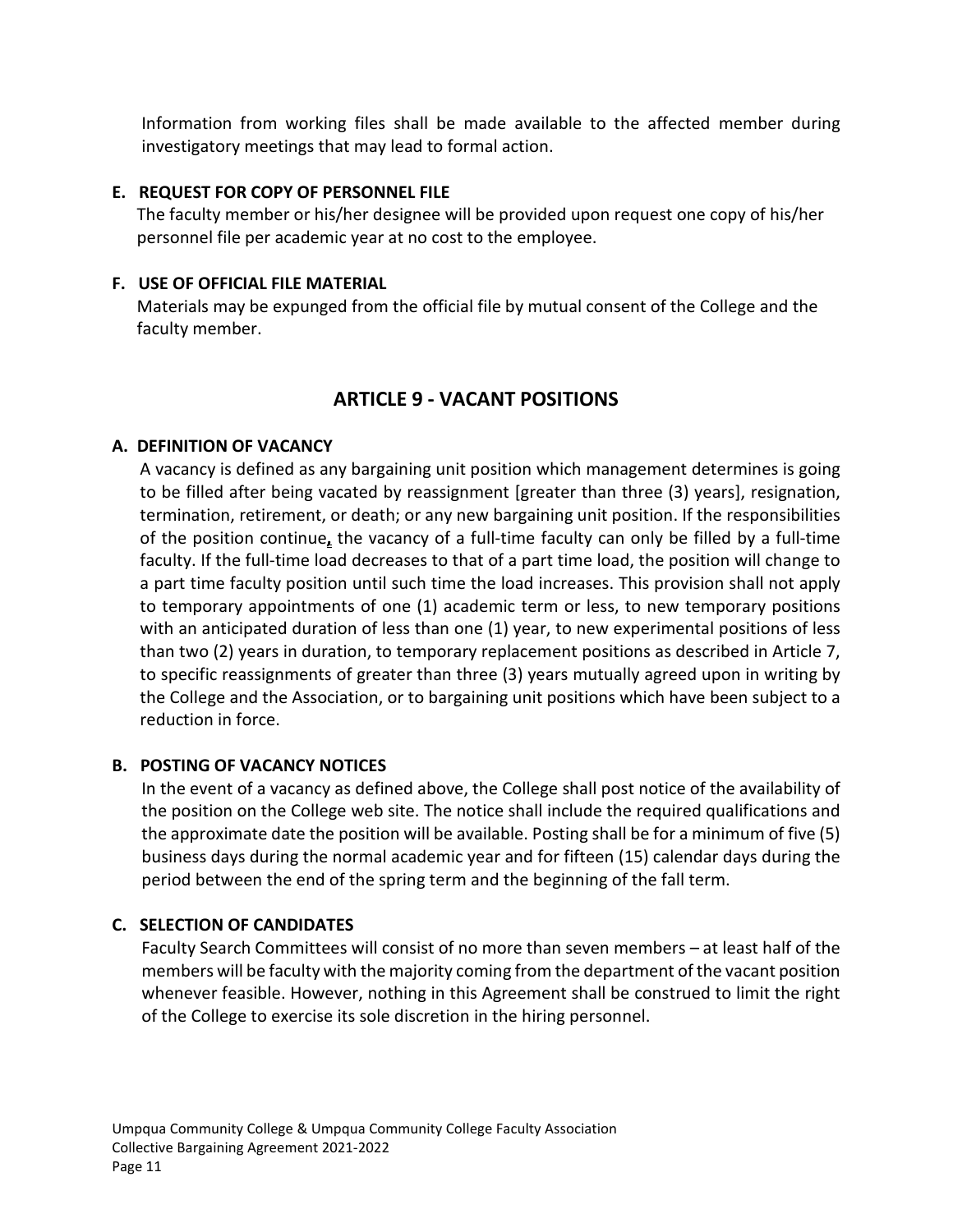## <span id="page-18-0"></span>**D. FACULTY VACANCY COMMITTEE RECOMMENDATIONS**

Faculty Search Committees will make a recommendation to the Provost. The Provost reserves the right to go outside of or reject the committee's recommendation after explanation and discussion with the committee.

# **ARTICLE 10 – EMPLOYEE EVALUATION PLAN**

#### <span id="page-18-2"></span><span id="page-18-1"></span>**A. PURPOSE OF EVALUATION**

Both the College and Association agree that the purpose of evaluation at Umpqua Community College will be the improvement of instruction and:

- 1. To identify specific strengths and provide for recognition of staff accomplishments;
- 2. To provide a staff member a means for identifying their growth and professional development;
- 3. To identify weaknesses in faculty performance, and correcting such weaknesses;
- 4. To help identify individual and in-service training requirements;
- 5. To contribute in making determinations regarding probationary employees;
- 6. To provide continuing documentation for pay and promotional actions or to determine whether an employee's employment should be continued.

# <span id="page-18-3"></span>**B. EVALUATION PROCEDURES**

Nothing in this Section shall be construed to limit the evaluative methods that may be used, or to prevent individual departments from developing independent methods so long as they are consistent with the purposes defined in this Article. The College is responsible for initiating the evaluation process. All employees shall be given notice setting forth the methods to be used prior to the evaluation.

- 1. Faculty and supervisor will jointly discuss evaluation techniques and methods to be used, and the timing and frequency of observations.
- 2. Copies of evaluation and observation notes and records will be given to faculty prior to placing in any file and shall be afforded the opportunity to respond in writing to any evaluations made. If the employee chooses to respond, then the response will be attached to the evaluation and placed in the personnel file.
- 3. Faculty has the right to representation at any evaluation/Plan of Improvement meeting.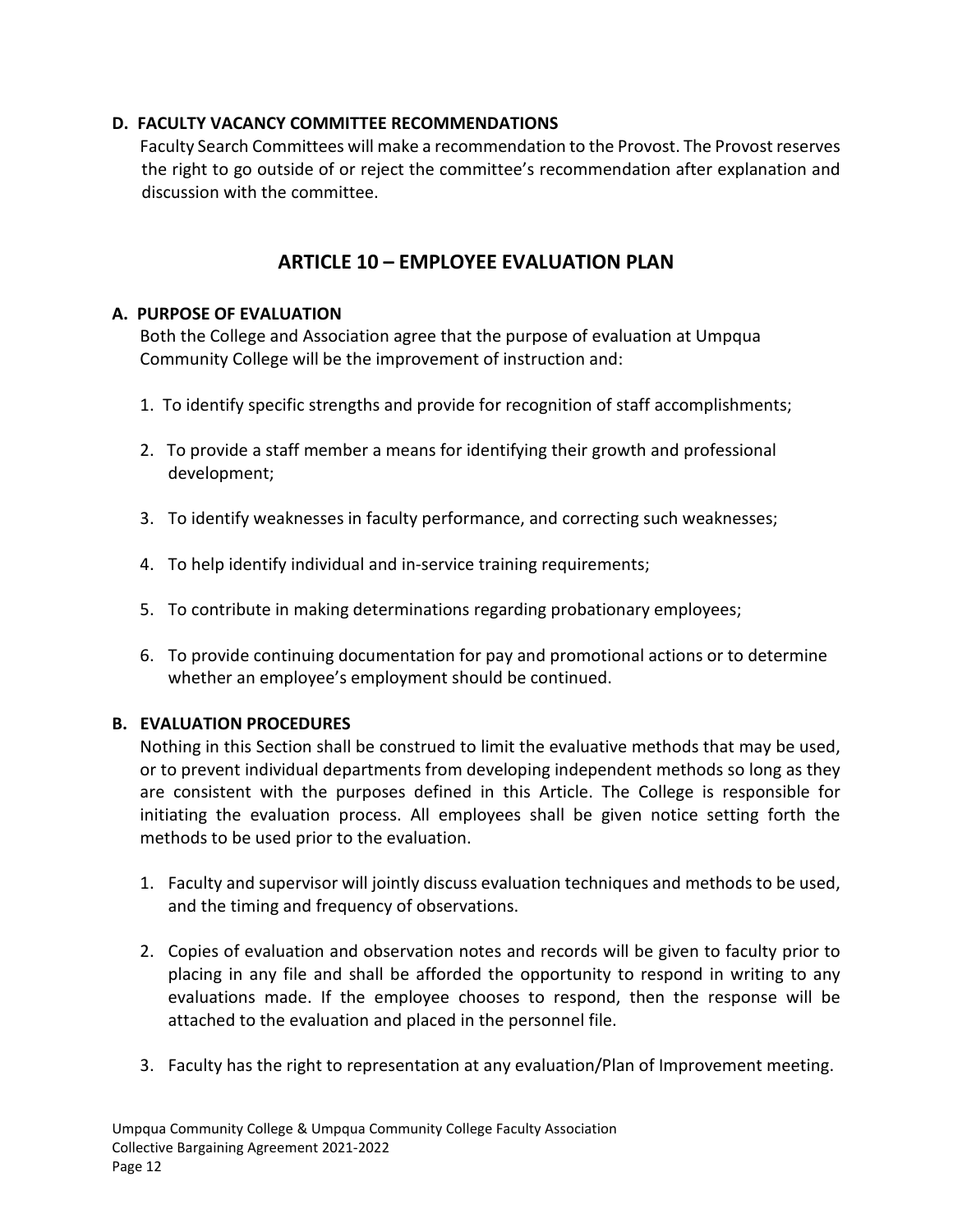- 4. Faculty has the right to grieve procedural violations using the grievance procedures described in Article 23.
- 5. Student evaluations shall not be the sole or primary method of evaluating employee performance.
- 6. When the faculty member receives the evaluation report, he/she shall sign or initial it. Initialing or signature acknowledges receipt only and does not necessarily constitute agreement by the member in the evaluation.

#### <span id="page-19-0"></span>**C. STUDENT AND PEER EVALUATION**

To assist faculty in identifying their professional strengths and weaknesses, student and peer evaluations are encouraged. Copies of these evaluations will be made available to the employee.

## <span id="page-19-1"></span>**D. PROBATIONARY EMPLOYEE EVALUATION**

- 1. The employee shall be provided a written job description, access to guidelines for evaluations and a full-time faculty handbook as early as possible during the first term of employment.
- 2. The employee shall be evaluated at least once per year within the first three (3) years of employment. At the employee's request, additional evaluations may occur.
- 3. A written report of the evaluation process and results will be provided to the instructor by the supervisor. Any areas that require improvement will be identified in this report, as will suggestions for strengthening performance. In the event that significant improvement is needed, the employee will be placed on an improvement plan as outlined in Section F to provide an opportunity for the employee to improve performance.
- 4. If an employee is placed on a plan of improvement, the employee will be given a minimum of sixty (60) calendar days to meet the expected level of performance. This period may be extended by mutual consent in thirty (30) day increments to a maximum of one hundred twenty (120) calendar day's extension, for a total maximum of one hundred eighty (180) calendar days. If necessary, the April 1 date for non-renewal shall be extended until the end of the plan.
- 5. Failure to meet the expected level of performance may lead to non-renewal or dismissal in accordance with Article 7.

# <span id="page-19-2"></span>**E. REGULAR EMPLOYEE EVALUATION**

1. Regular employees will be evaluated once every five years after attaining regular status. However, a regular employee may be evaluated prior to their fifth year in accordance with Section B above if there are documented performance concerns.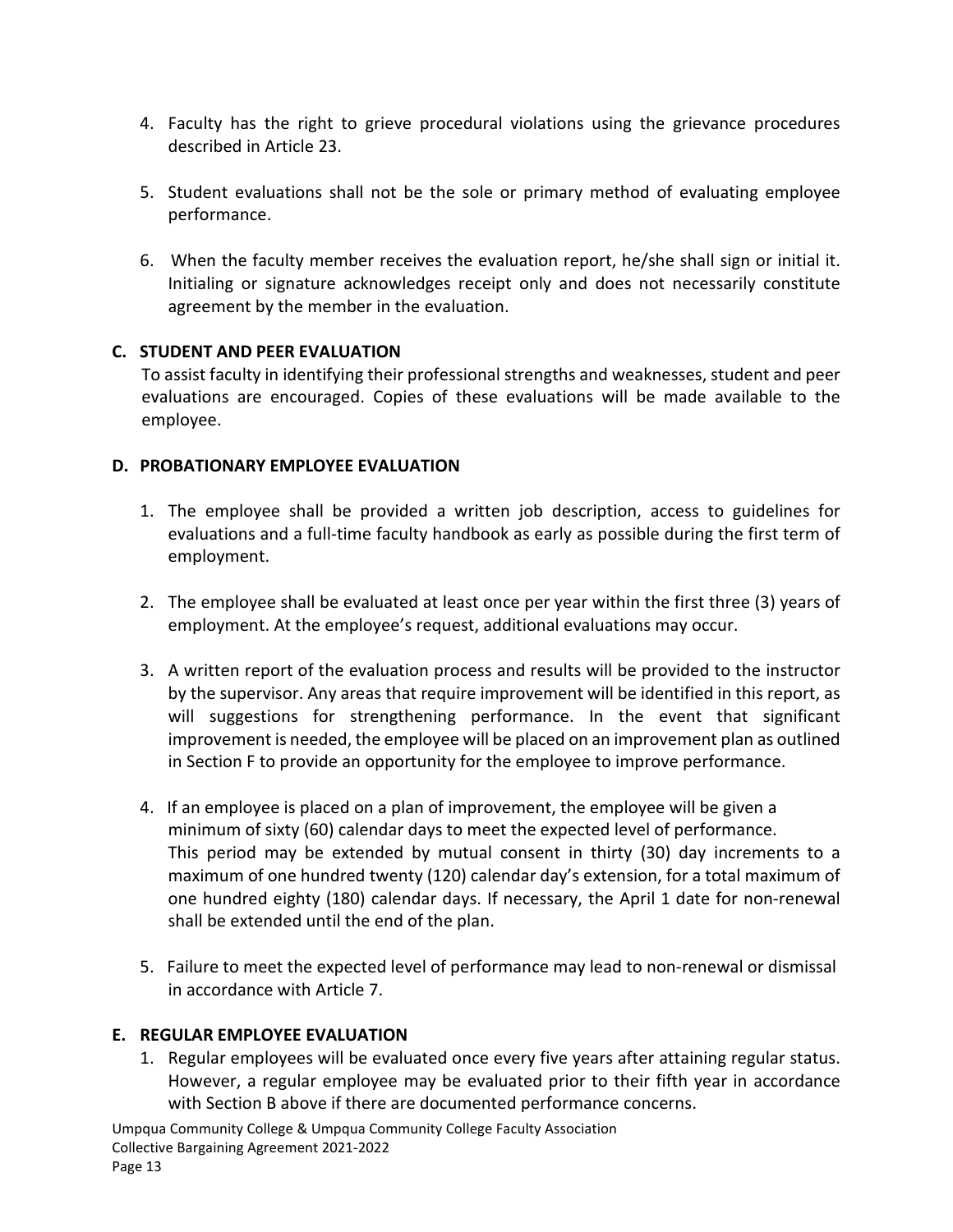- 2. Student and peer evaluations may be used as a means of identifying strengths or weaknesses in performance, and to trigger further evaluation and corrective action when appropriate but shall not be used in any proceeding that involves disciplinary action, termination, or non-renewal.
- 3. For instructors teaching in both online and face-to-face modalities, evaluation will include both modalities.
- 4. These evaluations may consist of a selection of any of the following methods to be chosen by the employee and supervisor:
	- a. Small Group Instructional Diagnosis (SGID);
	- b. Class visits by supervisor;
	- c. Video and discussion with supervisor;
	- d. Self-evaluation;
	- e. Student evaluations (may include student ratings, questionnaires, or follow-up surveys);
	- f. Discipline-related work experience;
	- g. Professional growth plan;
	- h. Review of course materials with supervisor;
	- i. Peer evaluations;
	- j. Other methods mutually agreed upon by the employee and supervisor.
- 5. If, following an evaluation, the College determines that the performance of an employee who has attained regular status is substandard (for instance, when an employee has received an evaluation rating of "Need of Improvement"), the following procedure shall be followed to provide an opportunity for the employee to improve performance: (See also Section F below)
	- a. The employee's immediate supervisor shall meet with the employee, at which time the employee will be informed in writing of the deficiency and the level of performance expected of the employee.
	- b. The immediate administrator shall suggest methods of improvement to correct the deficiencies identified under paragraph (a).
	- c. If an employee is placed on a plan of improvement, the employee will be given a minimum of sixty (60) calendar days to meet the expected level of performance. This period may be extended by mutual consent in thirty (30) day increments to a maximum of one hundred twenty (120) calendar day's extension, for a total maximum of one hundred eighty (180) calendar days.
	- d. Normally, plan(s) would be extended to coincide with the end of a regular academic term. Whenever four (4) or more standards need improvement, the College may prioritize the plan into two sequential parts. Satisfactory progress, or completion, of part one will then lead to part two. In this case, each part will have its own timelines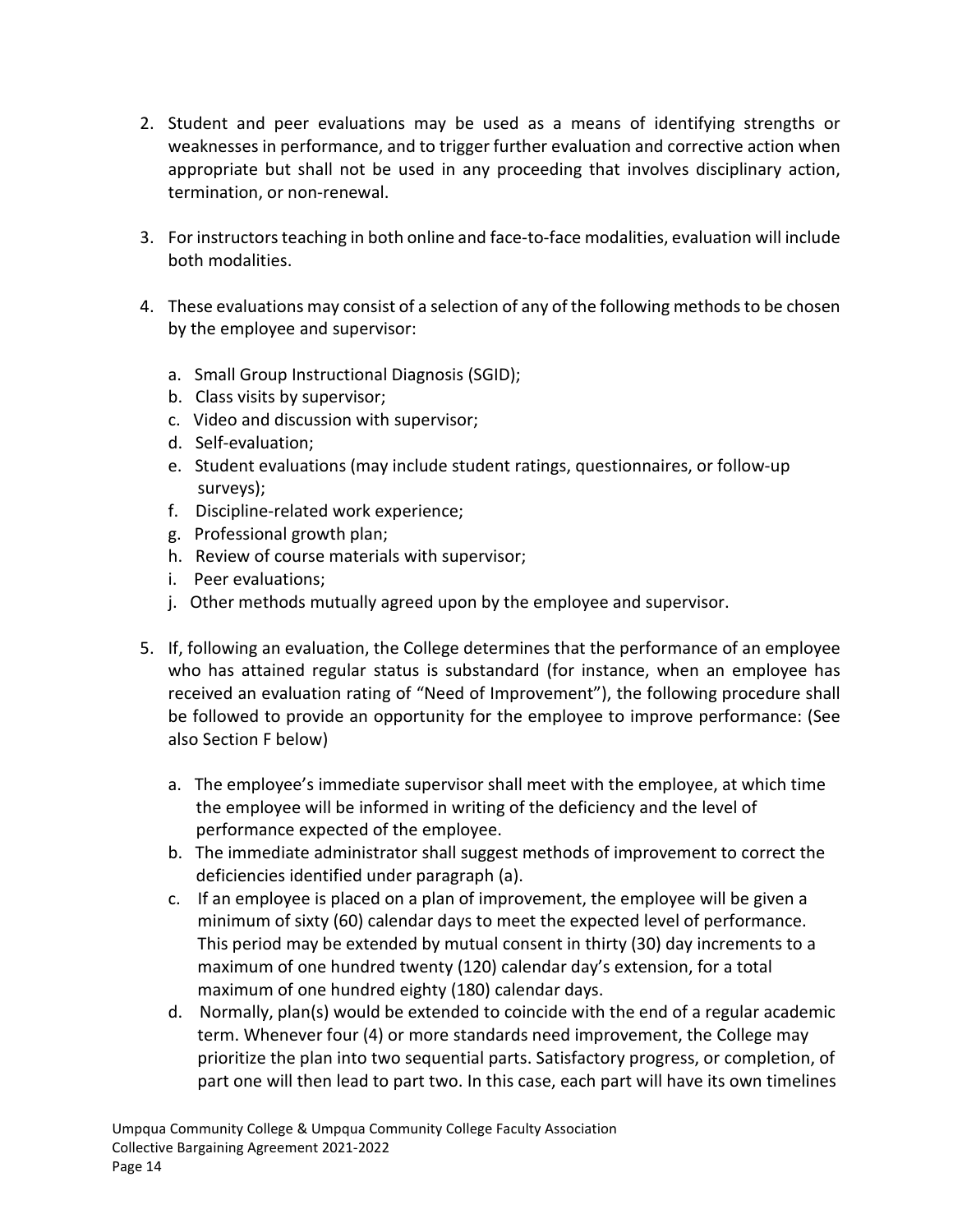subject to Section 3.c. Both parts of the plan must be satisfactorily completed. Unsatisfactory progress or completion of part one may lead to Section 3.f.

- e. Once the employee has met the level of performance outlined in Section 3.a, the immediate supervisor will notify the employee and the improvement plan shall be discontinued.
- f. Employees who fail to meet the expected level of performance may be terminated in accordance with Article 7.

# <span id="page-21-0"></span>**F. IMPROVEMENT PLAN**

A faculty member receiving a "Need for Improvement" rating in conjunction with Section E.3 above shall be required to participate in an opportunity to become more effective through an Improvement Plan. The administrator presenting the Improvement Plan must inform the member of their right to representation by the Association. The employee may then inform the Association of and seek assistance from the Association on the Improvement Plan. The Association may request, upon approval of the member, a copy of the Improvement Plan. Further, the employee shall have the right to representation by the Association, upon request, at any and all meetings called by the College concerning an Improvement Plan. The employee shall arrange for representation so that meetings regarding the plan shall not be unreasonably delayed.

- 1. Each area in which a "Need for Improvement" is identified on the performance rating will be considered in developing the Improvement Plan. A timeline will also be included.
- 2. The following are some methods which may be utilized in implementing the Improvement Plan. This list is not intended to be exclusive.
	- a. Consultation with colleagues for purposes of assistance in problem areas.
	- b. Reassignment of duties to facilitate improvement.
	- c. Additional training or coursework paid by the College.
	- d. Personal growth counseling.
	- e. Support and direction by immediate administrators.
- 3. The employee's right to confidentiality shall be maintained.
- 4. Improvement Plans shall include at least the five sections below with each section containing clearly stated item(s).
	- a. Standard(s) and/or deficiency(ies).
	- b. Expectation(s) for each standard.
	- c. How satisfactory achievement of each standard will be determined (all standards must be measurable).
	- d. Suggestion(s) for achieving each standard.
	- e. Monitoring, assistance, and feedback to be provided by the supervisor. As each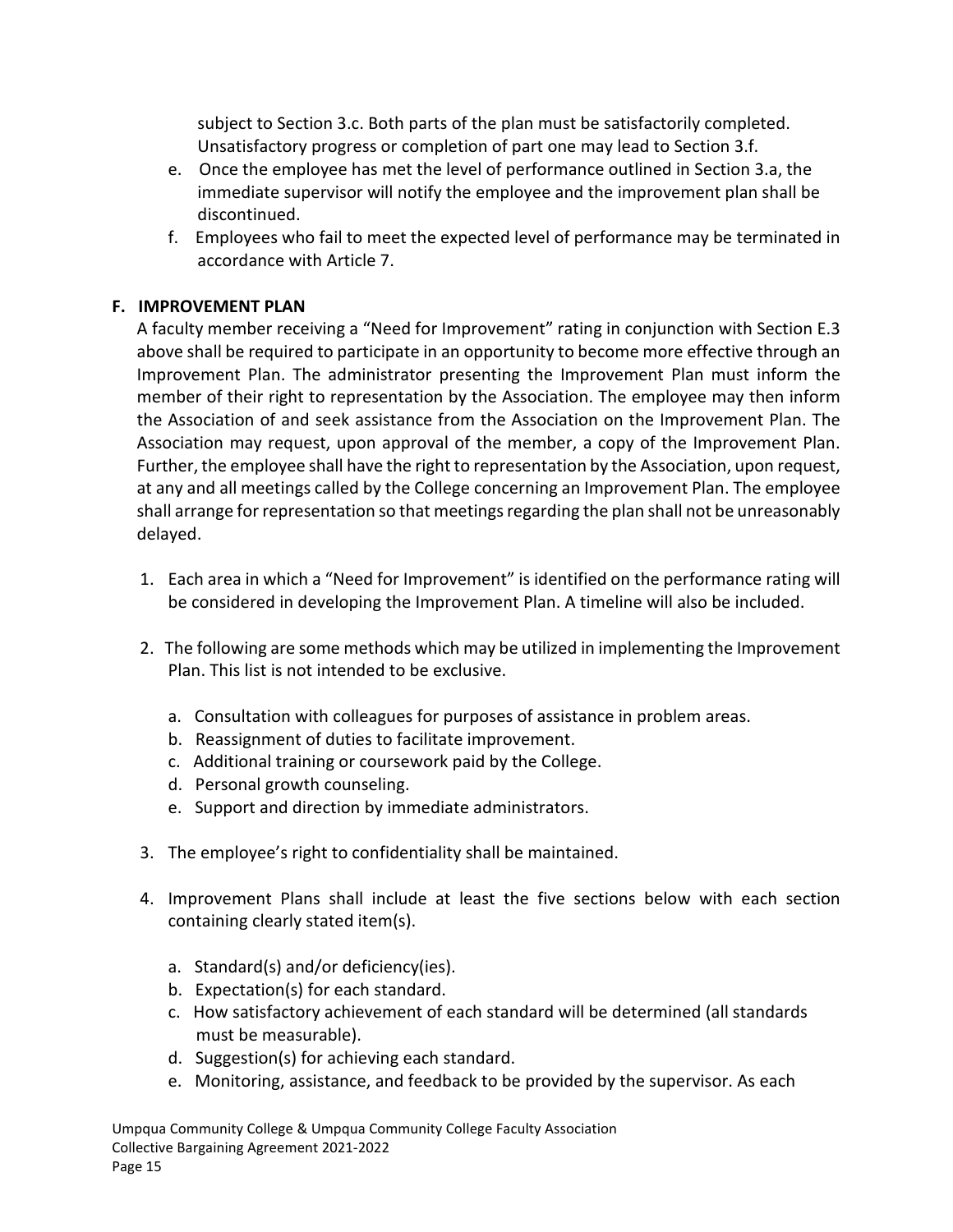standard is achieved during the plan, said standard will be identified as being met and will be removed from the plan.

# **ARTICLE 11 - REDUCTIONS IN FORCE**

## <span id="page-22-1"></span><span id="page-22-0"></span>**A. DEFINITIONS**

- 1. Reductions in Force.
	- a. For purposes of this Article, a reduction in force is a reduction in bargaining unit filled positions or a reduction in an employee's workload made necessary by a lack of financial resources, low enrollment, or as a result of technological changes. If a reduction in force is necessary, then reduction of personnel or reduction of an employee's workload shall be applied as set forth below.
	- b. The entry level workload FTE for new employees hired below 1.0 FTE shall be considered their base FTE for this article. If, however, the employee's FTE is increased above their base level for more than one (1) consecutive academic year, the employee's base will then be considered the new higher FTE level or the average if the subsequent two year's FTE are not the same.
- 2. Affected Unit.

An affected unit is the academic discipline or program into which the employee is currently assigned.

- 3. Seniority.
	- a. Seniority is the length of continuous service in the full-time bargaining unit from most recent date of employment. Seniority shall not be broken by approved leaves of absence or transfer to a non-bargaining unit assignment with the College which is of two (2) years or less in duration.
	- b. Employees who are employed by the College outside the bargaining unit shall not accrue seniority while they are outside the bargaining unit. In any case, if they remain outside the bargaining unit for more than two (2) consecutive years, they shall relinquish all seniority rights.
	- c. An employee with experience in more than one affected unit shall be considered to have seniority in any unit where he/she has two (2) consecutive years of full-time work experience within the last five (5) years.
	- d. An employee in a discipline/program area who subsequently takes grant funded assignment in the same discipline/program area shall maintain and continue to accrue seniority in the discipline/program area from their original date of hire.

#### <span id="page-22-2"></span>**B. COLLEGE PRELIMINARY NOTICE**

1. As soon as reasonable after the College administration determines that a reduction in force may be necessary, but prior to any College Board action authorizing implementation, the College shall schedule meetings with the Association and such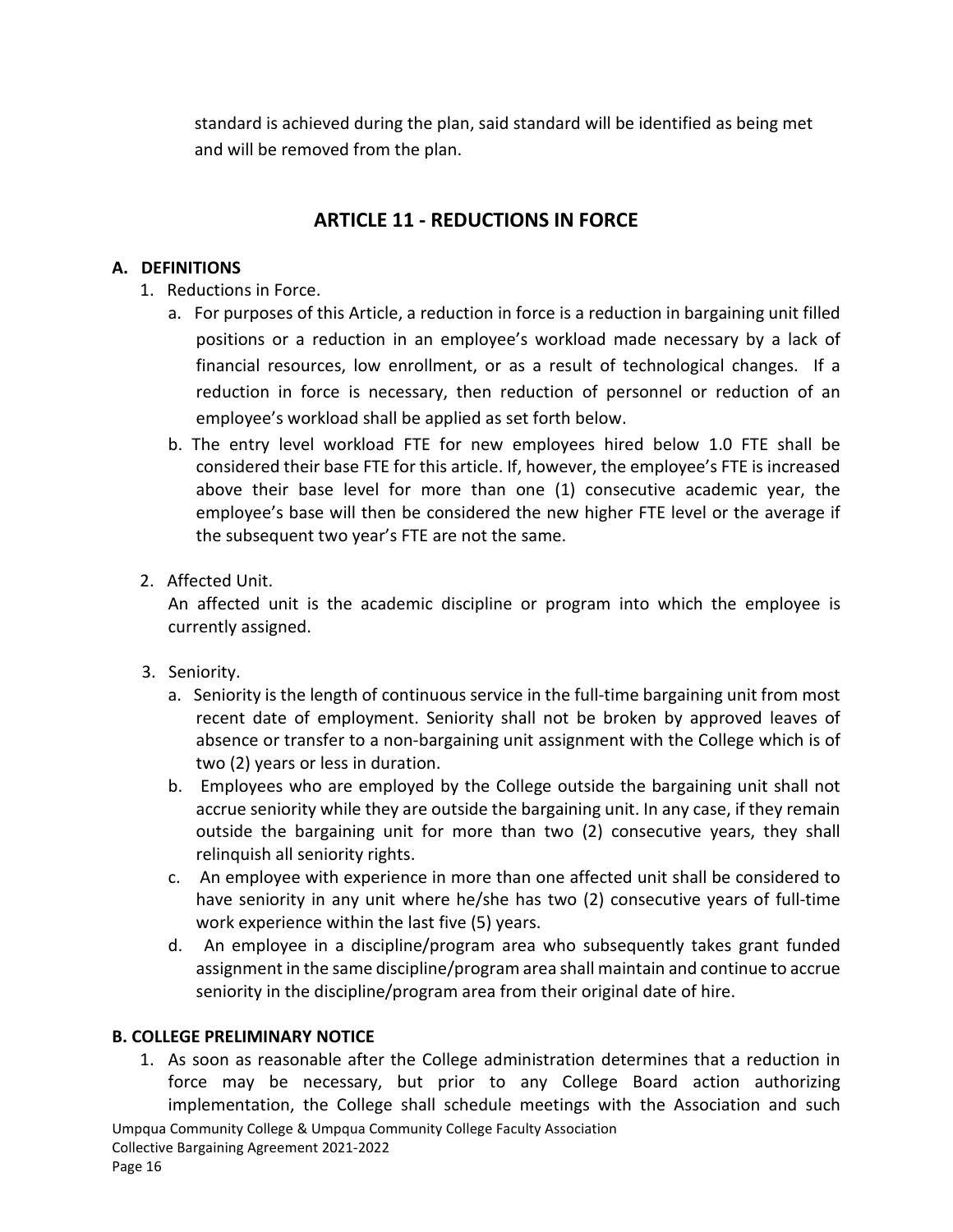employees as the Association and the College invite to discuss and consider alternative actions (such as reassignment within the affected unit, transfer to another unit, or retraining).

2. If, after such meetings occur, as described in B.1 above, the College proceeds with Board action for implementing retrenchment of employees, the College shall schedule a meeting with the Association to discuss implementation procedures.

## <span id="page-23-0"></span>**C. ORDER OF REDUCTION IN FORCE**

- 1. Adjunct faculty will be eliminated before any member is laid off if the member is qualified to fill the adjunct position(s) in that academic/discipline/program.
- 2. If, after Section C.1 is concluded, the College determines that layoffs are necessary, the affected personnel and the Association shall be notified, and reductions in force shall be made as circumstances require.
- 3. Layoffs shall be made in inverse order of seniority, provided the remaining employees have the necessary qualifications to teach the remaining courses and/or perform the remaining duties (for non-instructional employees). An employee is qualified if they meet the minimum qualifications as normally would be required of new hires or have taught the remaining courses within the last thirty (30) months.
- 4. At no time will a full-time member be reduced in force and be replaced in that academic/discipline/program by adjunct faculty.

# <span id="page-23-1"></span>**D. REASSIGNMENT CONSIDERATION**

- 1. A faculty member who is to be laid off shall have first right of assignment (with the exception of any member(s) of that department/program/discipline who is on the recall list) to any vacancy, as defined in Article 9, in any other department/program/discipline where the faculty member is qualified, as defined in C.3 above.
- 2. A Faculty member who is reassigned or transferred may be required to complete specified activities in a reasonable, specified period of time for the purpose of more completely equipping themselves for their new assignments. Article 22 shall not apply to this situation. Costs associated with such retraining shall be borne by the College.
- 3. The specified activities for affected employees shall be determined by the appropriate administrator after conferring with the members of the employees' new department(s). These activities shall be determined only after an examination of the academic preparation, previous experience, and other background of the persons affected.
- 4. Qualifications for positions shall be no more than what would normally be required of new hires.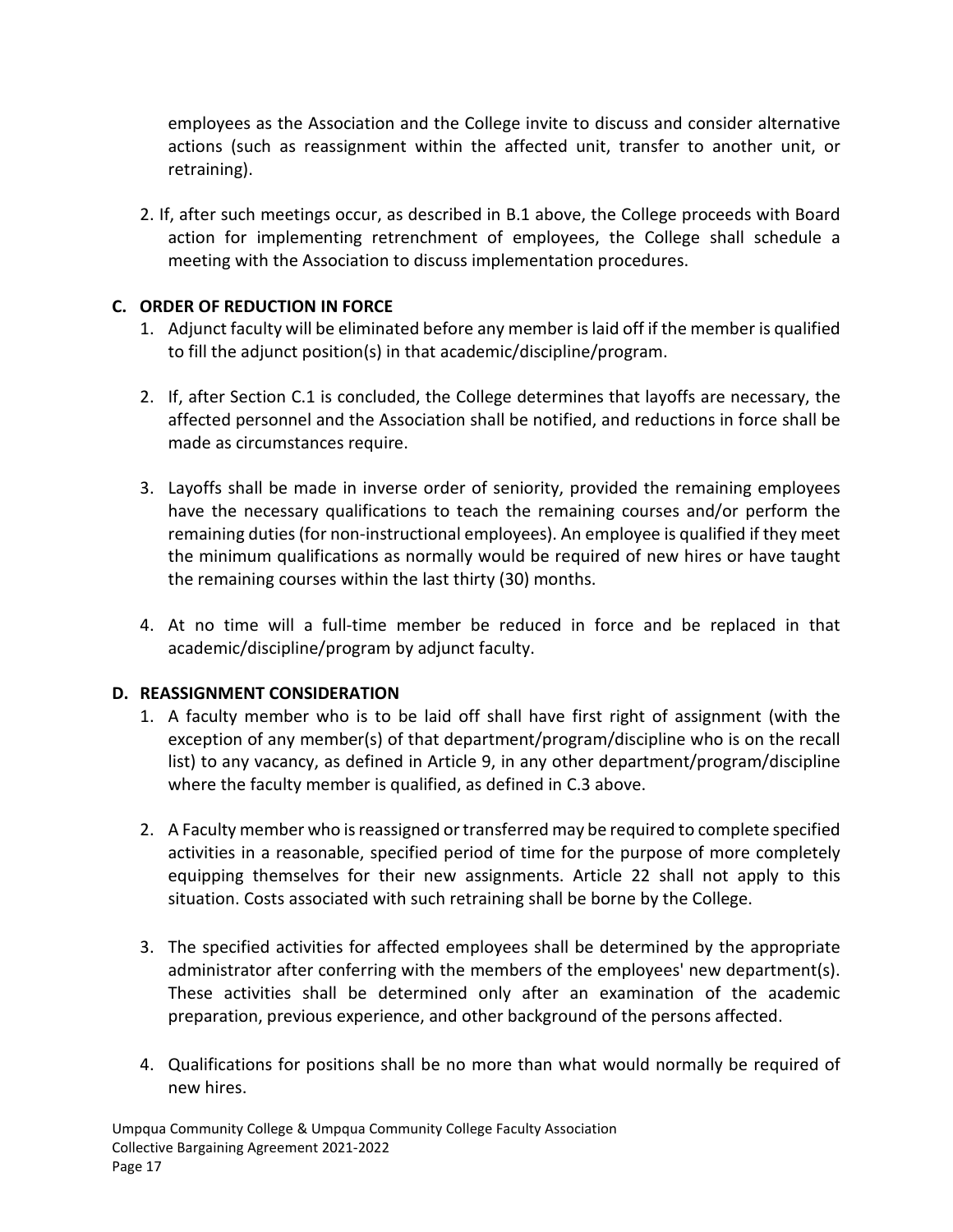- 5. A faculty member who subsequently takes an assignment, as described in this section, shall continue to accrue seniority in their previous discipline/program for the first two years in the new assignment. After that time, the faculty member will have all past seniority transferred to their new assignment.
- 6. If, during the two years of employment in the new position, a vacancy or new position occurs in the employee's previous discipline/program, the faculty member will be provided the choice of returning to their previous position or remaining in their current position, except if the faculty member no longer maintains the licensure required by the job description.

#### <span id="page-24-0"></span>**E. FINAL NOTICE TO EMPLOYEES**

Employees shall be informed about the proposed reductions in force and the extent of their rights by being provided a copy of this Article. Affected employees may submit alternative proposals to the appropriate administrators.

- 1. Regular employees who are subject to a reduction in force shall be given written notice ninety (90) calendar days prior to the effective date of the layoff.
- 2. Probationary employees who are subject to a reduction in force shall be given written notice sixty (60) calendar days prior to the effective date of the layoff.
- 3. The effective date is defined as the employee's last day of employment.

#### <span id="page-24-1"></span>**F. RECALL PROVISIONS**

A general fund employee affected by reassignment, transfer, or a reduction in force shall have recall rights within an affected unit for thirty (30) months and shall be recalled in inverse order of being reassigned, transferred, or laid off provided they are qualified to perform the assignment to which they are being recalled.

- 1. Nothing in this Section shall preclude the College from offering a laid off employee another position at the College for which the College determines they are qualified. In such a case, the provisions of Article 11 would not apply.
- 2. Upon the member's application, the College will consider the recall and reassignment or transfer to vacant positions which become available in the bargaining unit during the recall period. The training requirements and guidelines in Section D of this Article could also apply to this situation.
- 3. Qualifications for recall shall be no more than what would normally be required of new hires.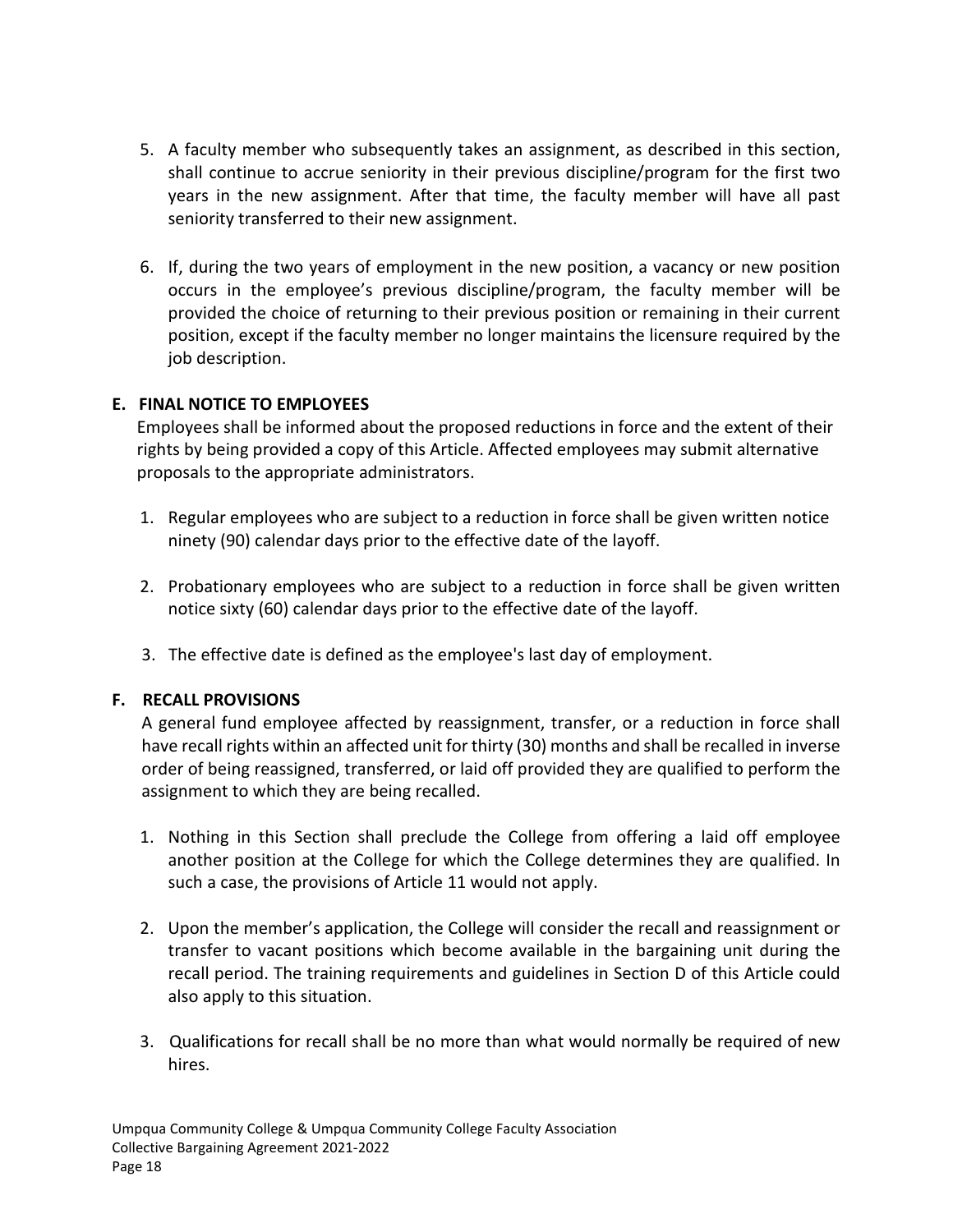- 4. Notice of recall shall be sent by certified mail to the most recent mailing address provided by the employee to the College.
- 5. An employee declining recall to a position of the same or greater salary as the position which he/she originally had shall forfeit further recall rights. A faculty member, who accepts a position of less FTE and/or salary enjoyed prior to layoff, shall retain all recall rights from the time of original layoff.
- 6. An accepted assignment at any percentage level and for any time period which then expires during the initial thirty (30) month recall period shall extend the recall period. The extension will be at the same percentage level and the same time period as the accepted assignment provided that:
	- a. There is a maximum of two funding sources or tracks i.e., initial funding source or track and recall funding source or track.
	- b. There is a maximum of two (2) additional years of recall for a total maximum of four (4) years of recall.
- 7. Unless called to a grant funded position, a recall at the same percentage level and in the same funding source as the original position constitutes a return to the employee's original status.
- 8. A faculty member who is laid off may submit a list of courses that they are qualified and desires to teach within the member's subject area, offered by the College. The College will grant the faculty member's request prior to assigning the course(s) to adjunct faculty. Such right will continue for the length of the member's recall period, and any refusal by the member shall not waive their recall rights.

# <span id="page-25-0"></span>**G. RIGHTS OF EMPLOYEES IN GRANT PROGRAMS**

- 1. A grant status employee whose position has been terminated or reduced due to discontinued or reduced funding shall:
	- a. be reduced in force by inverse order of seniority by grant, provided the remaining employees within that grant have the necessary qualifications to teach the remaining courses and/or perform the remaining duties; and
	- b. have recall, in order of seniority, to the same or similar position within that grant and, if the discontinued or reduced grant program is reinstated. Such recall rights shall extend for thirty (30) months after the effective date of the employee's layoff or reduction in workload. Seniority shall be based on length of unit employment with the College. Recall extensions shall be made provided that:
		- i. an accepted assignment in the same grant as the original assignment which then expires during the employee's initial 30-month recall period shall extend the recall period. The extension will be at the same percentage level and for the same time period as the accepted assignment; and,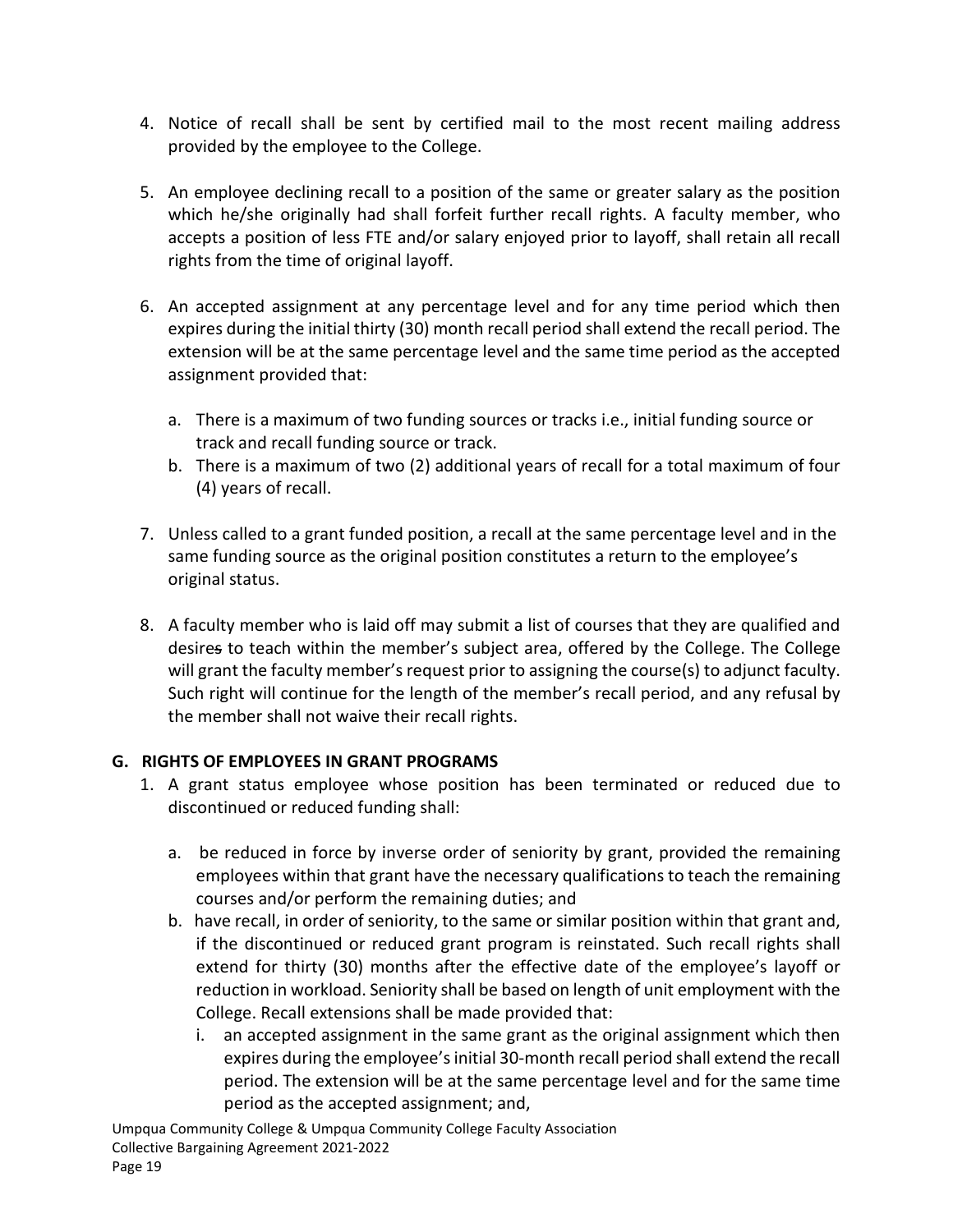- ii. there is a maximum of two (2) additional years of recall extension for a total maximum of four (4) years of recall.
- c. return to the employee's original status when recalled at the same percentage level and in the same funding source as the original position.
- 2**.** A grant status employee who accepts a position of less FTE and/or salary enjoyed prior to layoff shall retain all recall rights from the time of original layoff.

# **ARTICLE 12 - INSTRUCTIONAL AUTHORITY**

#### <span id="page-26-1"></span><span id="page-26-0"></span>**A. INSTRUCTIONAL METHODOLOGY**

Employees will be given the responsibility to determine classroom discussion and method of presentation of the subject they teach, consistent with the course outcomes approved by the College, subject to the evaluation procedures as outlined in Article 10 of this Agreement.

#### <span id="page-26-2"></span>**B. SELECTION OF TEXTBOOKS AND MATERIALS**

Employees will select the appropriate textbooks and other instructional or information materials for their subjects or areas of concern in accordance with College policies and procedures as developed by the department/program's bargaining unit members. Upon approval of the immediate administrator, alternate textbooks and other instructional or informational material may be utilized.

#### <span id="page-26-3"></span>**C. DETERMINATION OF STUDENT GRADES**

The employee shall maintain the first right and responsibility to determine grades and other evaluations of students. No grade or evaluation shall be changed without a good faith attempt to consult with the employee. No administrator shall change a grade or evaluation unless there has been a miscalculation or a misapplication of course grading criteria as specified in the course syllabus resulting in the assignment of an incorrect grade, unless a change in grade is required by state or federal court or otherwise in accordance with applicable law.

#### <span id="page-26-4"></span>**D. CURRICULUM AND PROGRAM REVIEW**

The Academic Council and Assessment and Curriculum Standards Committee will review and approve changes in curriculum courses and programs, i.e., new, modified, and deleted course and program changes.

# **ARTICLE 13 – WORK YEAR**

#### <span id="page-26-6"></span><span id="page-26-5"></span>**A. NORMAL WORK YEAR**

1. The normal academic work year for Faculty will be 174 days. Six (6) paid holidays are included in the paid days for each contract year.

Umpqua Community College & Umpqua Community College Faculty Association Collective Bargaining Agreement 2021-2022 Page 20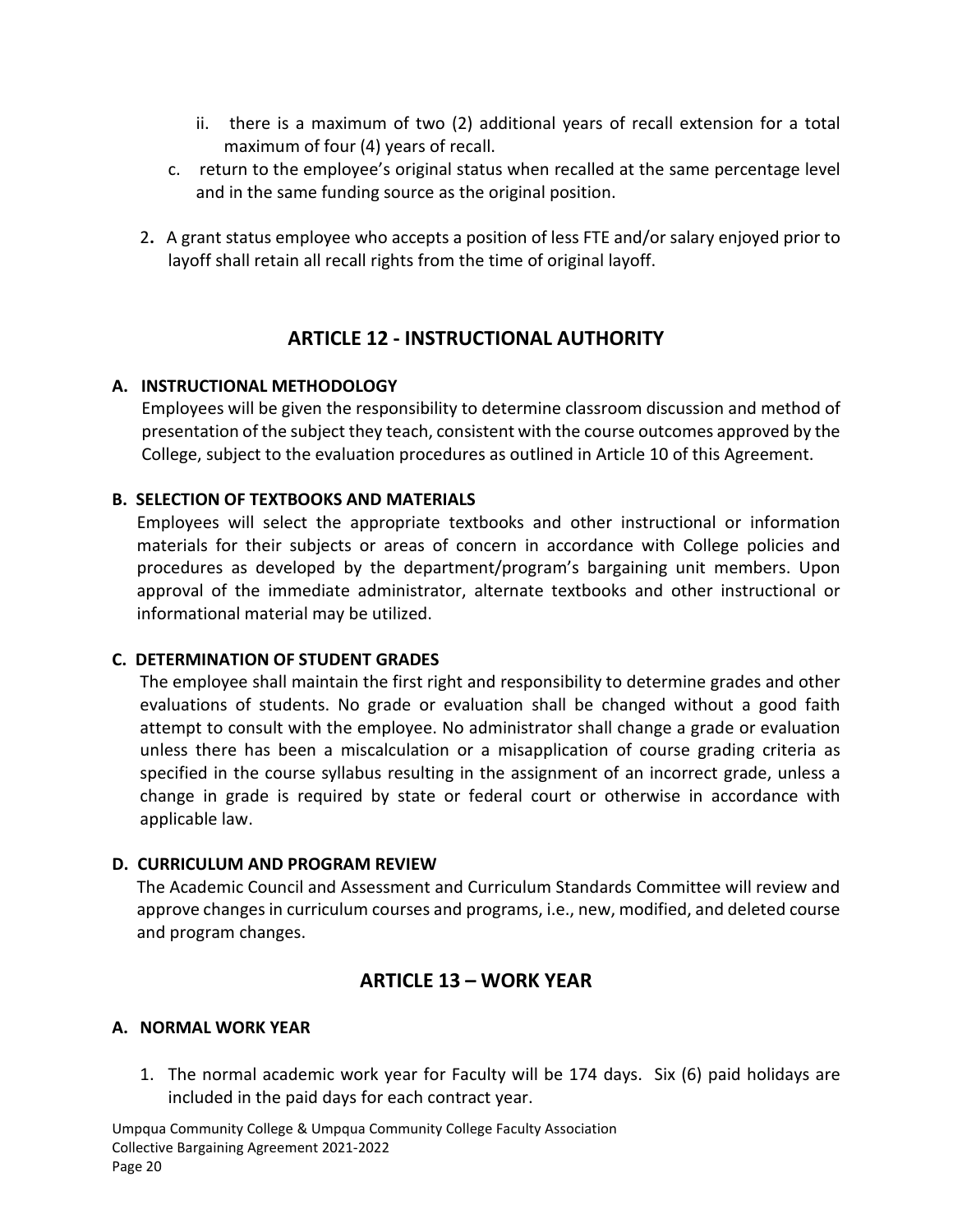- 2. Paid holidays shall include Veteran's Day, Thanksgiving Day plus the following Friday, Martin Luther King, Jr. Day, Presidents' Day, and Memorial Day.
- 3. Two days will be designated prior to the start of fall term and one day prior to winter term for the sole purpose of classroom preparation.
- 4. At least 10 days before adoption, a draft of the College's master calendar will be developed and circulated to employees for input prior to final adoption.

#### <span id="page-27-0"></span>**B. VARIATION IN WORK YEAR**

The work year will be scheduled during an academic year (Fall, Winter, and Spring terms). With mutual agreement of the faculty member and of the immediate supervisor, an assignment may include any terms in a fiscal year – Summer, Fall, Winter, Spring. In this circumstance, because of the unusual scheduling that occurs during summer term, the employee and immediate supervisor will reach mutual agreement prior to official assignment and schedule determination.

#### <span id="page-27-1"></span>**C. COLLEGE FACILITY CLOSURE**

In the event that any College facility is closed due to inclement weather or short-term hazardous or emergency conditions, members who normally report to duty at that facility will not suffer a reduction in compensation. The College reserves the right to reschedule any cancelled day(s) when the faculty member was otherwise to have contact with students, as defined by that faculty member's job description, because of facility closure and require employees to work without receiving additional salary. The College may relocate the work site for members when a portion of a campus or a satellite campus is closed for any reason.

# **ARTICLE 14 – WORKLOAD**

#### <span id="page-27-3"></span><span id="page-27-2"></span>**A. NORMAL WORKLOAD**

- 1. Instructional Faculty.
	- a. A workday is defined as the hours an instructional employee is scheduled to be in the classroom, conducting office hours, and performing committee assignments on or off campus.
	- b. The annual full time workload shall fall in the range of 43 to 45 Instructional Load Credits (ILCs) or equivalency. Mutual agreement between supervisor and faculty member will be necessary to teach over 18 ILC's per term. With faculty member approval, part of the full time workload can be a non-classroom instruction-related assignment that does not have an ILC computation. In that event, the College and faculty member will agree on the number of ILCs in the normal workload that are replaced by this assignment. In the case of music and theater, this agreement will be reached, if practicable, by the end of the previous academic year.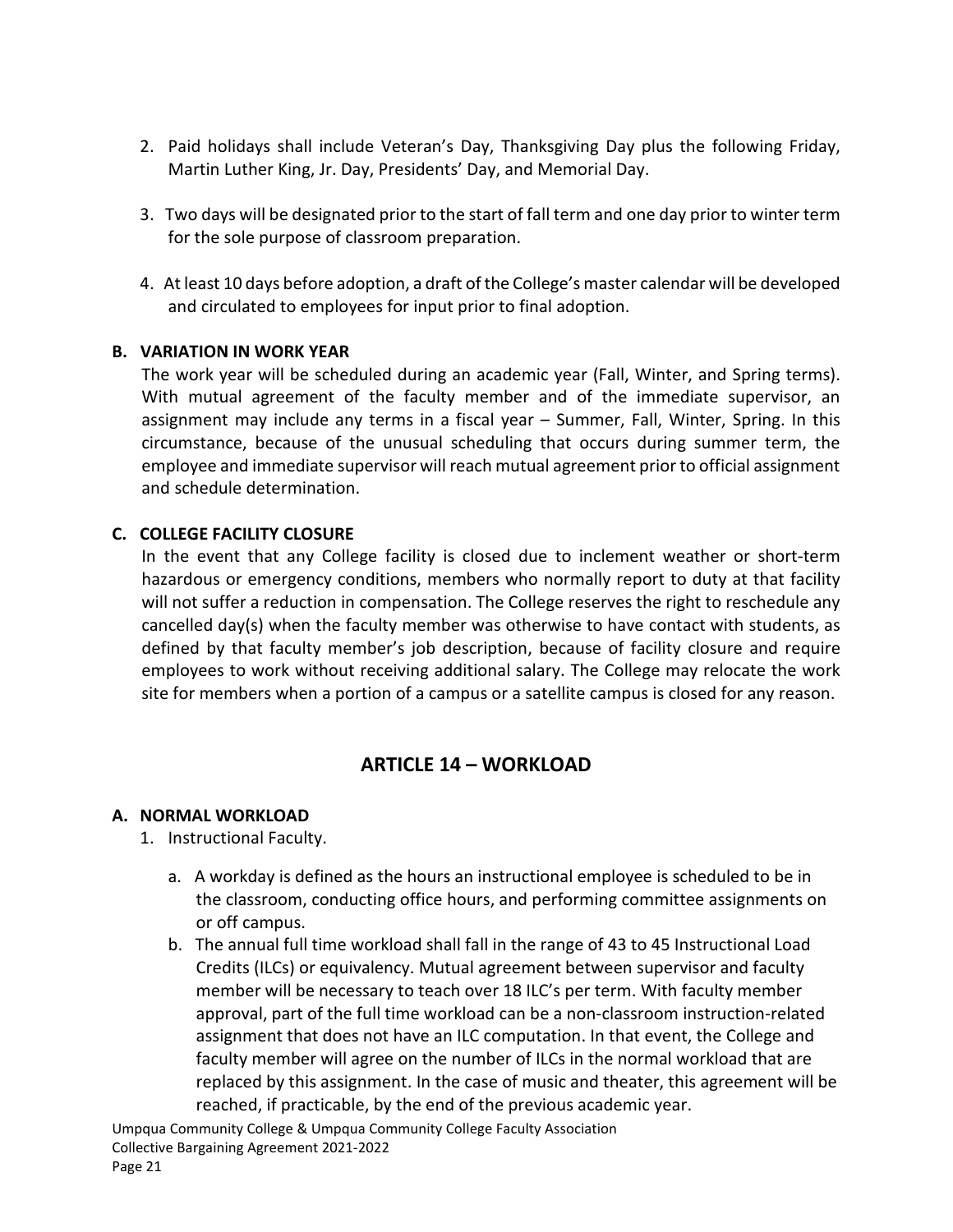- c. Each faculty member will work with his/her immediate supervisor to develop a teaching assignment for each term with consideration of the number of preparations.
- 2. Non-Instructional Faculty Normal workload for non-instructional faculty shall be based on 40 hours per week of scheduled time.

## <span id="page-28-0"></span>**B. WORKLOAD REVIEW**

A Faculty member who believes his/her workload to be excessive for any reason may request an administrative review by his/her Division Dean. Such review shall be completed within 15 College working days and a written summary with recommendations shall be furnished to the faculty member and the Association.

## <span id="page-28-1"></span>**C. INSTRUCTIONAL LOAD CREDITS (ILC)**

| Lecture                                                           | 1.00 ILC                |
|-------------------------------------------------------------------|-------------------------|
| Lecture Lab/Lecture Studio (Labs/studios with direct instruction) | 0.70 ILC                |
| Laboratory/studio                                                 | 0.70 ILC                |
| <b>Nursing Clinical/NSRC</b>                                      | 1.00 ILC                |
| Nursing Clinical for Integrative Practicum Course (NRS224)        | 0.70 ILC                |
| Cooperative Work Experience                                       | 0.25 ILC per student    |
| Project class                                                     | 1.00 ILC per 8 students |

Independent study - for each student enrolled, the instructor shall receive 0.20 ILC credit per each course ILC.

Adult Basic Skills faculty will teach 45 ILCs per year where 14 contact hours are equivalent to one ILC.

Wolf Creek Job Corps will teach under the Block Time classification where 25 contact hours are equivalent to 1 ILC.

| Large lecture                                                                                   |             |
|-------------------------------------------------------------------------------------------------|-------------|
| Up to 49                                                                                        | 1.00 ILC/hr |
| 50 to 64                                                                                        | 1.25 ILC/hr |
| 65 and over                                                                                     | 1.50 ILC/hr |
| For the purpose of ILC calculations, the student "counts" for a class will be determined at the |             |
| end of the second week.                                                                         |             |

3 ILC release/term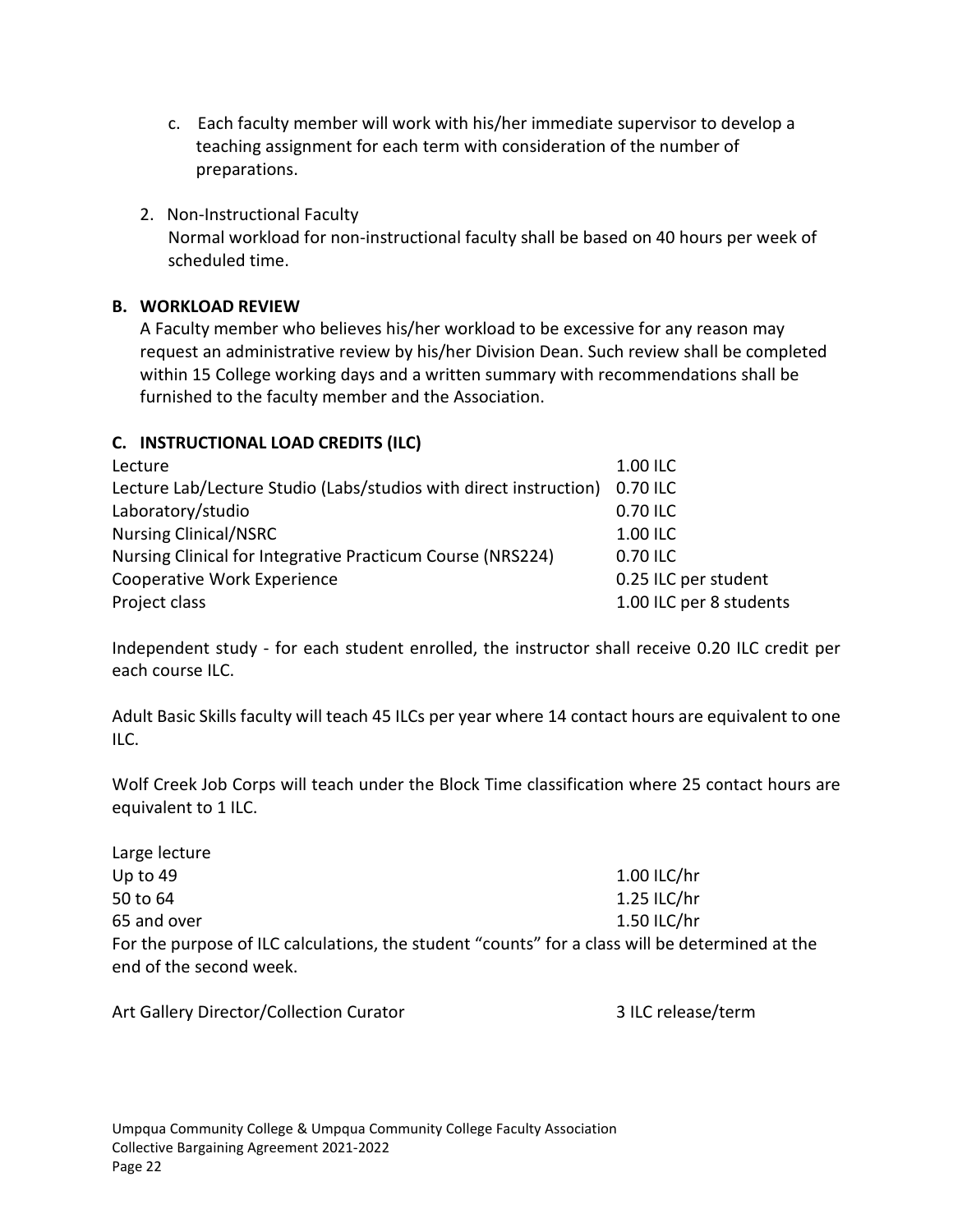## <span id="page-29-0"></span>**D. COACHING/ATHLETIC DIRECTOR WORKLOAD**

## 1. Coaching

Full time faculty members, who are head coaches of varsity sports as part of their regular assignment, will be provided a minimum release time of nine (9) credit hours per academic year.

2. Athletic Director

A full-time faculty member who is the athletic director as part of his/her regular assignment will be provided a minimum release time of six (6) credit hours per academic year.

# <span id="page-29-1"></span>**E. NURSING PROGRAM DIRECTOR (851-021-0005 (23) WORKLOAD**

- 1. Registered Nursing/Licensed Practical/Certified Nursing Assistant
	- a. Roles and responsibilities in accordance with Oregon State Board of Nursing Division 21 (851-021-0040) Standards for Approval: Organization and Administration for Registered Nursing/Practical Nursing Programs.
	- b. Roles and responsibilities in accordance with Oregon State Board of Nursing Division 61 (851-061-0080) Nursing Assistants Standards for Program Approval: Faculty Qualifications and Responsibilities.
- 2. A full time faculty member who is the Nursing Program Director will be provided a minimum release time of thirty three (33) credit hours/ILC per Academic year. No overload ILC may be earned by the Nursing Program Director.

# <span id="page-29-2"></span>**F. OVERLOAD**

- 1. Overloads shall be paid after an employee exceeds 45 ILCs during the regular academic year at seventy-five percent (75%) of the individual faculty members contracted rate. A faculty member shall not be permitted to teach more than nine (9) ILCs in overload in any basic work year.
- 2. Planned overloads must be mutually agreed upon prior to spring term by the faculty member and the Division Dean and Department Chair.

#### <span id="page-29-3"></span>**G. UNDERLOAD**

- 1. Underload is defined as less than forty-three (43) ILCs during the work year.
- 2. No faculty member with a full-time contract (1.0 FTE) will receive less than the contracted salary for an underload, unless he/she refuses to teach a class which would bring him/her up to the basic contract workload. Faculty members whose loads would fall below fortythree (43) ILCs may be assigned special underload professional assignments by the Division Dean within their 174 day contract, in order to reach the expected forty-three (43) ILCs, unless the faculty member cannot qualify for special professional assignments. If no additional class is available or a special professional assignment cannot occur, the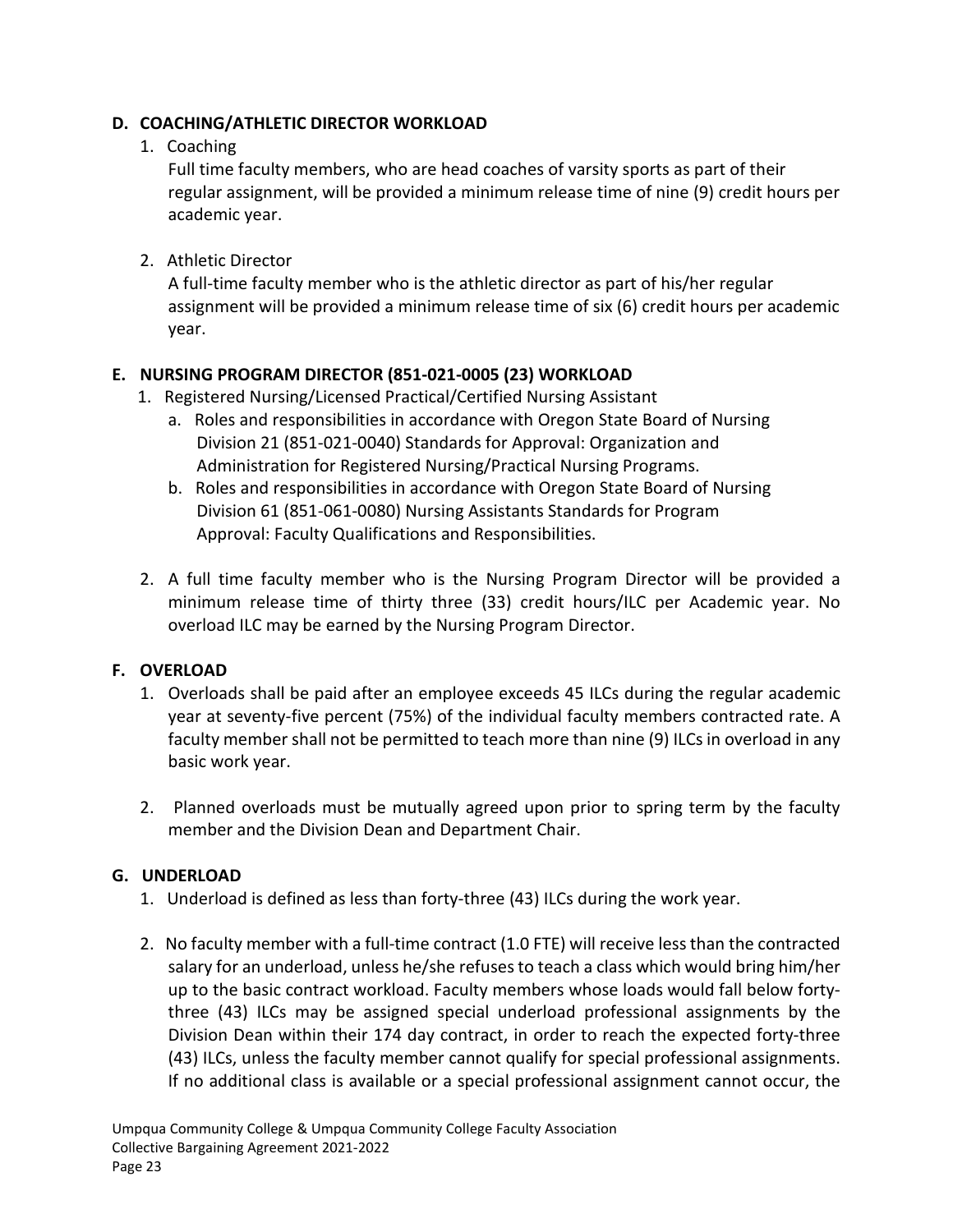faulty member will not be required to take on an additional assignment or course the following year or during summer term.

## <span id="page-30-0"></span>**H. LOW ENROLLMENT**

- 1. For the 2021-2022 academic year only, a low enrolled course is defined as a course with fewer than 8 students.
- 2. Low enrolled courses with more than three (3) students will be offered if the following exception criteria are met:
	- a. The students enrolled need the course to graduate during the 2021-2022 academic year;
	- b. The course is required for a program or flightpath and will only be offered one time during the academic year; or
	- c. Students need the course to meet the requirements of a prerequisite in order to advance through their program.
- 3. Low enrolled courses with three (3) or less students who need the course to graduate will be taught as an independent study and the instructor will be paid at the independent study rate.
- 4. Any exception to the provisions set forth above must be agreed upon by the Department Chair and the Chief Academic Officer or College designee and presented to the President for final approval. Final decisions will be made at the discretion of the President, which could include cancellation of the course.
- 5. For purposes of this Section, the student count will be taken at the beginning of the second week. The maximum ILCs to be assigned by this process is the normal ILC load for the class.

#### <span id="page-30-1"></span>**I. SUMMER ASSIGNMENTS**

- 1. Summer term assignments, unless part of regular load, shall be paid at 80% of the faculty member's salary rate based on the following fall salary schedule.
- 2. The option of summer employment shall be first offered to members of the unit, based on seniority, who are qualified to teach the class.
- 3. Summer assignments shall be voluntary.

# <span id="page-30-2"></span>**J. OFFICE HOURS**

Faculty members shall hold one (1) office hour per week per 3 ILCs up to a maximum of five (5) hours per week. Office hours will accommodate both online and face-to-face students.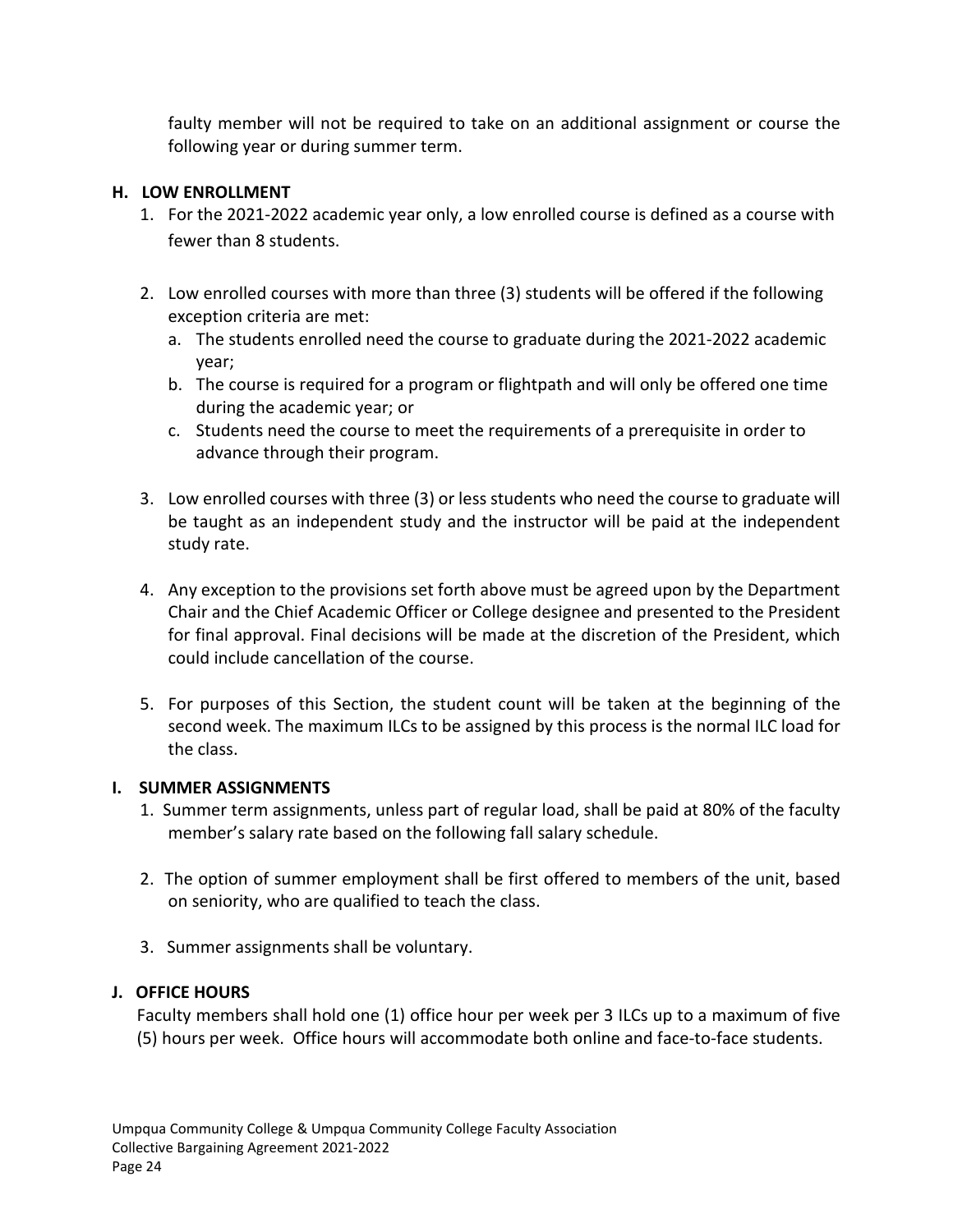#### <span id="page-31-0"></span>**K. PROFESSIONAL RESPONSIBILITIES OF INSTRUCTORS**

The College Board views the duties of staff members as responsibilities which require devotion of considerable time and effort on the part of each individual. Instructors are professional educators as well as professionals within their disciplines; therefore, the goal of each instructor should be excellence of performance in the educational process.

The Work Week – The Board recognizes that the performance of professional duties cannot necessarily be contained within traditional work hours. However, the Board and the community expect the full-time staff member to devote at least forty hours each week to preparation, instruction, student conferences, and other academic work of the college community. During the regular school session the full-time staff member is expected to devote weekly- in addition to the classroom time involved in his teaching assignment - at least:

- 1. Five regularly scheduled office hours on days and at times he/she finds appropriate to student needs. These hours may be virtual in proportion to the online load;
- 2. Five additional unscheduled campus hours in academic advising, student contact, consultation with colleagues, or other professional work;
- 3. Fifteen hours in preparation, either on or off campus.

The faculty member is also expected to be available each day of the regular working week to meet professional obligations.

#### <span id="page-31-1"></span>**L. UCCFA FACULTY ASSOCIATION PRESIDENT**

The UCC Faculty Association President will be provided 4.5 ILC release time during the regular academic year to conduct UCC Faculty Association responsibilities. The UCC Faculty Association President will determine when release time will be used.

#### <span id="page-31-2"></span>**M. ADVISING ASSIGNMENT**

Beginning in 2018-19 faculty will begin a two-year transition into advising. All faculty will complete advisor training and will be approved by the Chief Academic Officer or College designee prior to advising students. Advisees will not be assigned until training has been completed. Training will be provided during the faculty member's normal work year.

Faculty will advise up to 15 advisees. Any new full-time faculty will not advise student**s** their first year but will complete advisee training and be mentored by an experienced faculty advisor. An advisee is defined as a degree or certificate seeking student, taking at least 6 credits each term (fall, winter, spring) per academic year. Faculty will transition towards 30 advisees the following year. Advising more than 30 students will be by mutual agreement and compensated at the faculty member's regular ILC rate (not overload) of 0.05 per student per year. All efforts will be made to assign students in areas that faculty are leading or familiar with unless by mutual agreement.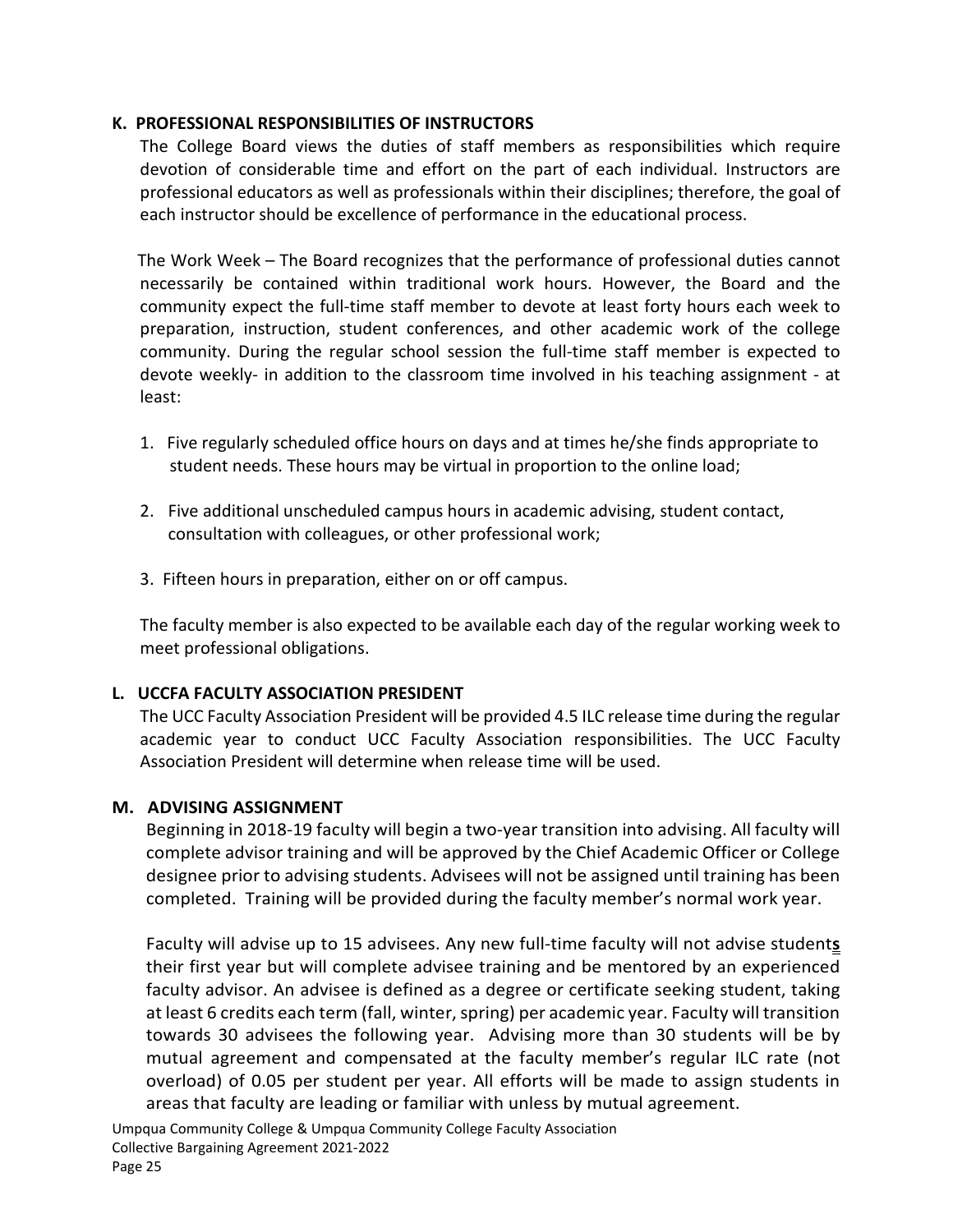In circumstances when a faculty member is not qualified to advise, an appropriate load of departmental, programmatic, or college work will be assigned equivalent to 30 advisees per year. Equivalent duties must be pre-approved and mutually agreed upon.

# <span id="page-32-0"></span>**ARTICLE 15 – DEPARTMENT CHAIRS, PROGRAM COORDINATORS, AND DIRECTORS**

#### <span id="page-32-1"></span>**A. DEFINITION**

A faculty department chair shall be a bargaining unit member. The College will give first consideration to regular status faculty when assigning department chairs. When possible, coordinators and directors should be a bargaining unit member.

#### <span id="page-32-2"></span>**B. VOLUNTARY ASSIGNMENT**

Department faculty chair, coordinator and director are appointed positions and shall be accepted as voluntary.

#### <span id="page-32-3"></span>**C. METHOD OF APPOINTMENT**

The appointment of faculty department chairs, coordinators and directors shall be made by the Division Dean in consultation with the department members and the Chief Academic Officer or other College designee.

#### <span id="page-32-4"></span>**D. LENGTH OF APPOINTMENT**

The length of appointment to a faculty department chair, coordinator or director position shall be a minimum of two years. Appointments can be extended after every two years by the Division Dean in consultation with the Chief Academic Officer or other College designee.

#### <span id="page-32-5"></span>**E. JOB DESCRIPTION**

- 1. Each faculty department chair, coordinator or director's job description shall be developed by mutual agreement between the appointed bargaining unit member, the Division Dean and Chief Academic Officer or other College designee.
- 2. Job descriptions shall be reviewed annually by the current department chair, coordinator, director, division dean and Chief Academic Officer or other College designee to ensure that duties are aligned with current academic operations.

#### <span id="page-32-6"></span>**F. COMPENSATION**

1. Faculty department chairs shall receive a regular faculty contract with a stipend equivalent to 12 ILCs per year (paid at 4 ILC per quarter) at Step 9 of the current faculty salary schedule. In addition, department chairs shall receive 20-22 ILC release per academic year. Unused release time does not receive compensation, unless mutually agreed upon by the College and UCCFA's Executive Council.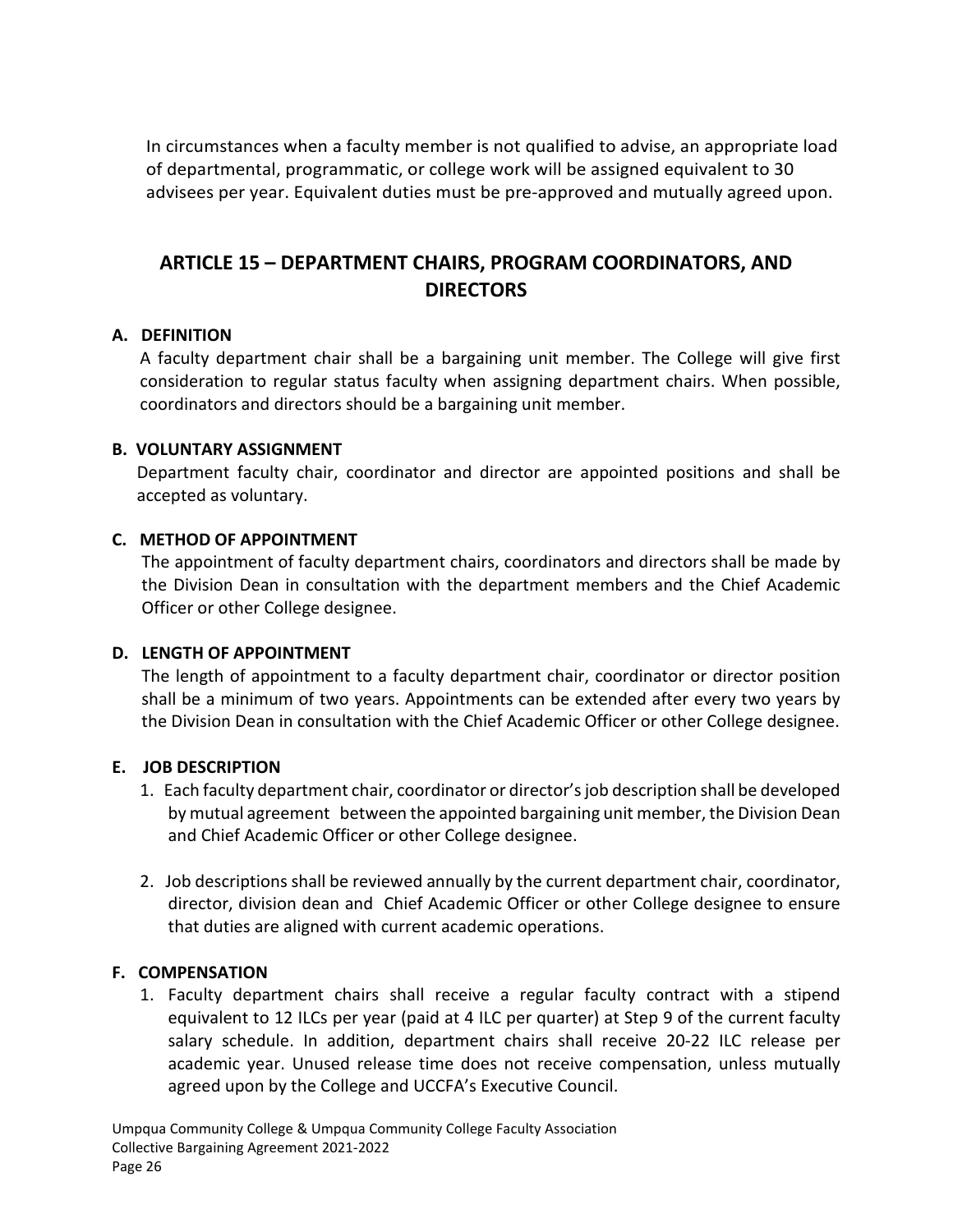- 2. Program Coordinators will be compensated on a three-tiered system as follows:
	- a. General Education Coordinators receive 1 ILC per term at Step 9 of the current salary schedule.
	- b. CTE Program Coordinators receive 2 ILCs per term with 1 ILC being release time, if desired. Any compensation will be paid at Step 9 of the current salary schedule.
	- c. Accredited Program Directors receive 3 ILCs per term with at least 1 ILC required to be taken as release time. Any compensation will be paid at Step 9 of the current salary schedule.
	- d. Any other Coordinator position compensation and/or release time must be mutually agreed upon between the College and UCCFA Executive Committee.
- 2. Compensation may be increased, or release time granted, above the stated amounts in F. 1-3 of this section for additional responsibilities that are outside the job description, as described in Section E of this Article, by mutual agreement between the department chair, coordinator or director and the Division Dean and Chief Academic Officer or other College designee.
- 3. All hours worked outside the regular academic year shall be voluntary. Mutually agreed upon department chair, coordinator or director functions performed outside the regular academic year shall be paid at Step 9 of the current faculty salary schedule.

#### <span id="page-33-0"></span>**G. NON-SUPERVISORY DUTIES**

Faculty department chairs, coordinators and directors shall not be involved in decisions regarding final evaluations, dismissal, or non-renewal of fellow bargaining unit members.

#### <span id="page-33-1"></span>**H. EVALUATION OF FACULTY DEPARTMENT CHAIRS**

The evaluation of a faculty department chair shall be separate from any evaluation that is described in Article 10 and will not be considered part of their normal faculty evaluation. However, these academic leaders may provide feedback from observatiojns of and interactions with program faculty, if the Dean asks them to provide their perspective.

#### <span id="page-33-2"></span>**I. RESIGNATION**

With a minimum of 30 business days' notice given prior to the end of any term, a faculty department chair, coordinator or director may resign from the position effective at the end of that term and return to their regular faculty assignment.

#### <span id="page-33-3"></span>**J. REMOVAL FROM POSITION**

Removal of a faculty department chair, coordinator or director shall not cause the separation of said person from the service of the College. Upon removal from a chair, coordinator or director position, the faculty person shall return to a regular faculty assignment the following academic term. Such chair, coordinator or director shall be for any period up to two years and renewable. At the Discretion of the Chief Academic Officer or other College designee, a chair can be removed at any time for not fulfilling the job responsibilities as outlined in the Department Chair Job Responsibilities or for any actions generally accepted as unprofessional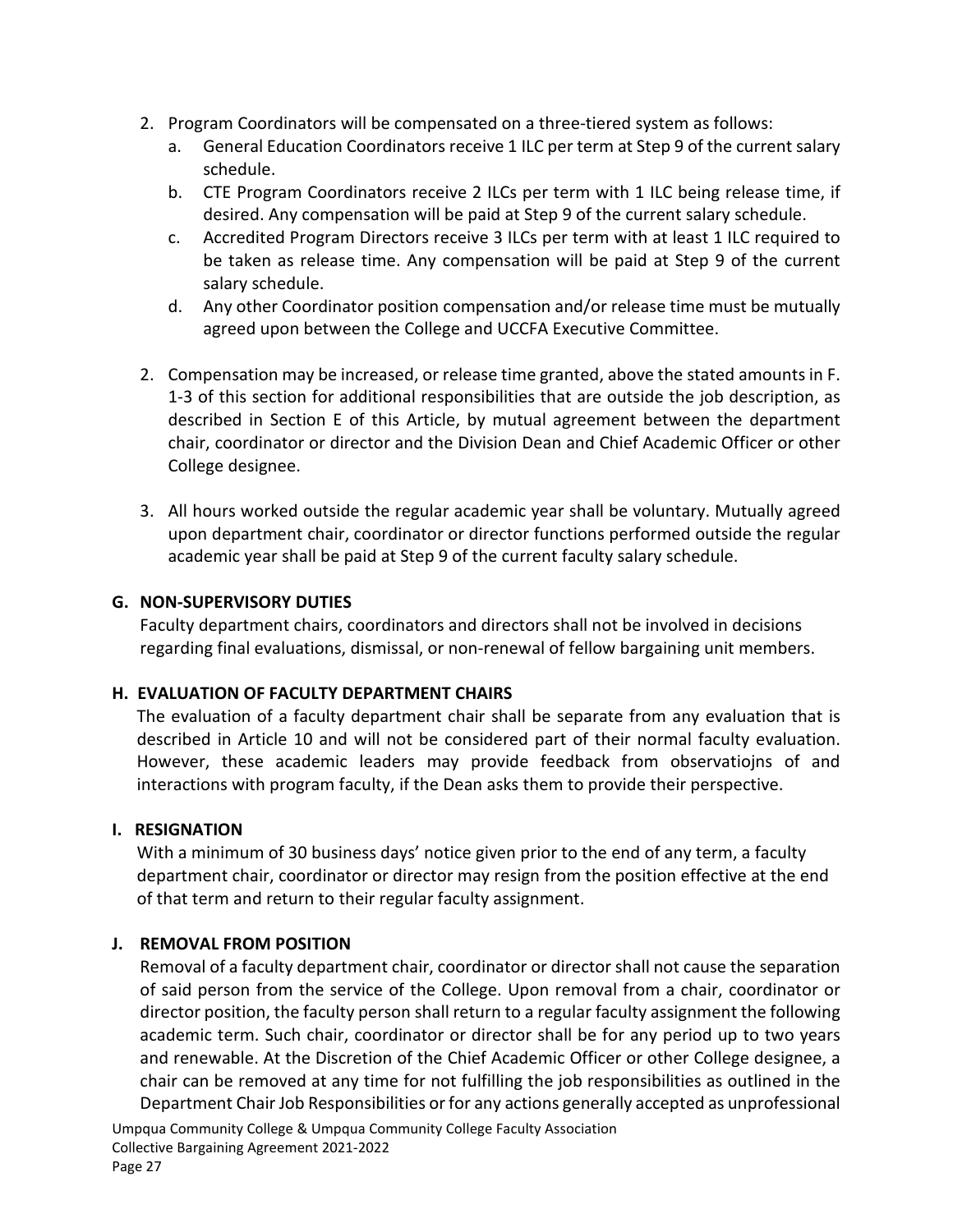pf an academic leader/employee at the College. However, Article 6.E Personal Life applies to Department Chair, coordinator and Director positions.

# **ARTICLE 16 - DISTANCE EDUCATION**

#### <span id="page-34-1"></span><span id="page-34-0"></span>**A. WORKLOAD CREDIT**

Any college credit distance education class shall result in faculty receiving workload credit or overload pay consistent with Article 14. Distance education classes are defined as those that are 100% online course delivery with the exception of orientation and exams. Additional workload credit or compensation and other assistance or support, as mutually agreed upon by the employee and their supervisor shall be granted for:

- 1. The original production of instructional distance education course material;
- 2. The updating of the original production distance education course material;
- 3. Training in the special skills and methods necessary for successful instruction in the distance education environment for the first time or in the development of significant materials or media.

#### <span id="page-34-2"></span>**B. AUTHORS FIRST RIGHT OF REFUSAL**

A faculty member who had initially authored a distance education course will be given first right of refusal to teach that course each time it is offered for the first four (4) times it is taught or for two (2) years, whichever comes first. This right to teach may be extended by mutual agreement of the Provost and the faculty member if the member is authorized to redevelop an existing distance education course. Recognition will be given to the author of an online course if the course is taught by another instructor.

#### <span id="page-34-3"></span>**C. DISTANCE EDUCATION DEVELOPMENT STIPEND**

The College will pay a \$2,000 stipend to any faculty member authorized by the Chief Academic Officer or other College designee to develop or convert a course to a distance education format for the first time.

#### <span id="page-34-4"></span>**D. ASSIGNMENT OF DISTANCE EDUCATION CLASSES**

The assignment of teaching of distance education courses will only be made after a discussion between the supervisor and the employee, including the employee's willingness and ability to work in that modality.

#### <span id="page-34-5"></span>**E. VIRTUAL OFFICE HOURS**

Umpqua Community College & Umpqua Community College Faculty Association Collective Bargaining Agreement 2021-2022 Faculty assigned a distance learning course(s) as part of their basic contract workload will observe a portion of their office hours in a virtual format. The number of virtual office hours will be proportionate to the distance learning component of the faculty member's basic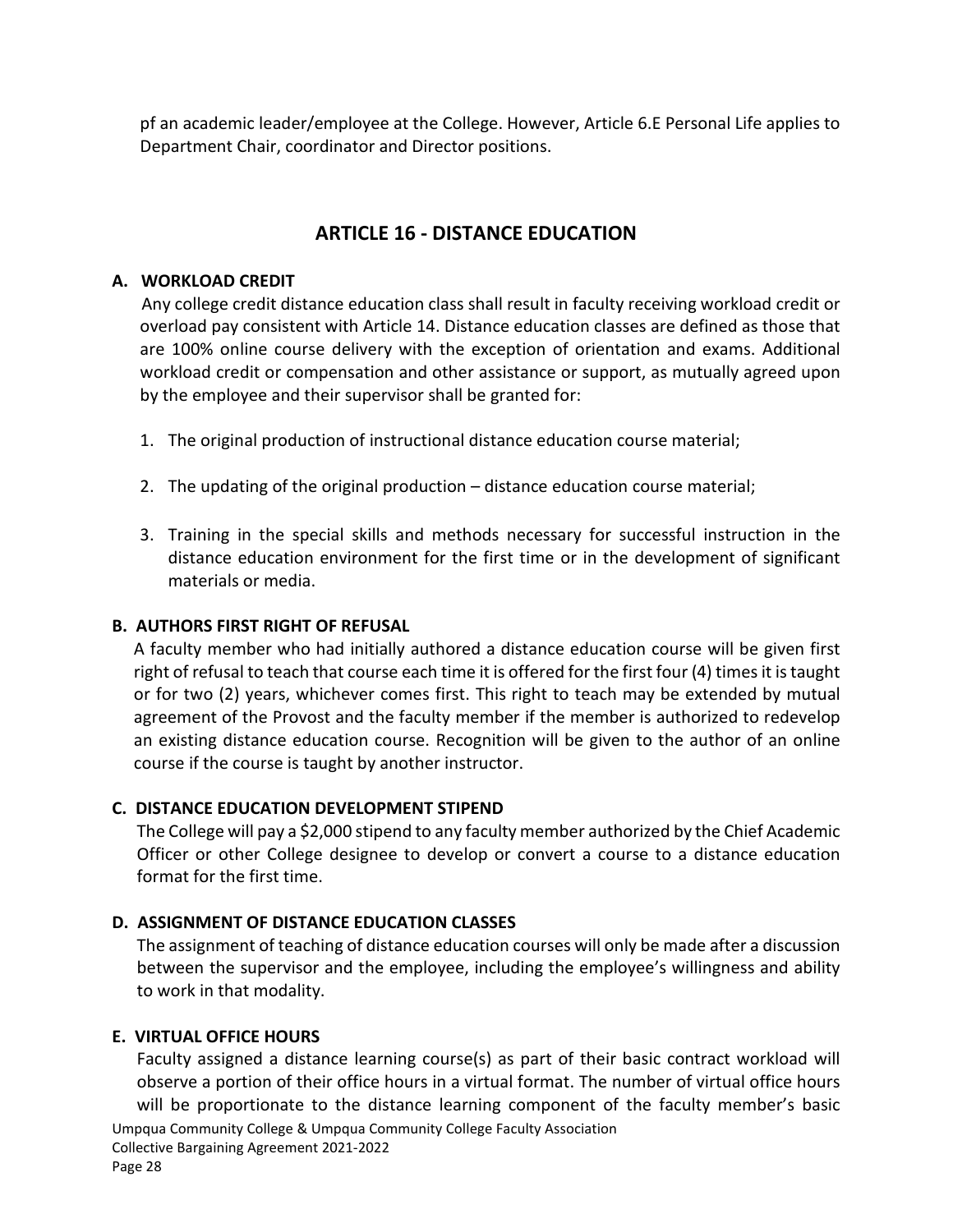contract workload. Faculty will post the preferred method of contact for distance learning students (e.g., e-mail, telephone, and Learning Management Systems) on their office door placard and/or within their electronic syllabus.

# **ARTICLE 17 - INTELLECTUAL PROPERTY RIGHTS**

- <span id="page-35-0"></span>**A.** The ownership of any materials, processes, or inventions developed solely by an employee's individual effort, time and expense shall vest in the employee and be copyrighted or patented, if at all, in the employee's name.
- **B.** The ownership of materials, processes or inventions produced solely for the College and at College expense, including all information specified on College approved course syllabuses shall vest in the College and be copyrighted or patented, if at all, in its name.
- **C.** All materials, processes or inventions developed by an employee with greater than de minimis use of College time, facilities, or other College resources, shall be produced or developed only pursuant to a written agreement between the College designee and the employee entered into prior to such production or development. Ownership (including copyrights and patents) shall be determined by such written agreement.

# **ARTICLE 18 – SALARY**

# <span id="page-35-2"></span><span id="page-35-1"></span>**A. SALARY SCHEDULE**

- 1. The Salary Schedule for the 2021-2022 academic year is set forth as Appendix A. This schedule shall apply to all members of the bargaining unit and shall not be deviated from except as provided through this Agreement or through mutual consent of the Association and the College. The Salary Schedule set forth in Appendix A reflects a 2% increase in base salary and will be paid retroactive to July 1, 2021.
- 2. Faculty who have completed a full academic year at step 15 will receive an annual longevity increase of 1% of base salary for each year past step 15, in addition to any other salary schedule adjustments.
- 3. The salary schedule will include an increase in base salary, in addition to the maintenance of 3.4% step and the 1% longevity increase set forth in Section 2, above.

# <span id="page-35-3"></span>**B. INITIAL PLACEMENT CRITERIA**

1. The initial placement of each faculty member, except those covered by section 2, below, shall be agreed upon with the UCCFA President and the Director of Human Resources based on the following criteria: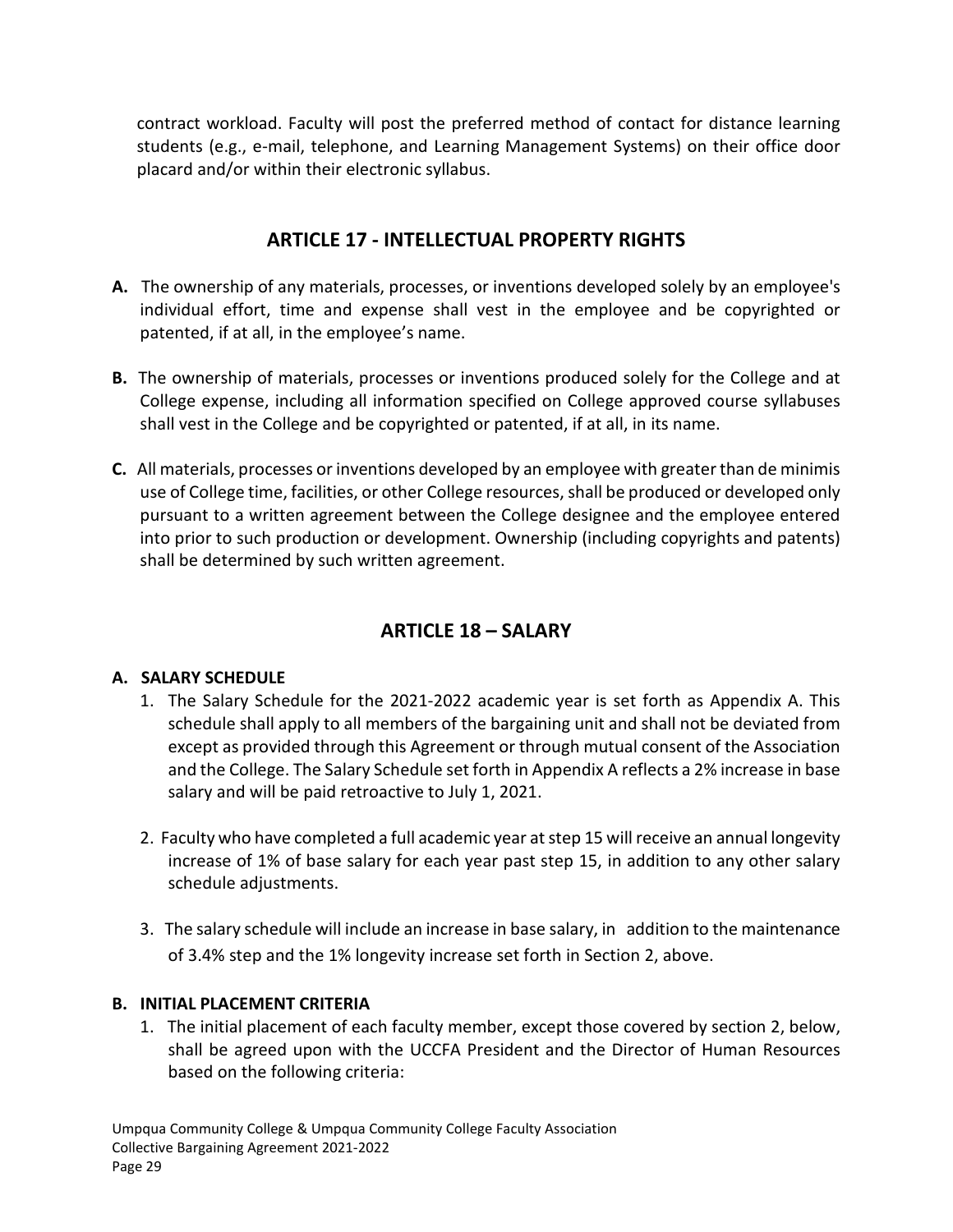2. The initial placement of each nursing faculty member shall be agreed upon with the UCCFA President and the Director of Human Resources based on the following criteria:

| a. Bachelor of Science with Major in Nursing Degree up to Step 4 |  |
|------------------------------------------------------------------|--|
|                                                                  |  |
|                                                                  |  |

 3. The College President may, in cases of special need, authorize the initial salary placement of an employee at any step on the salary schedule.

#### <span id="page-36-0"></span>**C. STEP MOVEMENT**

Upon completion of three academic terms, an employee shall advance one step on the salary schedule.

#### <span id="page-36-1"></span>**D. ADDITIONAL STEP ADVANCEMENT**

An advancement of an additional step at the beginning term of the following academic year will be provided to any current faculty member upon completion of a masters or doctorate following evidence of attainment to the Director of Human Resources. This advance will only occur if the advanced degree is related to the faculty member's assigned duties.

#### <span id="page-36-2"></span>**E. COMPENSATION FOR EXTRA RESPONSIBILITIES**

- 1. Employees engaged in extra responsibilities beyond the normal contract responsibilities shall be compensated in accordance with their annual salary in place at that time.
- 2. Extra responsibilities are defined as those that exceed normal full time faculty job responsibilities and are required by the College.
- 3. Any faculty who feels their job duties have exceeded the normal full time responsibilities may submit a written request to have their job duties reviewed and assessed for additional compensation. This request shall outline the extra responsibilities, when they started, why they started, and how long they are expected to last. It shall also include an estimate of time for doing said extra duties. This request shall be signed by the applying faculty and their immediate supervisor. The request shall be sent to the Chief Academic Officer or other College designee executive assistant who will put it on the agenda of the next regularly scheduled meeting.
	- a. The Committee will consist of three UCC Faculty Association members appointed by the Association and three UCC College Administrators appointed by the President. Co-Chairs consisting of one administrator and one faculty will enforce the 6 person limit. Meetings will only proceed if the exact number of members from each side are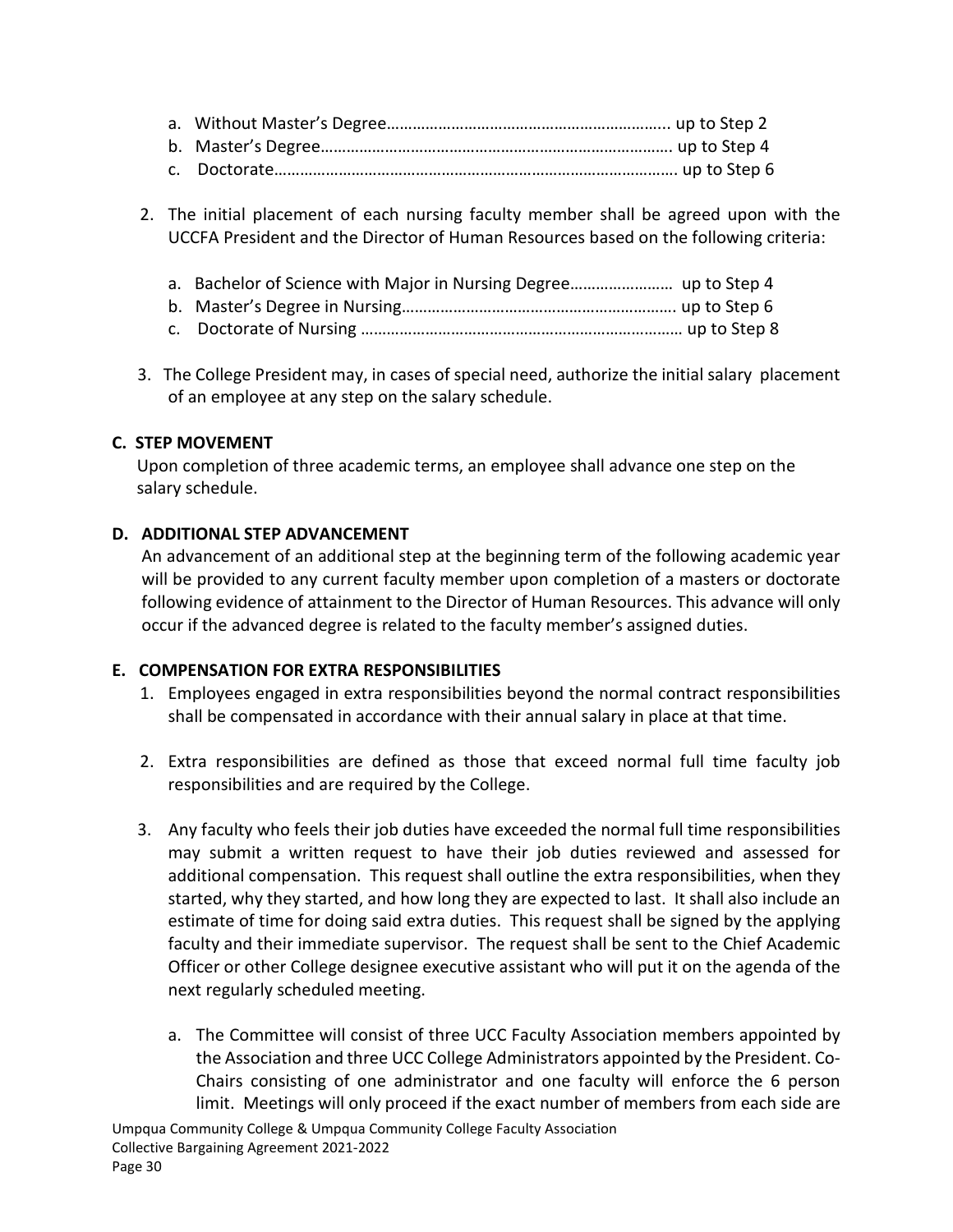present - no more or no less unless mutually agreed upon before the meeting by all members of the Committee, the President of the College, and the President of the UCC Faculty Association.

- b. If there is a "tie" in the Committee vote the final decision shall be determined through a mutual decision between the UCC Faculty Association President and the UCC College President.
- c. This Committee shall have full rights and authority to evaluate the extra duties request and shall not have to consult with other committees.
- d. This Committee shall have full rights to award compensation without consultation with other committees.
- e. This Committee shall not be limited to awarding compensation based on budgetary reasons.
- f. Once a decision to award compensation has been made, the applicant shall receive back pay to the date of their initial request.
- g. Pay shall begin within 2 pay periods from the date of the decision from the Committee.
- 4. Overload compensation is excluded from this article.

## <span id="page-37-0"></span>**F. EXTENDED CONTRACT**

Employees required to work more than their contract days shall be compensated for their additional days at the applicable per diem rate of 1/174 for each additional day worked. An official College holiday shall be considered a working day if it occurs during the period of the extended contract.

#### <span id="page-37-1"></span>**H. PERS/OPSRP**

- 1. The College shall withhold from members' monthly salaries the employee contributions/payments required by the Public Employee Retirement System (PERS) and/or Oregon Public Service Retirement Plan (OPSRP).
- 2. For all employees continuously employed prior to November 1, 1994, the College shall "pick-up" the six percent (6%) employee contribution for members participating in PERS. Such "picked-up" or paid employee contributions shall be credited to employee accounts and shall be considered to be employee contributions for purpose of applicable law.

# **ARTICLE 19 – EMPLOYEE BENEFITS**

#### <span id="page-37-3"></span><span id="page-37-2"></span>**A. INSURANCE BENEFITS AVAILABLE**

For each eligible full-time (1.0 FTE) faculty member who has elected to participate in the College's insurance plans for the 2021-2022 academic year, the College shall make available a maximum of \$1405 per month toward the purchase of the following insurance benefits: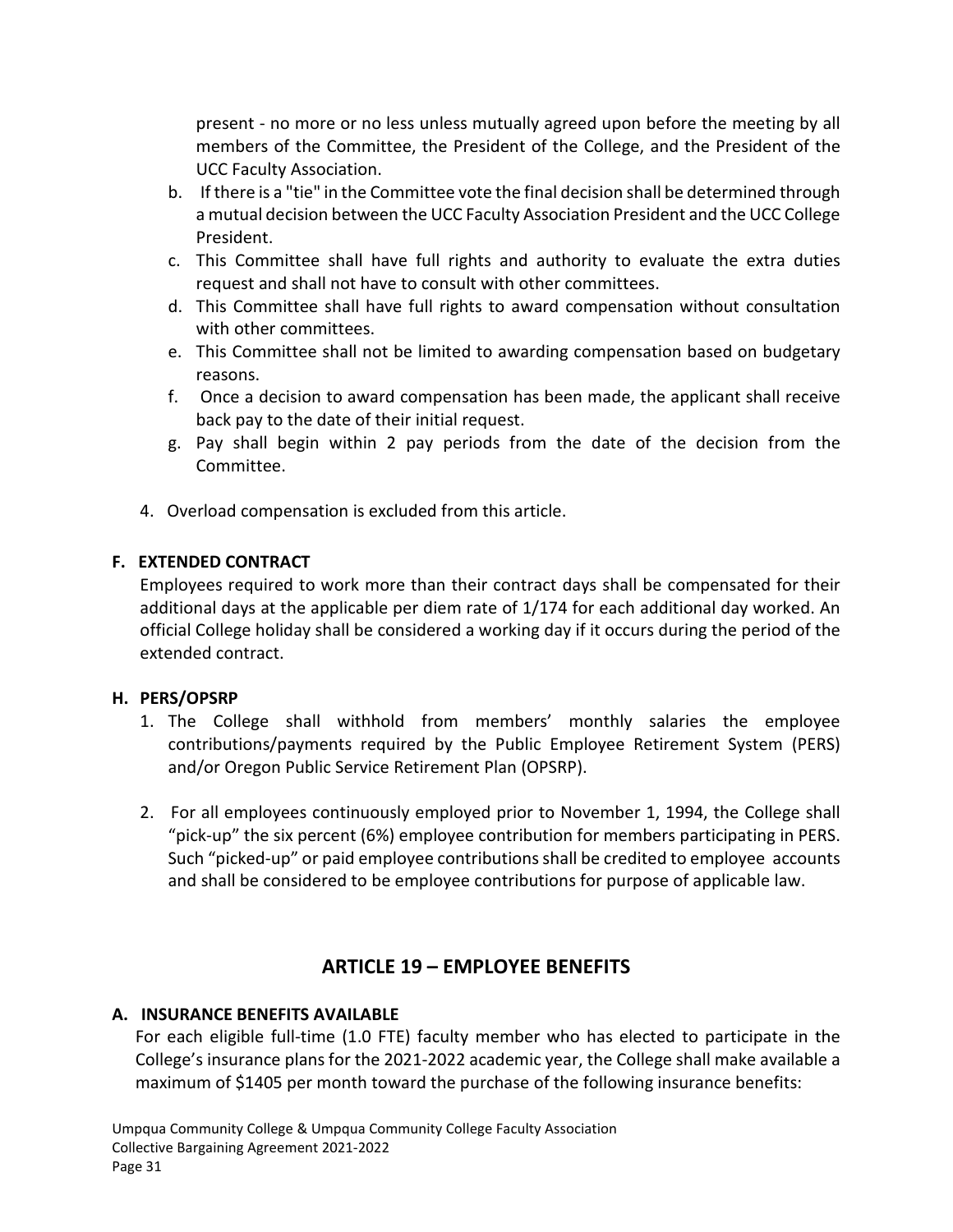- 1. Full Family Medical
- 2. Full Family Vision
- 3. Full Family Dental

Such payments will be made retroactive to July 1, 2021.

Bargaining unit members who are less than 1.0 FTE shall receive a pro-rated share of the College's contribution based on the percent of their regular workload.

The College will also pay the premium for employee AD&D/Group Life - \$30,000

## <span id="page-38-0"></span>**B. LONG-TERM DISABILITY INSURANCE**

Long-Term Disability insurance premiums shall be deducted from the employee's monthly salary. The policy shall provide 60% salary, maximum of \$8000 per month, available after 90 days of disability.

## <span id="page-38-1"></span>**C. DOMESTIC PARTNER COVERAGE**

Domestic Partner coverage will be available to those employees who submit the notarized signed affidavit acceptable to the insurance company(ies).

#### <span id="page-38-2"></span>**D. SECTION 125 PLANS**

The College shall provide Section 125 Plans (A and B) for use by faculty members. The College will pay the administrative fee for any employee using the Section 125 (Flexible Spending Accounts) offered by the College.

#### <span id="page-38-3"></span>**E. CONTINUATION OF BENEFITS**

Faculty members completing their annual contractual duties shall receive the full twelve (12) months of insurance benefits. Members terminating employment shall receive College contribution for any month in which they worked. Thereafter, terminating faculty members may self-pay to participate in the College's insurance program if eligible under COBRA.

#### <span id="page-38-4"></span>**F. EARLY RETIREMENT**

- 1. Eligibility for early retirement benefits shall be contingent upon the faculty member meeting the following standards:
	- a. The minimum age for full early retirement benefits shall be 58 years;
	- b. The faculty member shall have completed a minimum of fifteen (15) years of fulltime (1.0 FTE) service for the College.
	- c. The faculty member shall have retired under PERS.
	- d. The faculty member must have begun work in a full-time (1.0 FTE) position prior to July 1, 2007
- 2. Early retirement benefits shall include the following:
	- a. For a faculty member who began work in a full-time (1.0 FTE) position prior to July 1, 2007, the College shall contribute towards the insurance premiums for the

Umpqua Community College & Umpqua Community College Faculty Association Collective Bargaining Agreement 2021-2022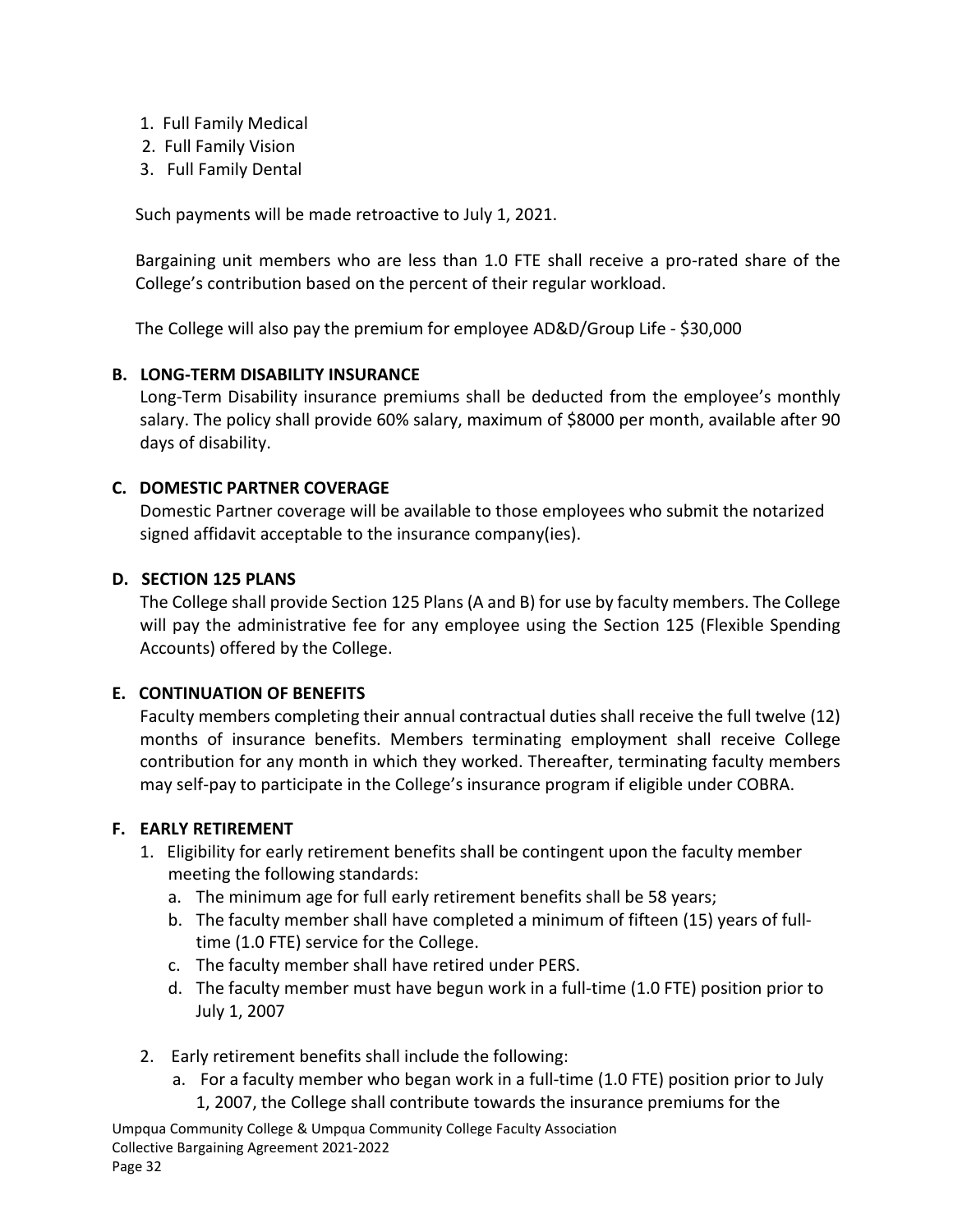member and his/her spouse the same amount contributed toward insurance for active members. Such benefits/premium payments for the retired faculty member will continue for the life of the faculty member or until the retired faculty member becomes Medicare eligible. Such benefits/premium payments for the retired faculty member's spouse will continue for the life of the faculty member's spouse or until the retired faculty member's spouse becomes Medicare eligible.

- b. Early retirement does not preclude the faculty member from continuing employment on a part-time or contract basis at the option of the College.
- 3. Approved paid or unpaid leaves of absence, excluding sabbaticals, do not constitute a break in continuous years of service, but will not be counted as time served for this option.
- 4. A minimum of six (6) months' notice must be given prior to the planned date of retirement. This requirement may be waived by the College President.
- 5. A "Lifetime Pass" will be granted to any retiring faculty member who has worked at the College for ten or more years. The pass will entitle the faculty member and one guest to free admission to college-sponsored events including athletic events. This pass will also allow the faculty member and their spouse/domestic partner for free tuition to classes.

## <span id="page-39-0"></span>**G. TUITION WAIVER**

1. Eligibility.

The College agrees to waive tuition (but not fees) for any faculty member or member of their immediate family who enrolls in classes at Umpqua Community College. Such classes may be taken either with or without credit. Immediate family for this purpose shall include spouse, children, step-children, domestic partner, or legal dependents which meet the IRS dependent definition. Children, step-children, and legal dependents are eligible for tuition waiver until age 25.

2. Annual Allotment.

Tuition waivers shall be granted tuition-free enrollment in all classes offered by the College.

3. Faculty Member Enrollment in Classes.

A faculty member may enroll in a class provided attendance does not interfere with the employee's regular responsibilities to his/her students, he/she has first received permission from his/her Director if the class is taken during his/her normal work day, and such classes do not require rescheduling of assigned classes and duties.

4. Waiver for Dependents of Deceased Faculty Members. All dependents, as defined in Section I.1 of this Article, of a deceased faculty member who died while employed are entitled to six consecutive terms of tuition free enrollment.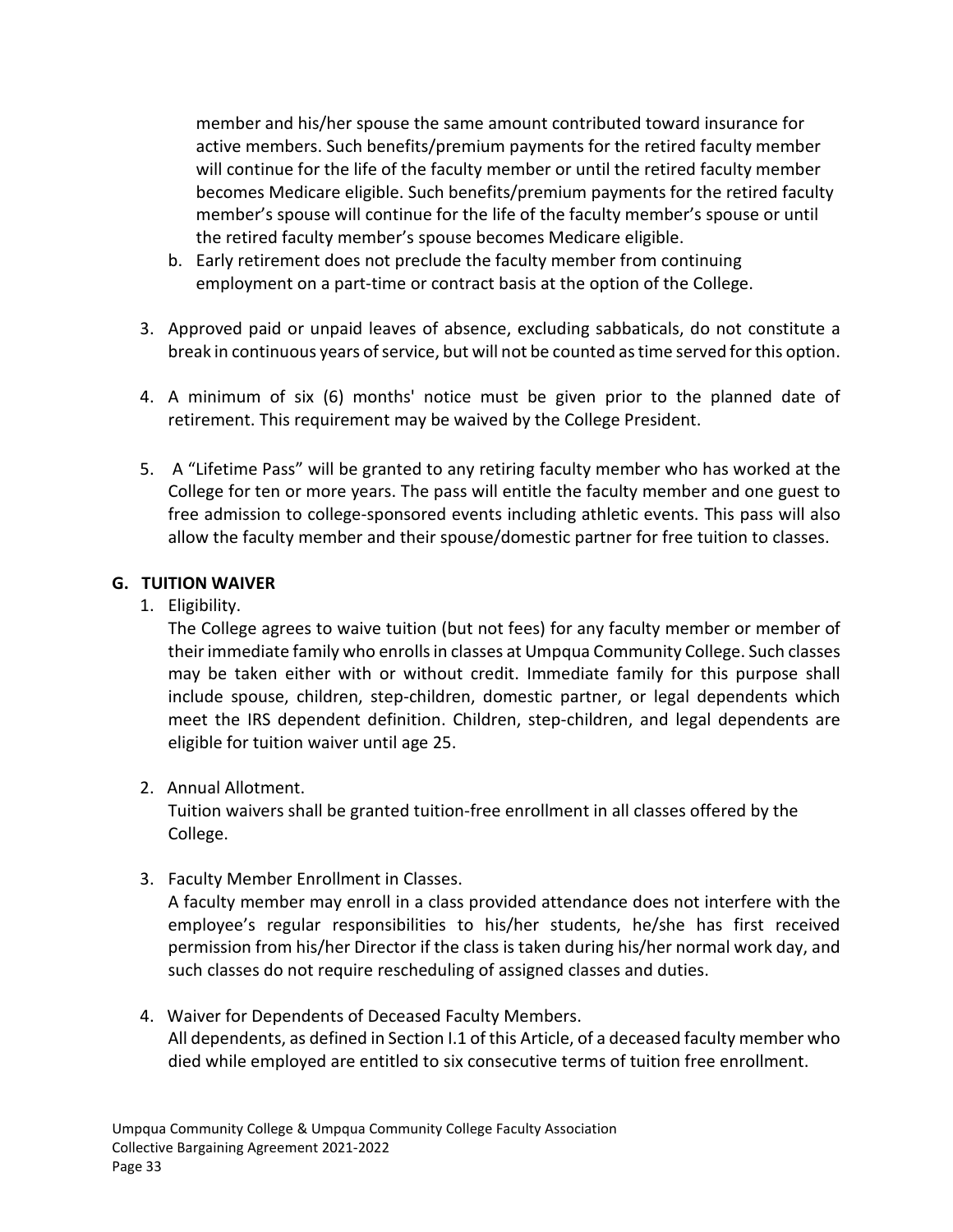# **ARTICLE 20 - PAID LEAVES OF ABSENCE**

#### <span id="page-40-1"></span><span id="page-40-0"></span>**A. SICK LEAVE**

- 1. Employees are eligible to use their accrued sick leave for absences due to off-the-job accidents or illnesses; for their doctor or dental appointments; to care for members of their immediate family when the presence of the employee is required, including taking immediate family members to doctor or dental appointments when their presence is required; for the birth, adoption or foster care placement of their children, consistent with applicable law; for on-the-job injuries and occupational illnesses to supplement the difference between the employee's workers compensation time loss payments and their regular gross pay; for absences due to pregnancy-related limitations and for other purposes as required by OFLA, FMLA and/or the Oregon sick leave statute.
- 2. Up to twelve (12) weeks (60 working days) of accumulated sick leave may be used within a rolling one-year period to cover the member's absence due to the illness, injury, and dental or medical appointments of members of the immediate family when the presence of the employee is required. For the purpose of this Section, members of an employee's immediate family are defined as a dependent, parent or step-parent or legal guardian, children, step-children, foster children, spouse or registered same gender domestic partner, parents or children of registered domestic partners, parent-in-law, grandparent, son-in-law, daughter-in-law, grandchildren, a person with whom the employee was or is in a relationship of in loco parentis or another member of the immediate household who is residing with the employee. Depending on the situation, other persons may be included or a greater period of use of accumulated sick leave may be allowed at the discretion of the President or designee.
- 3. Unused sick leave for employees shall accumulate for an unlimited number of days and shall accumulate at the rate of ten (10) eight-hour days per academic year. Sick leave shall be earned during the summer (July and August) if an employee works during those months. Employees who work less than 1.0 FTE shall accumulate and use sick leave prorated on their individual FTE for the year.
- 4. Sick leave allowance shall be credited to the employee's account from beginning of employment with the College. Each employee shall have access to a record, showing the number of days of their unused sick leave.
- 5. Certification by one or more health care providers that an illness or injury prevents an employee from carrying on their duties may be required when the employee is absent in excess of five (5) consecutive working days. Such certification may also be required if the College has reason to believe opossible misuse of sick leave by an employee has occurred (based on a pattern of absences or other reliable indicators), irrespective of whether the employee was absent in excess of five (5) consecutive working days. Lastly, verification of eligibility to use sick leave for other reasons allowable under Section A.1, above, may be required by the College consistent with applicable law. In such request, the employee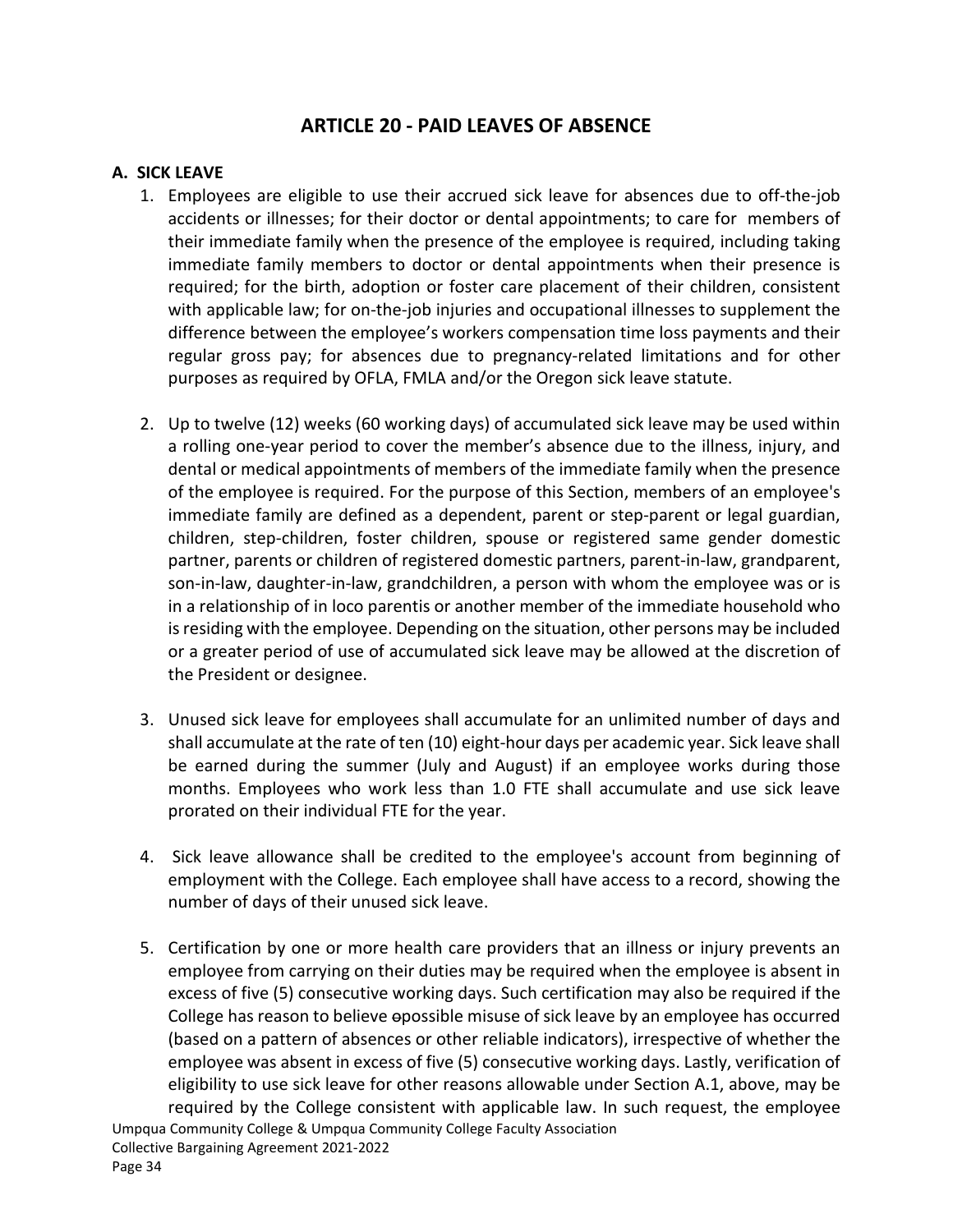shall be reimbursed by the College for any out-of-pocket costs incurred from the healthcare provider as a result of required certification.

The employee may be required to have the employee's health care provider complete a medical certification form to support the use of family leave and to obtain second and/or third opinion as provided by law. An employee may also be required to provide a fitness for duty certification before returning from family leave.

- 6. When employees need to be absent from work, they shall notify their immediate supervisor at the earliest possible time to minimize the impact to students and other College employees.
- 7. Employees who are absent from work are required to enter the applicable type of leave electronically in the College timekeeping system.
- 8. Employees hired from other schools and colleges within Oregon may transfer and utilize from their first day of employment up to ten (10) days (80 hours) of sick leave accumulated with that school to the College. Verification of the amount of unused sick leave accrued with such schools and/or colleges will be required to verify the amount of the sick leave credit.
- 9. Employees who deplete their sick leave benefits will be eligible to utilize their paid personal leave for absences covered by subsection 1, above. In the event sick leave and paid personal leave are depleted, employees are eligible for unpaid leave as set forth in Article 21.

#### <span id="page-41-0"></span>**B. BEREAVEMENT LEAVE**

- 1. An employee shall be allowed up to three (3) days (in state) or five (5) days (out of state) paid leave per bereavement due to the death of a member of the immediate family of the employee. Immediate family shall be defined in Section A with the addition of siblings of employee or spouse/domestic partner and any other person who has lived with the employee's family for a significant period and is considered a member of the family.
- 2. Employees will also be entitled to use up to eighty (80) hours of sick leave for bereavement to grieve, attend the funerals/bereavement events or make funeral arrangements for the loss of an immediate family member, provided the leave is taken within sixty (60) days of notice of death as required by OFLA. Bereavement leave granted pursuant to subsection 1 above will run concurrently to the extent permitted by law.
- 3. Days of absence in excess of what is provided under subsections 1 and 2 above shall be deducted from the employee's personal leave. In the event personal leave is depleted, such time shall be unpaid. The employee will notify his/her supervisor as provided in A of this Article.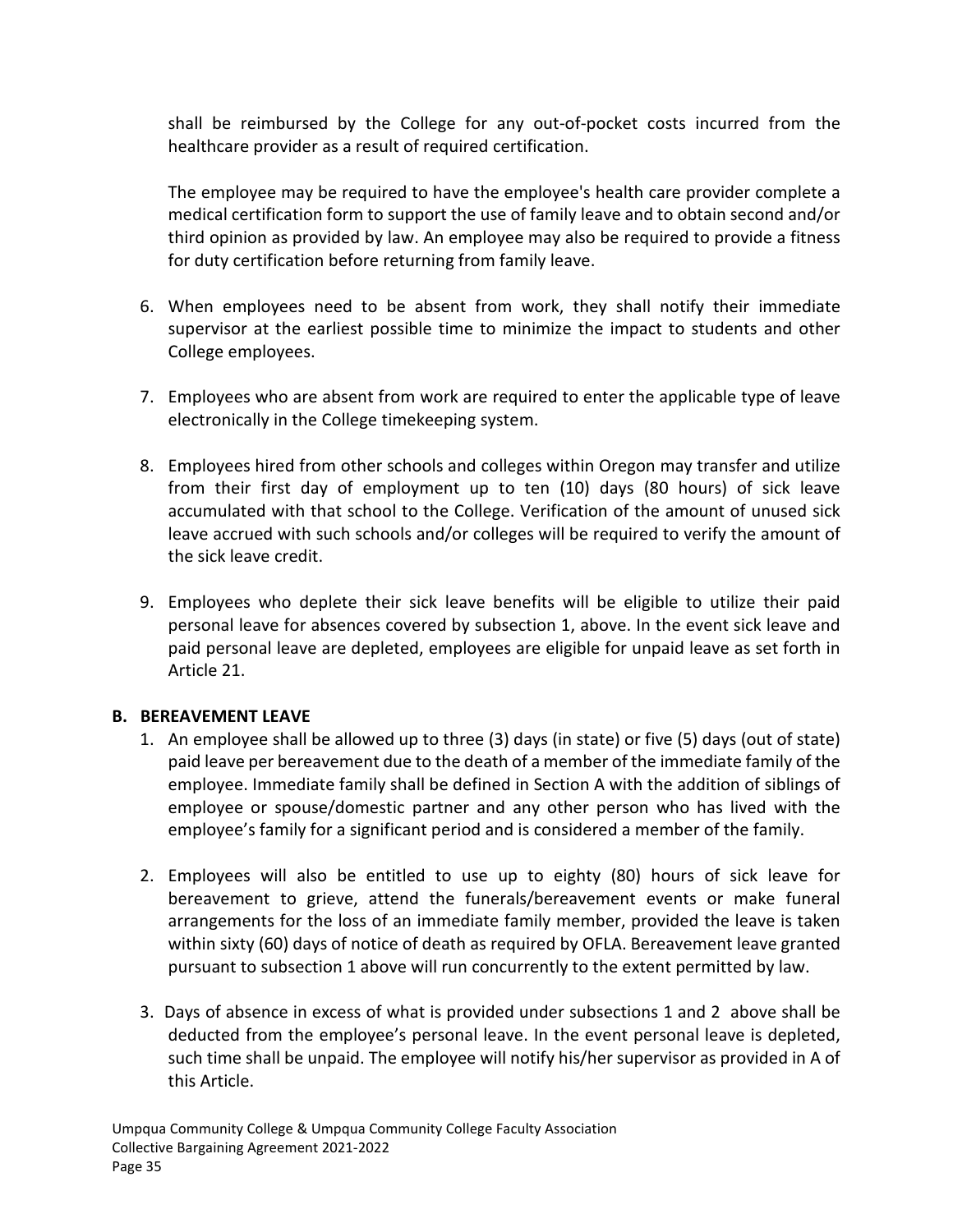### <span id="page-42-0"></span>**C. JURY DUTY AND OTHER COURT APPEARANCES**

- 1. An employee shall be granted leave with pay for service upon a jury; however, such compensation shall be reduced by the amount the employee receives for such jury service excluding compensation for travel or expenses.
- 2. During the period of time employees are on jury duty, they will be responsible for reporting for duty at the College on those days when they not required to report for—or is excused for all or part of the day from jury duty.
- 3. An employee shall receive time off, with pay, for required appearances in court or hearings resulting from a subpoena to appear to testify where the employee is not a. personally involved in the action as the plaintiff;
	- b. the defendant; or
	- c. the object of the investigation.

Any remuneration excluding expenses received for such appearances shall be endorsed to the College.

#### <span id="page-42-1"></span>**D. MILITARY LEAVE**

Military leave shall be granted consistent with applicable state and federal laws.

## <span id="page-42-2"></span>**E. PERSONAL LEAVE**

Each employee is eligible for three (3) days of paid personal leave per academic year. However, during the first three (3) months of employment, employees may utilize only one (1) day of personal leave. Employees shall not be required to state the reasons for said leave. This leave does not accumulate from year to year. Arrangements must be made in advance as mutually agreed with the employee's immediate supervisor.

# <span id="page-42-3"></span>**F**. **SICK LEAVE DONATIONS**

- 1. Faculty members may donate a yearly maximum of 40 hours (prorated for faculty who are less than 1.0 FTE) of their accrued sick leave credits to the sick leave bank to be used for sick leave donations to other College employees. A donating faculty member must maintain a minimum balance of 40 hours (prorated for faculty who are less than 1.0 FTE) of sick leave, which they cannot donate.
- 2. A faculty member may receive a maximum of 240 hours (prorated for faculty who are less than 1.0 FTE) of donated sick credits per academic year. This will assist a faculty member in getting through a difficult illness or family situation and enable them to return to work.
- 3. Faculty members are eligible to receive sick leave donations if:
	- a. They are eligible to receive sick leave, including sick leave differential payments pursuant to Section A.1 above;
	- b. They are not eligible for LTD;
	- c. They have exhausted all of their sick leave and personal leave days;

Umpqua Community College & Umpqua Community College Faculty Association Collective Bargaining Agreement 2021-2022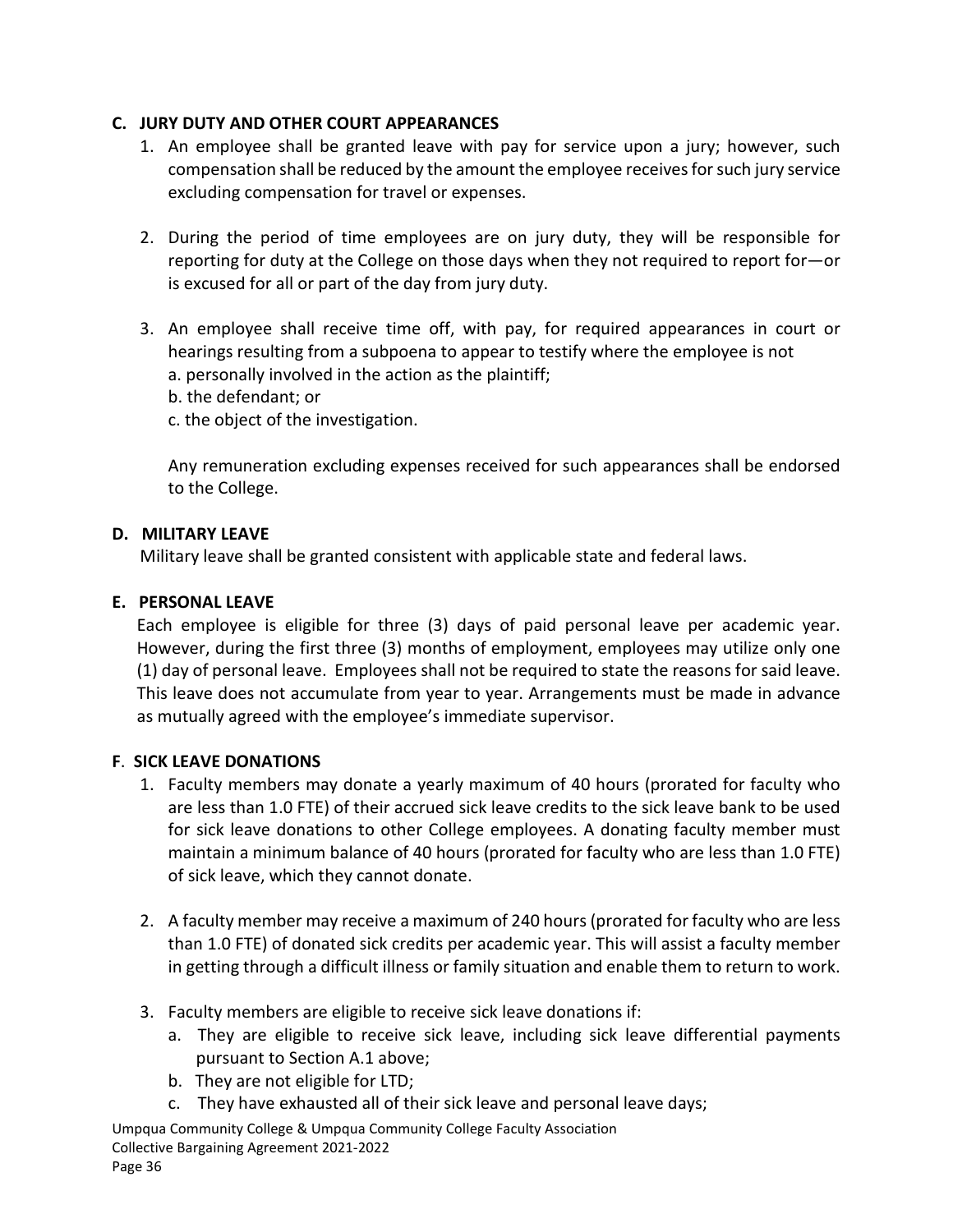- d. They meet the qualifications for OFLA, FMLA and/or the Oregon Sick Leave law.
- 4. Sick leave donations may be used for illness or injury for the faculty member or immediate family member (spouse, dependents, parents, grandparents, siblings, domestic partner). Other individuals may be included with prior unanimous approval of the Human Resources Director and one representative appointed by each of the classified and faculty Associations.
- 5. Faculty members must provide a health care provider's certificate to be considered eligible for the sick leave bank. Eligibility for the sick leave donations shall be made by unanimous approval of the Human Resources Director and one representative appointed by each of the classified and faculty Associations.
- 6. Sick leave donations shall be made in no less than half-day four-hour increments (prorated for faculty who are less than 1.0 FTE).
- 7. If the meeting of the Human Resources Director and the representatives appointed by the Associations is delayed, donated sick leave may be used by the recipient on a retroactive basis beginning the day after sick leave and personal days are exhausted.
- 8. Faculty members wishing to request or donate sick leave should contact the Director of Human Resources. The sick leave donation accounts will be maintained by the Payroll Department.

# **ARTICLE 21 – UNPAID LEAVES OF ABSENCE**

#### <span id="page-43-1"></span><span id="page-43-0"></span>**A. EXTENDED LEAVE OF ABSENCE**

1. Upon request, employees who have exhausted all their accrued vacation may be granted a leave of absence for less than six (6) weeks with written approval of the Director of Human Resources. When such leaves of absence are granted, the employee's paid insurance coverage will continue.

An employee may also be granted an extended leave of absence of six (6) weeks or more without pay or benefits for up to one (1) year with written approval from the Director of Human Resources and College President.

Such leaves are at the discretion of the Director of Human Resources and College President. Employees who are eligible for OFLA, FMLA or other types of leaves of absence required by law will be granted appropriate leaves under such laws and will not be placed on unpaid extended leaves of absence, except in accordance with reasonable accommodation obligations or other legal obligations.

Umpqua Community College & Umpqua Community College Faculty Association Collective Bargaining Agreement 2021-2022 2. Except in emergency situations, requests for such leave shall be submitted to the Director of Human Resources in writing at least two (2) months in advance of the date on which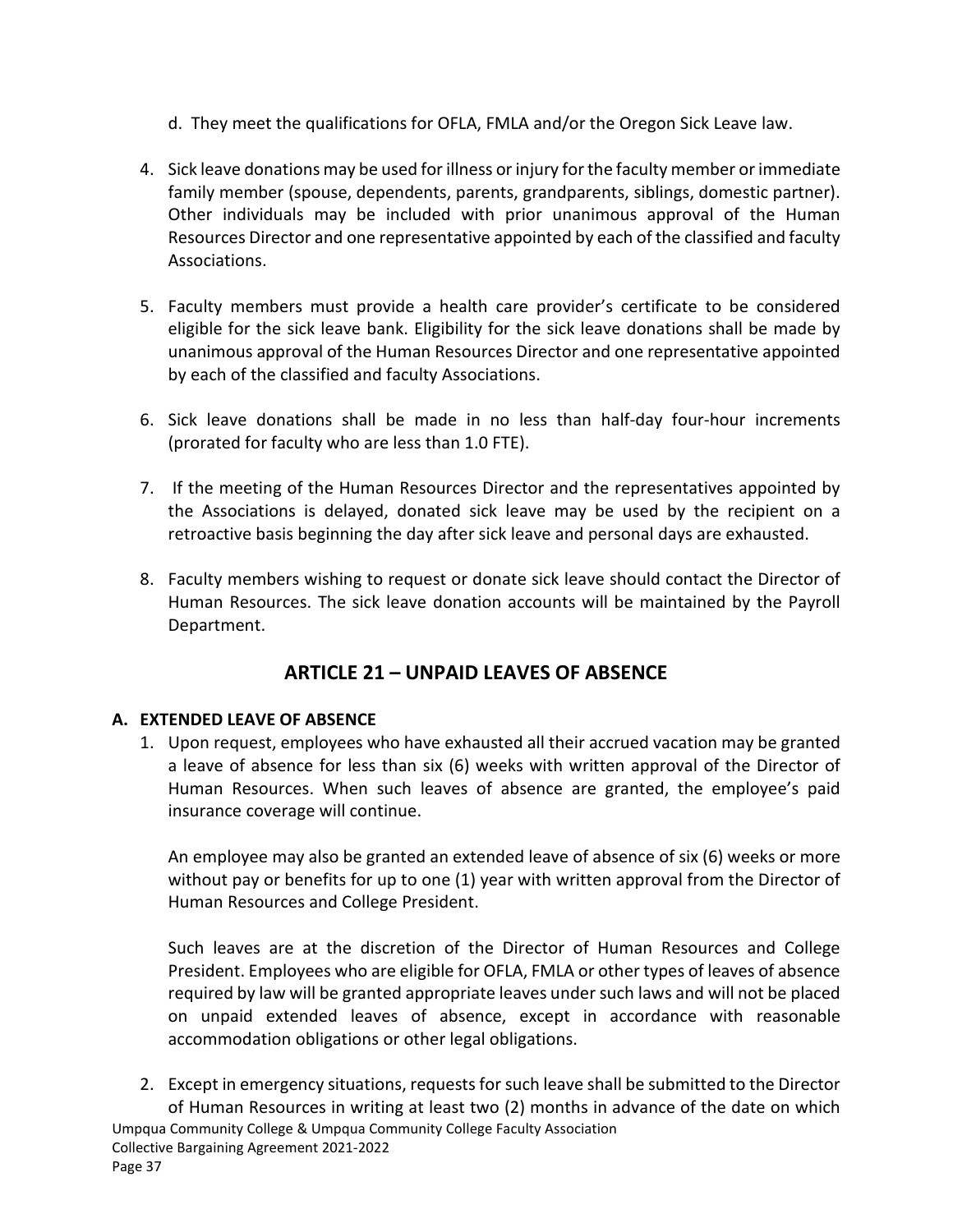the leave is requested to commence. The response to such request will be given to the employee in time to allow the employee adequate time to make necessary arrangements prior to the period for which the leave is being requested.

- 3. While on such unpaid leave, the employee shall be issued a COBRA insurance continuation notice and allowed to continue to be covered by the College's insurance programs at the employee's expense.
- 4. Upon return to the College, the employee will be placed in the same position/discipline (not necessarily the same courses) as was vacated for the leave. However, an employee returning from leave shall not have any right to reinstatement if the instructional position/discipline in which the employee was employed at the time of the commencement of the leave has been eliminated or filled by a more senior employee following a reduction in force. Such employees will be placed on the recall list.
- 5. Upon return to the College, the employee will be reinstated at the same salary schedule placement and seniority which the employee occupied at the time the leave was granted.
- 6. Seniority will not accumulate while an employee is on an extended leave of absence.
- 7. Upon return to the College, all benefits to which the employee was entitled at the time their unpaid leave of absence commenced, and which are currently in effect for bargaining unit members, shall be restored to the employee.
- 7. If a leave of absence has been granted to participate in a professional work program, an exchange program, or a professional study program, in which unpaid leave was granted, the employee, upon return to College employment, will be required to submit a report to their immediate supervisor to be shared, where deemed beneficial, with other College employees.
- 8. In all instances of leave of ninety (90) days or more, the employee on leave shall, no less than thirty (30) days prior to the end of the scheduled leave, notify the College in writing that the employee intends to return to College employment at the end of the said leave. All extensions or renewals of leaves shall be applied for in writing. Approval or denial shall also be in writing. Failure of the employee upon leave of ninety (90) days or more to give the advance notice of intention to return by the end of the leave may be treated by the College as that employee's resignation. Failure of any employee to report for duty at the end of such leave shall be deemed as the resignation of the employee.

#### <span id="page-44-0"></span>**B. FAMILY MEDICAL LEAVE**

1. Faculty members may take family leave for up to twelve (12) weeks within a rolling one (1) year period in accordance with applicable law. Family medical leave may be used for an employee's own off-the-job injury or illness; when their presence is required to the care for a member of their immediate family (spouse, Oregon registered same gender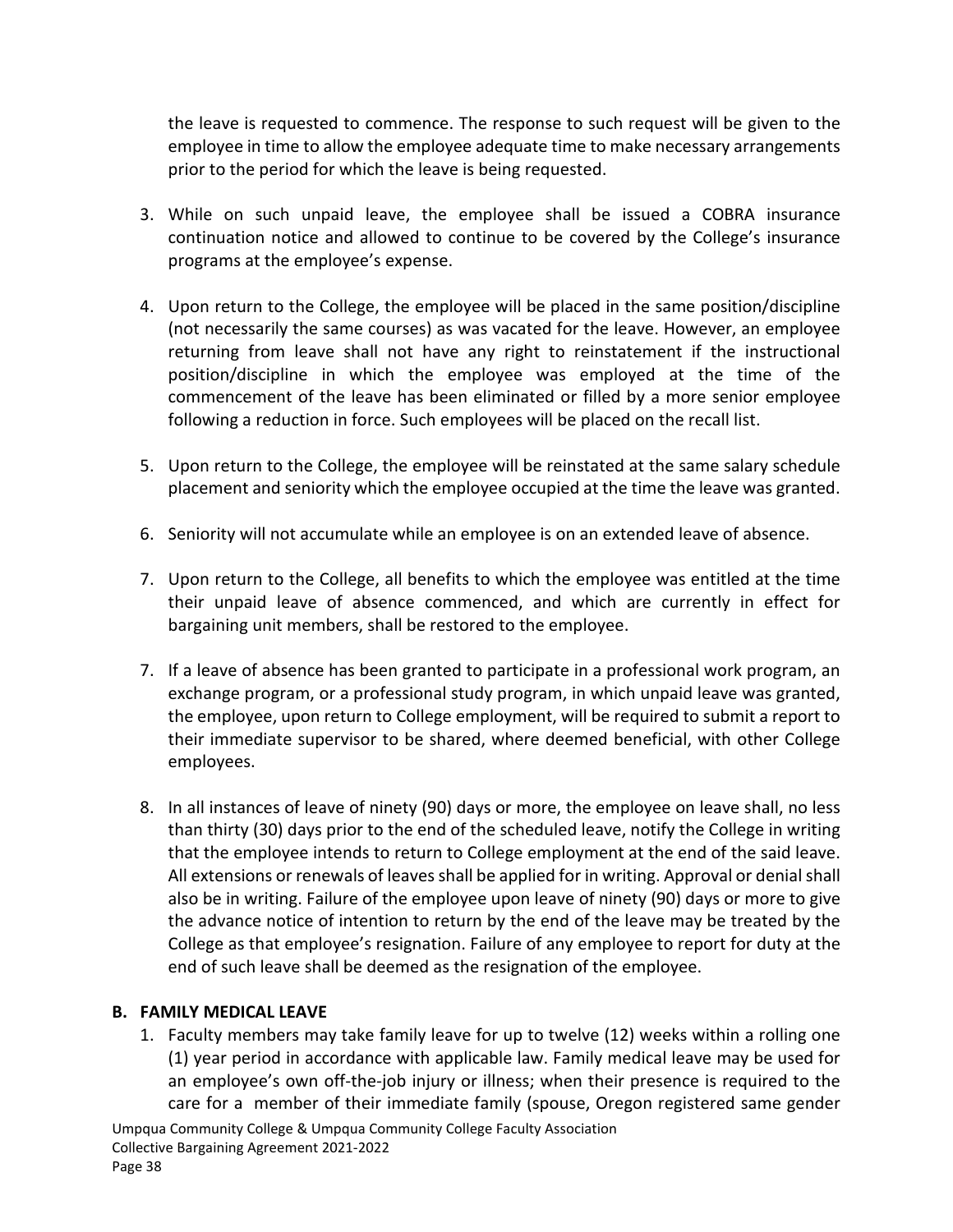domestic partner, the biological, adoptive or foster parent or child of the faculty member or registered domestic partner, a parent-in-law of the employee, grandchild, grandparent, or a person with whom the employee was or is in a relationship of in loco parentis) in accordance with OFLA, FMLA and/or the Oregon sick leave statute; for the birth, adoption or foster care placement of a child, consistent with applicable law and for other purposes as required by law.

The employee must provide certification of need for leave before the leave begins from the health care provider, as well as fitness to return to work as required by the College. Accumulated sick leave and personal leave must be used for such leave. Faculty members will start to utilize family medical leave from the first day of being qualified for its use. Insurance benefits for eligible employees will continue through an employee's FMLA/OFLA leave of absence. If the member does not return after the leave, the College may recover premium costs for any unpaid leave days. If an employee is entitled to leave under more than one statute, the leave will run concurrently consistent with applicable law.

- 2. At the end of the twelve (12) weeks of FMLA/OFLA, the faculty members who are unable to work due to their own personal illness or injury may continue to use any accrued sick leave or paid personal days until they qualify for LTD. Further, after the use of FMLA/OFLA and the exhaustion of additional sick leave or paid personal days, the faculty member, at their option, will be placed on an unpaid leave of absence without benefits for the remainder of the academic year. By August 1 prior to the start of the next academic year, if the member has not provided information establishing their fitness to return to duty, the College may terminate the member or may grant additional unpaid leave time, in accordance with applicable law.
- 3. Faculty members returning from family medical leave will be placed on the salary schedule in the same position as that which would have been earned had the leave not occurred. *[C.2 does not include an exception]*
- 4. Faculty members who have been on OFLA/FMLA leave are considered to have carried the average of the workload they carried during the three full terms immediately preceding commencement of their leave. All contractual terms and conditions including workload assignments must remain the same under Family Medical Leave as during normal workload conditions.

#### **ARTICLE 22 – PROFESSIONAL GROWTH AND DEVELOPMENT**

#### <span id="page-45-1"></span><span id="page-45-0"></span>**A. TUITION AND EXPENSES FOR REQUIRED ACTIVITIES**

The College agrees to pay the full cost of tuition, fees, and other reasonable expenses incurred in connection with any courses, workshops, seminars, conferences, in-service training sessions or other such sessions which an employee is required to take by the College.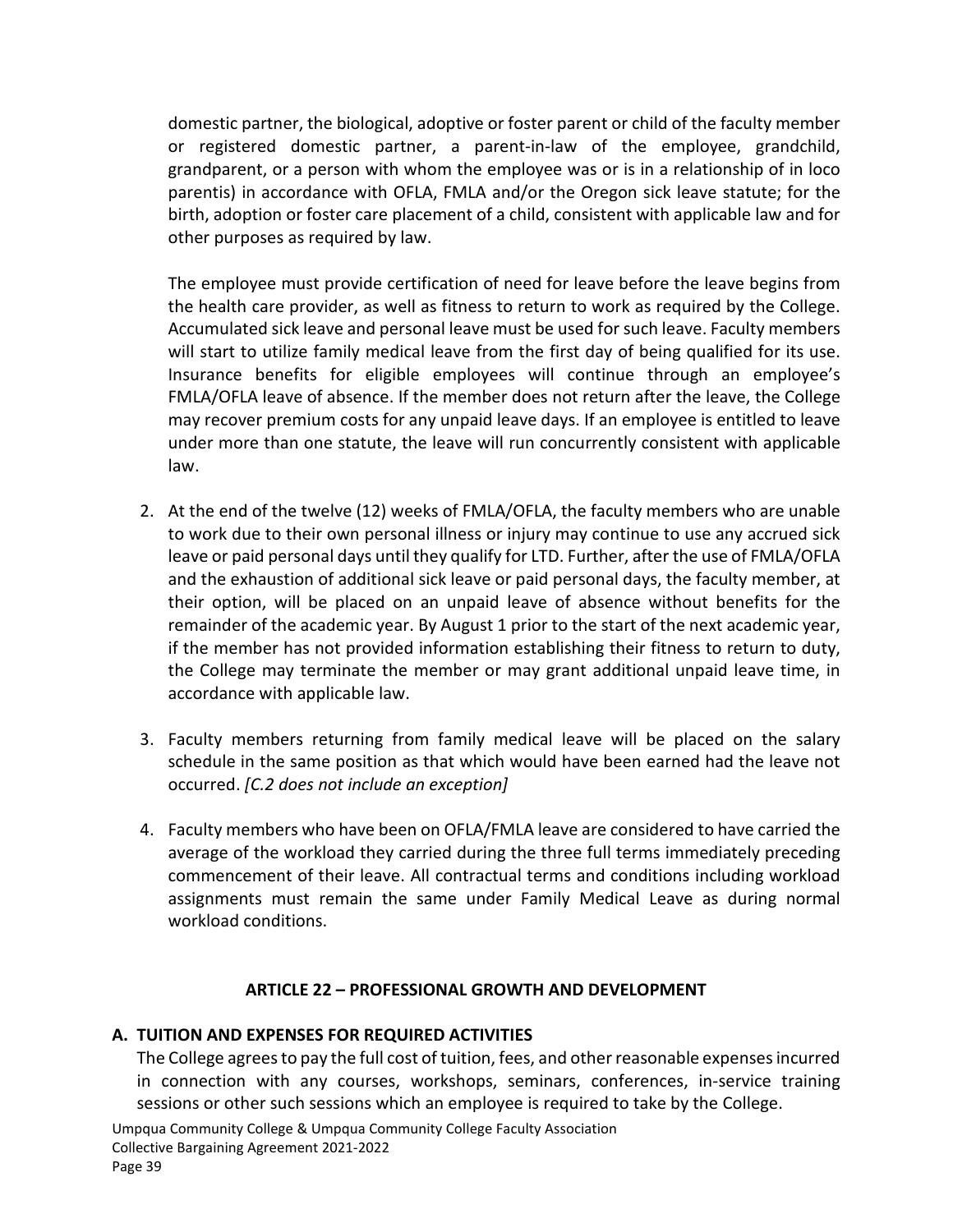#### <span id="page-46-0"></span>**B. FACULTY DEVELOPMENT FUND**

- 1. The College shall provide a Professional Development Fund according to Appendix D **C** for faculty to support faculty development activities including, but not limited to, workshops, conferences, seminars, travel to make presentations at professional development gathers, travel to participate as an officer in a professional organization related to a person's discipline, honoraria for presenters at faculty and/or staff events, and for honoraria for faculty presenters for professional development of others on UCC faculty. Any unused funds will carry forward to the following year for the life of this Agreement.
- 2. A Faculty Development Committee shall be established with four faculty members elected by the faculty and a Dean appointed by the Chief Academic Officer or other College designee.
- 3. The committee shall develop the rules and criteria which will be mutually agreed by the Faculty Association and the Chief Academic Officer or other College designee. Those criteria will become part of the Faculty Handbook and shall only change with mutual agreement of the Association and the College.

# <span id="page-46-1"></span>**C. SABBATICAL LEAVE**

Upon recommendation of the President, the Board may approve one (1) Quarter sabbatical for each 20 FTE faculty.

- 1. Sabbaticals will be administered by the Faculty Development Committee of four faculty members elected by the faculty and one Academic Dean as appointed by the Provost.
- 2. As with the professional development awards, the criteria for a sabbatical will be mutually developed and agreed upon by the Faculty Association and the Chief Academic Officer or other College designee. The Board will review and approve the sabbatical criteria upon recommendation of the President.

# **ARTICLE 23 - GRIEVANCE PROCEDURE**

#### <span id="page-46-2"></span>**A. DEFINITIONS**

- <span id="page-46-3"></span>1. A "grievance" shall mean a complaint by an employee or employees of Umpqua Community College or of the Umpqua Community College Unit of the Oregon Education Association, hereinafter called the Association, that there has been a violation of any provision of this contract.
- 2. An "aggrieved" is the person or persons making the complaint.
- 3. All references to "days" in this Article shall mean business days, i.e. days when the College's administrative offices are open for business.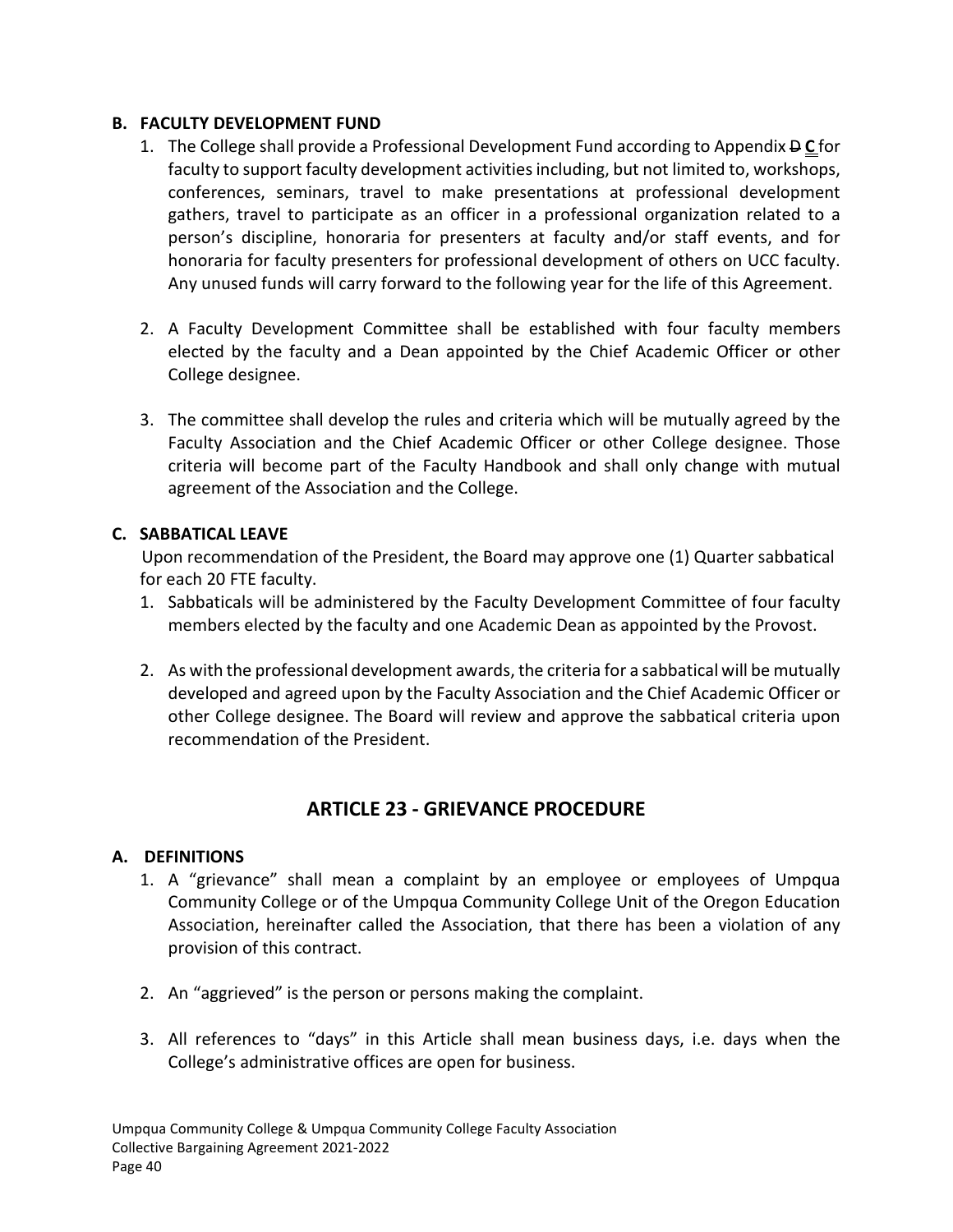## <span id="page-47-0"></span>**B. PURPOSE**

The purpose of this procedure is to provide an orderly method for resolving grievances. A determined effort shall be made to settle any such differences at the lowest possible level and there shall be no suspension of work or interference with the operations of the College. Meetings or discussions involving grievances or grievance procedures shall be scheduled at times so as not to interfere with the employee's duties. The aggrieved may be accompanied by an Association representative when presenting the grievance at any step.

## <span id="page-47-1"></span>**C. INITIATING GRIEVANCES**

An employee shall be responsible for instituting the first step of the grievance procedure by presentation of a Grievance Conference Request Form (Appendix C) to the immediate administrator within fifteen (15) days after the facts upon which the grievance is based first occur or first become known to the employee, or the grievance will be deemed waived. A copy of the Form must also be sent to the Human Resources Director.

#### <span id="page-47-2"></span>**D. STEPS**

After the form is filed, grievances will be processed in the following manner and unless mutually agreed upon by the parties, within the stated time limits. If these timelines extend into non-contracted faculty days break, the College and Association will extend each timeline to a date when the parties are available. Regular counting of timelines shall resume once the new academic year begins.

#### **1. Step 1**

- a. The aggrieved and his/her immediate administrator will meet to informally discuss the grievance, within ten (10) days after the employee's Grievance Conference Request Form is received, and attempt to resolve the grievance.
- b. If the grievance is not resolved informally, within ten (10) days provided in subsection a above, it shall be reduced to writing and submitted to the Human Resources Director within ten (10) additional days. The written grievance shall give a clear and concise statement of the alleged grievance including the facts upon which the grievance is based, the issues involved, the Agreement provisions involved, and the relief sought. (Steps 1.a and 1.b are a maximum of twenty (20) days.) *[Note: The Association may write the grievance and 30 days is more than what is specified.]*
- c. The Human Resources Director will designate an appropriate administrator other than the immediate administrator, who shall review the grievance, arrange for necessary discussions, and submit a written answer to the aggrieved with a copy to the Association, within ten (10) days after receipt of the written grievance.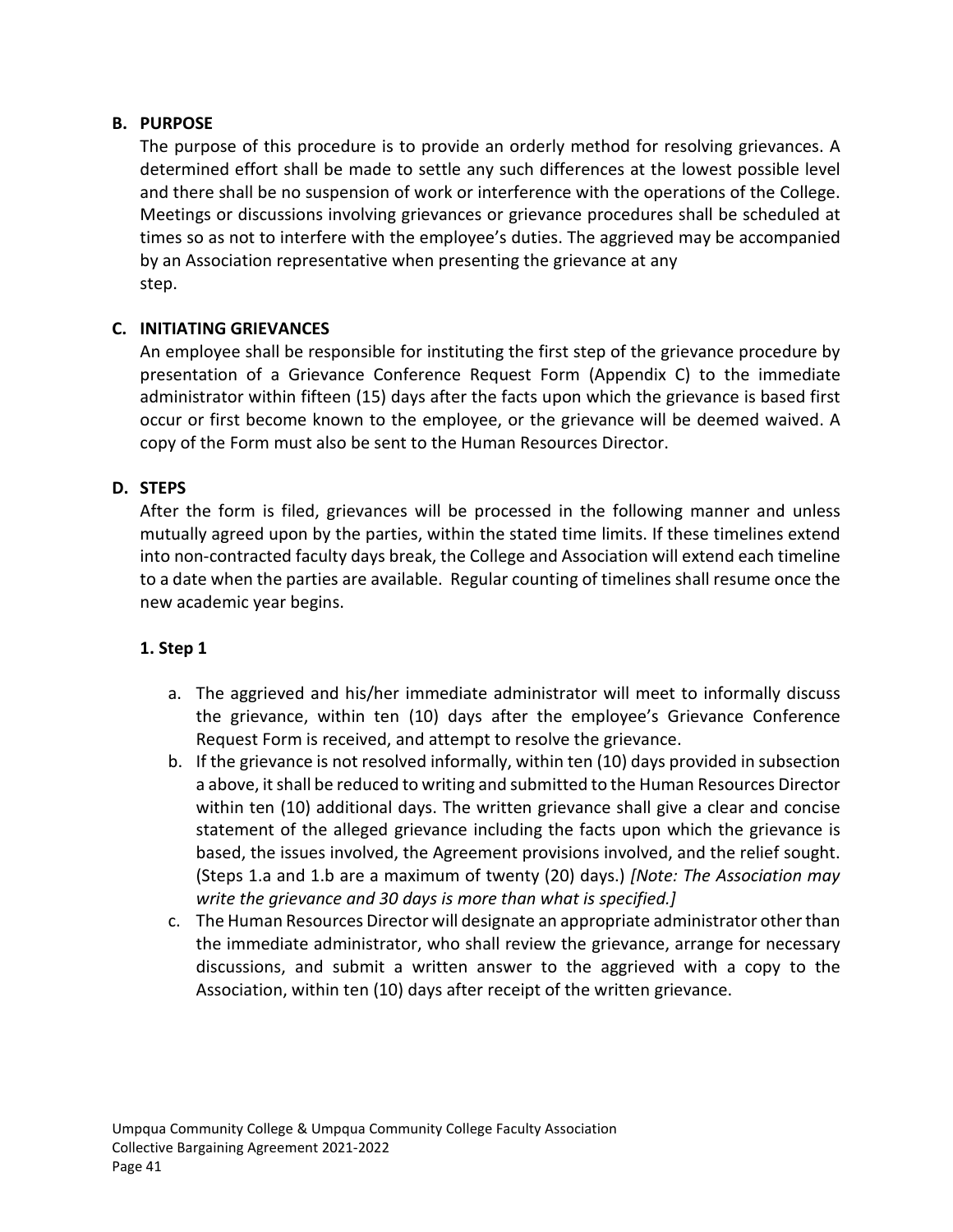# **2. Step 2**

- a. If the grievance is not resolved in Step 1, the grievant may file the grievance in writing to the College President. Such appeal shall occur within ten (10) days after receipt of the written answer in Step 1.
- b. The President or his/her representative shall thoroughly review the grievance, arrange for necessary discussion, and give a written answer to the employee with a copy to the Association no later than ten (10) days after receipt of the written grievance.

## **3. Step 3**

- a. Grievances not resolved in Step 2 of the grievance procedure shall be reviewed by the Association, which shall have sole discretion as to whether a grievance, whether individual or Association, should be appealed to arbitration. If the Association determines that a grievance shall be appealed to arbitration, it shall file a written request for arbitration to the President within fifteen (15) days following the President's answer concerning the alleged grievance.
- b. Within ten (10) days after a written notice of arbitration, the parties will attempt to mutually agree on the selection of an arbitrator, or failing that, request a list of seven (7) arbitrators, who reside in Oregon or Washington, from the State Employment Relations Board, Conciliation Service Division and, upon receipt of same, alternately strike names until one (1) remains, and submit the matter to arbitration.
- c. The hearing and all other proceedings shall be conducted according to the voluntary rules of the American Arbitration Association.
- d. The arbitrator shall have no power to add to, subtract from, modify or amend any terms of this Agreement, nor reach a decision contrary to public policy of the State of Oregon or the United States as clearly defined in statutes and/or judicial decisions, or make any decision on any matter not specifically addressed by the Agreement, and his/her decision shall be based on whether or not the Agreement has been violated.
- e. A decision of the arbitrator shall, within the scope of their authority, be binding upon the parties.

# <span id="page-48-0"></span>**E. COSTS OF ARBITRATION**

The College and the Association will share equally any joint costs of the arbitration procedure such as the fee and expense of the arbitrator and the cost of the hearing room.

#### <span id="page-48-1"></span>**F. INITIATION OF GROUP GRIEVANCES**

1. Where more than one employee has a common grievance, the Association may initiate a group grievance on their behalf. In such a case, a written grievance may be filed originally with the Human Resources Director, who shall designate the grievance hearing officer who will initially hear the grievance.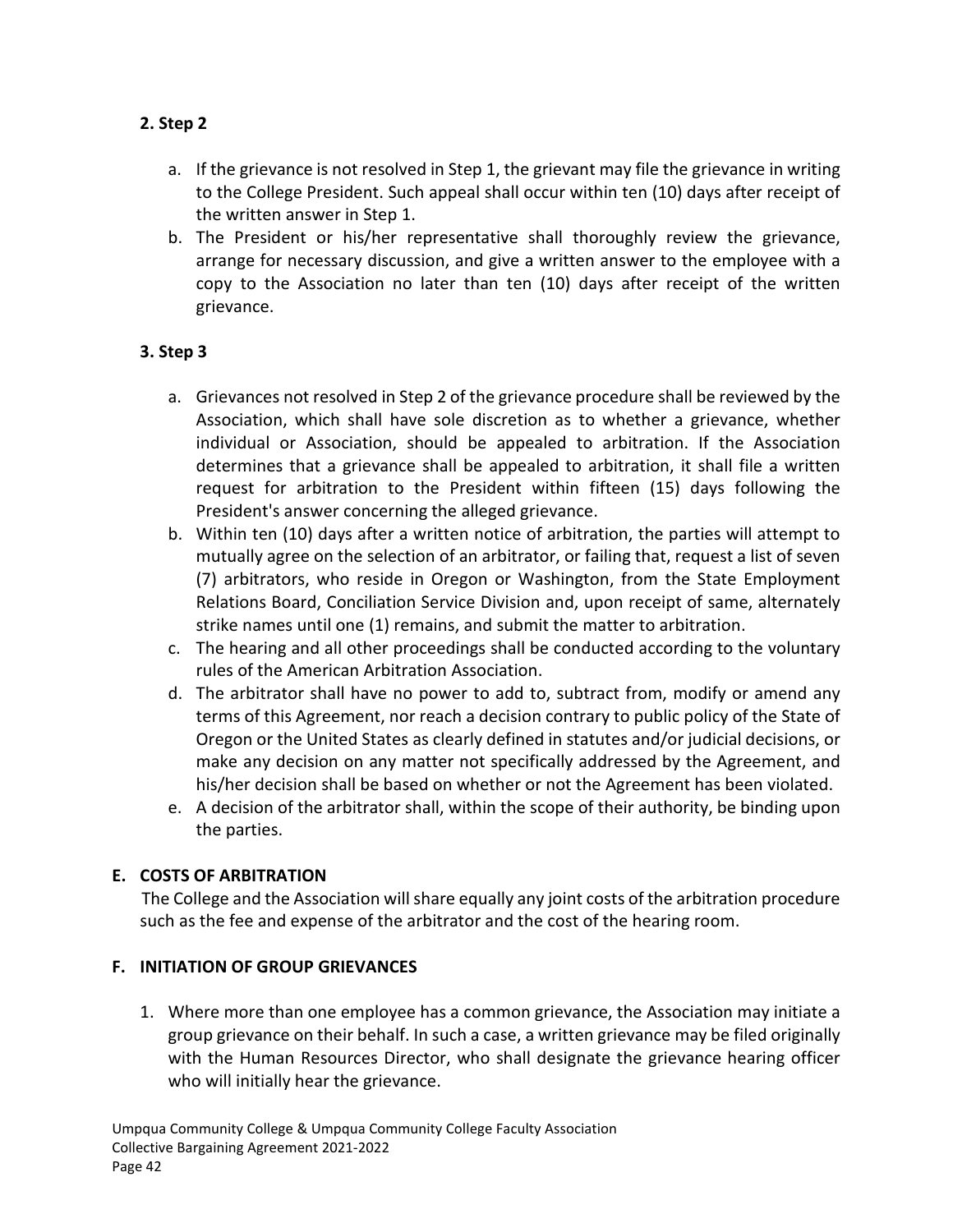- 2. The same steps and time intervals shall apply as in the individual grievances.
- 3. The Association shall have the right to initiate a grievance growing out of an alleged violation of Association rights under this contract. Any such grievance shall be initiated by filing the written grievance in the first instance with the President. The remainder of the procedure shall be as provided for the individual grievances.

## <span id="page-49-0"></span>**G. GENERAL PROVISIONS**

- 1. No reprisals of any kind will be taken by the College or by any members of the administration against any party in interest or any other participant in the grievance procedure by reason of such participation.
- 2. Unless there is a mutual agreement of extension of timelines, failure at any step of the procedure to communicate the decision in writing within the specified time limits shall permit the grievant to proceed to the next step.
- 3. Unless there is a mutual agreement of extension of timelines, failure at any step of this procedure to appeal a grievance to the next step within the specified time limit shall be deemed to be an acceptance of the decision rendered at that step.
- 4. All documents, communications, and records dealing with the processing of a grievance will be filed separately from the personnel files of the participants.

# **ARTICLE 24 - GENERAL PROVISIONS**

#### <span id="page-49-2"></span><span id="page-49-1"></span>**A. PRECEDENCE OF AGREEMENT**

This Agreement shall supersede any rules, regulations, policies, resolutions, or practices of the College which shall be contrary to or inconsistent with its terms.

#### <span id="page-49-3"></span>**B. SEPARABILITY**

In the event that any provisions of the Agreement shall at any time be declared invalid by any court of competent jurisdiction or made invalid by any legislative enactment only the unlawful provision shall become null and void, Such decisions or enactments shall not invalidate the entire Agreement; it being the expressed intention of the parties that all other provisions not declared invalid shall remain in full force. Upon such declaration, either party may call for immediate negotiations, which shall be conducted under ORS 243.698 for the purpose of arriving at a mutually satisfactory replacement of such provisions.

#### <span id="page-49-4"></span>**C. INDIVIDUAL EMPLOYMENT CONTRACTS**

No individual contract offered to employees by the College shall be inconsistent with the terms and conditions of the Agreement.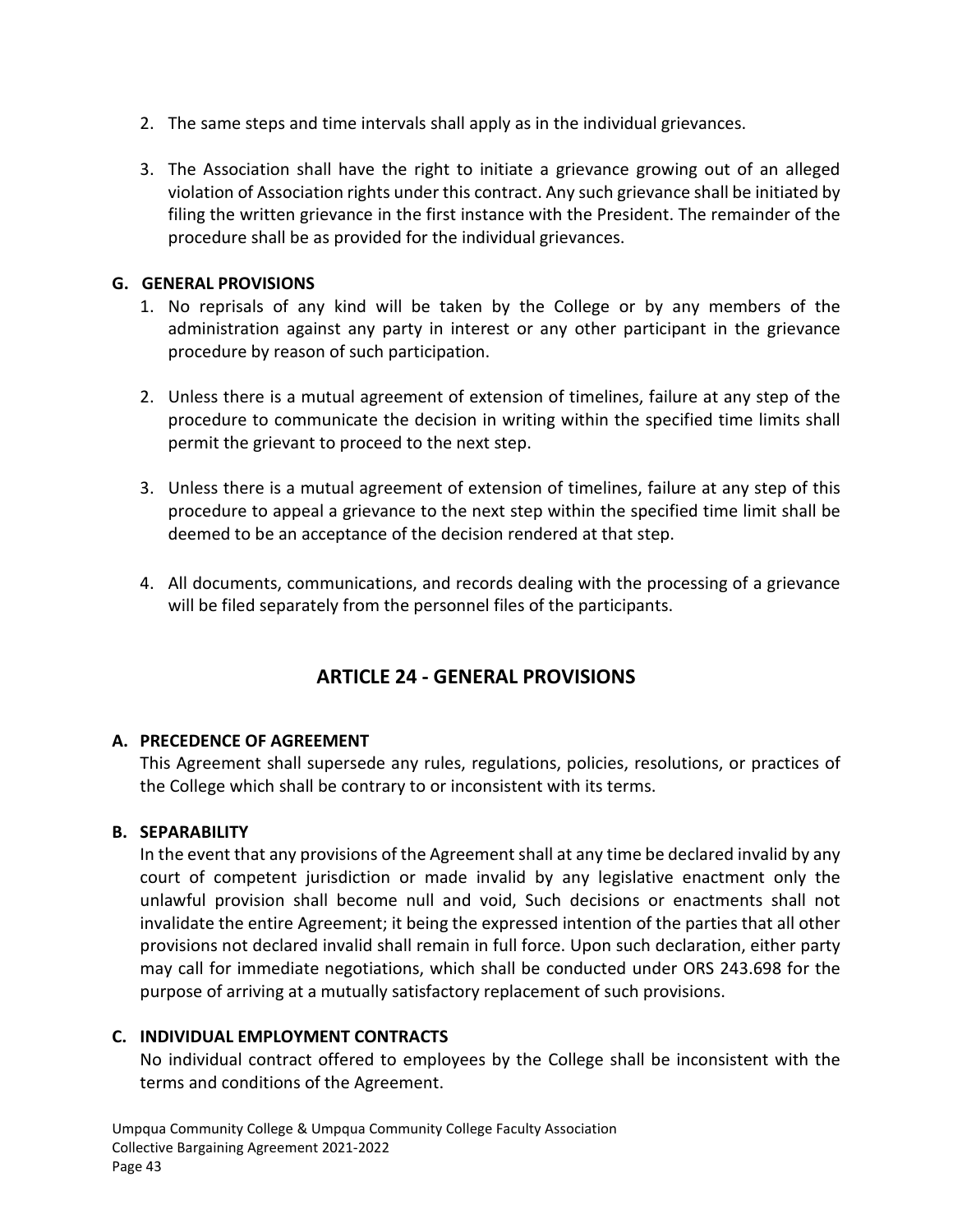#### <span id="page-50-0"></span>**D. DISTRIBUTION OF AGREEMENT**

Following ratification of this Agreement by both parties, the College shall post the Agreement on its web site for access by bargaining unit members, including newly hired faculty, as well as applicants for bargaining unit positions.

#### <span id="page-50-1"></span>**E. CHANGES IN PERSONNEL POLICIES**

The College shall provide the Association president with a copy of the Board Packet, exclusive of executive session materials. Copies of policies recommended at first and second reading shall be included in the packet.

#### <span id="page-50-2"></span>**F. MODIFICATION OF AGREEMENT**

This Agreement may not be modified in whole or in part except by an instrument in writing duly executed by the parties.

#### **ARTICLE 25 – TERM AND EXECUTION OF AGREEMENT**

#### <span id="page-50-4"></span><span id="page-50-3"></span>**A. DURATION**

This Agreement shall be effective as of date of execution, unless otherwise provided. It shall be binding on the College and the Association and shall remain in full force and effect through June 30, 2022.

Negotiations for a successor agreement shall begin by no later than February 1, 2022, unless mutually agreed upon. If the Agreement expires prior to completion of negotiations, the College shall maintain the status quo, including mandatory subjects of bargaining to the extent required by state law.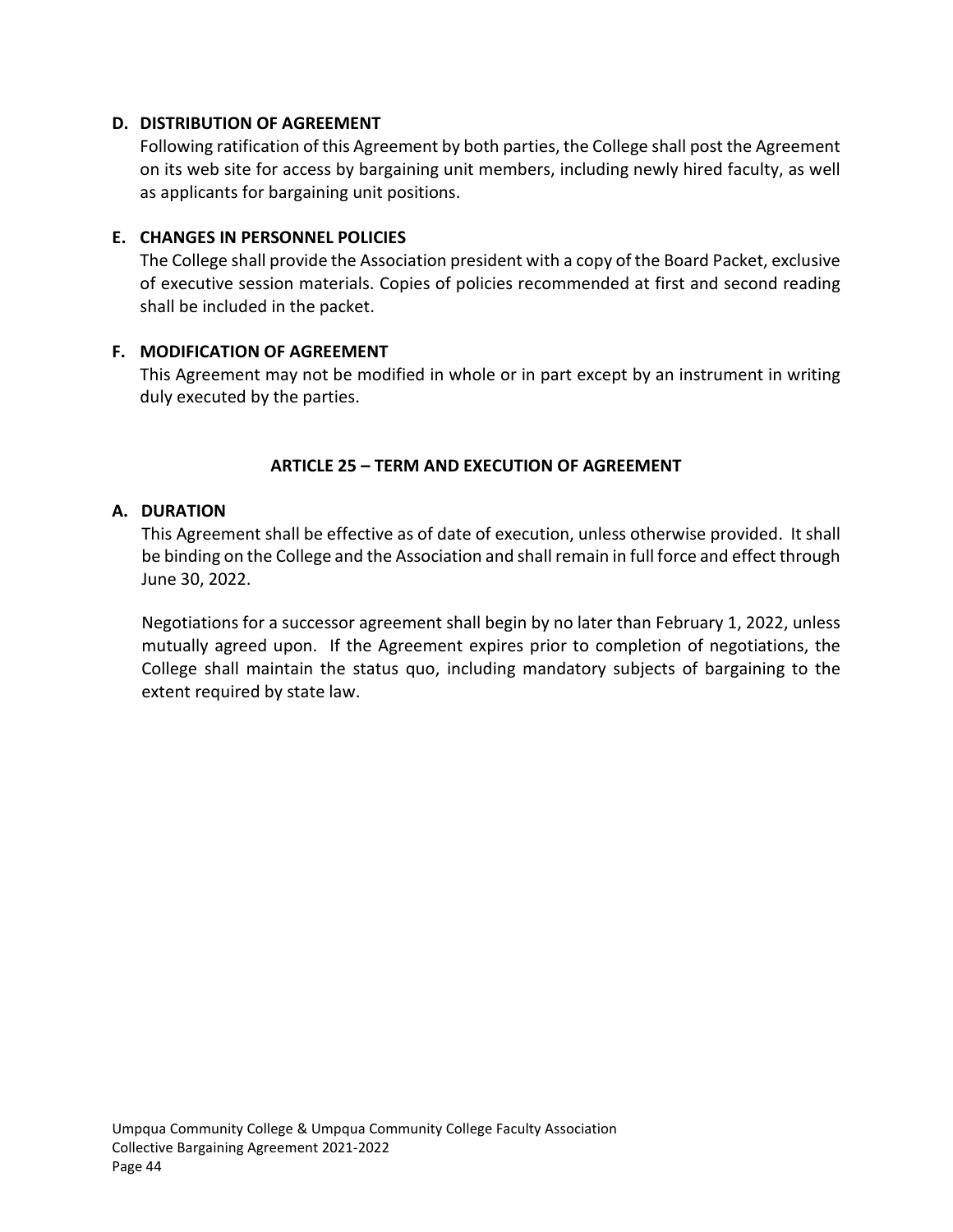## **APPENDIX A – SALARY SCHEDULE**

# <span id="page-51-0"></span>**Umpqua Community College Faculty Association Full-time Faculty Salary Schedule**

| Step | 2021-22 Salary |
|------|----------------|
| 1    | 48,588.70      |
| 2    | 50,240.72      |
| 3    | 51,948.90      |
| 4    | 53,715.16      |
| 5    | 55,541.48      |
| 6    | 57,429.89      |
| 7    | 59,382.50      |
| 8    | 61,401.51      |
| 9    | 63,489.16      |
| 10   | 65,647.79      |
| 11   | 67,879.82      |
| 12   | 70,187.73      |
| 13   | 72,574.11      |
| 14   | 75,041.63      |
| 15   | 77,593.05      |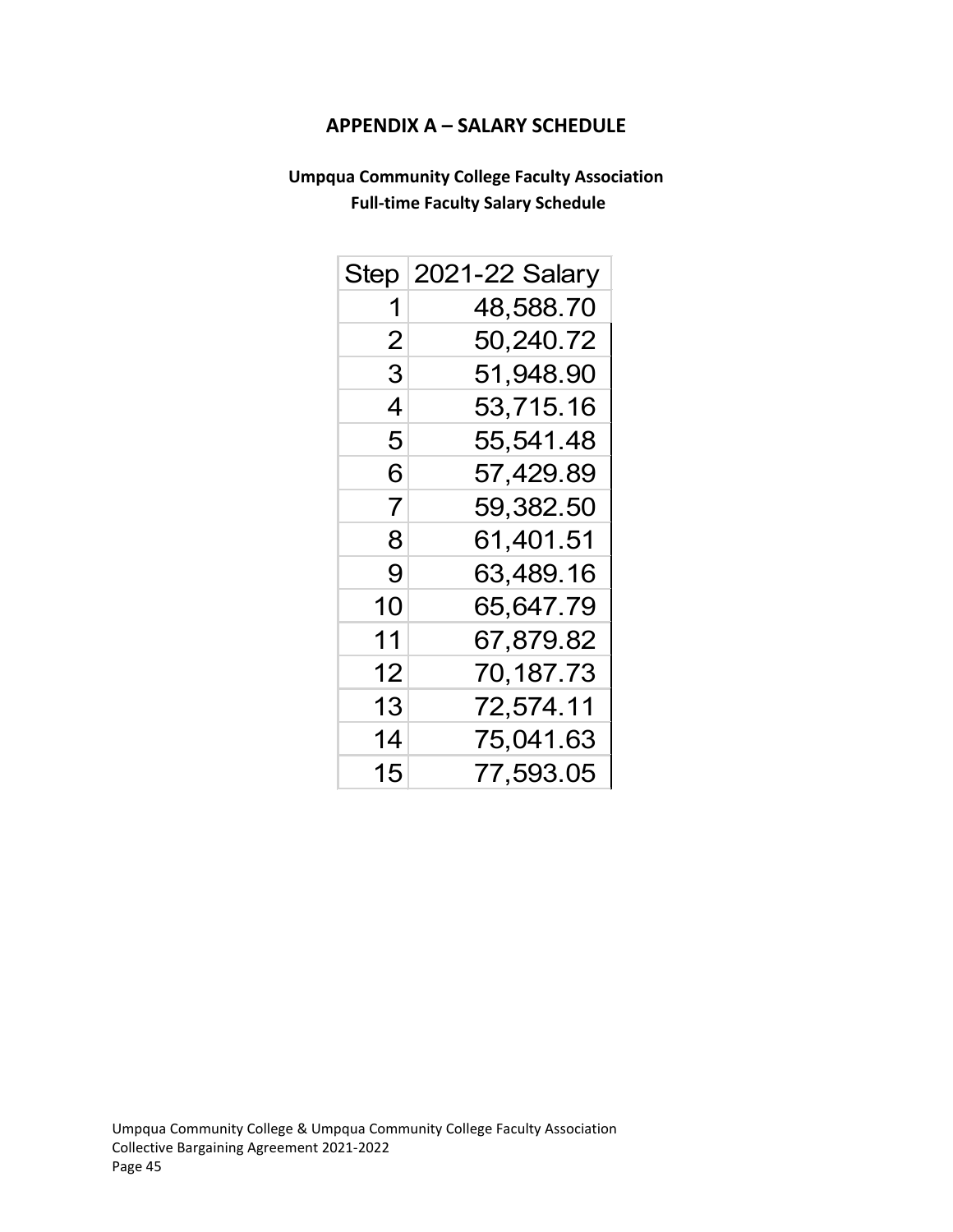# **APPENDIX B GRIEVANCE CONFERENCE REQUEST FORM**

<span id="page-52-0"></span>Umpqua Community College Umpqua CC Faculty Association Grievance Conference Request Form

To: (Supervisor's Name)

I have a concern regarding the Collective Bargaining Agreement and would like to have an informal conference to discuss the interpretation of the contract.

|                              | Date ___________________________ |  |
|------------------------------|----------------------------------|--|
| Phone Number (day) (evening) |                                  |  |
|                              |                                  |  |
|                              |                                  |  |
|                              |                                  |  |
|                              |                                  |  |
|                              |                                  |  |
|                              |                                  |  |
|                              |                                  |  |
|                              |                                  |  |
|                              |                                  |  |
|                              |                                  |  |

Supervisor's Signature **Date Received**